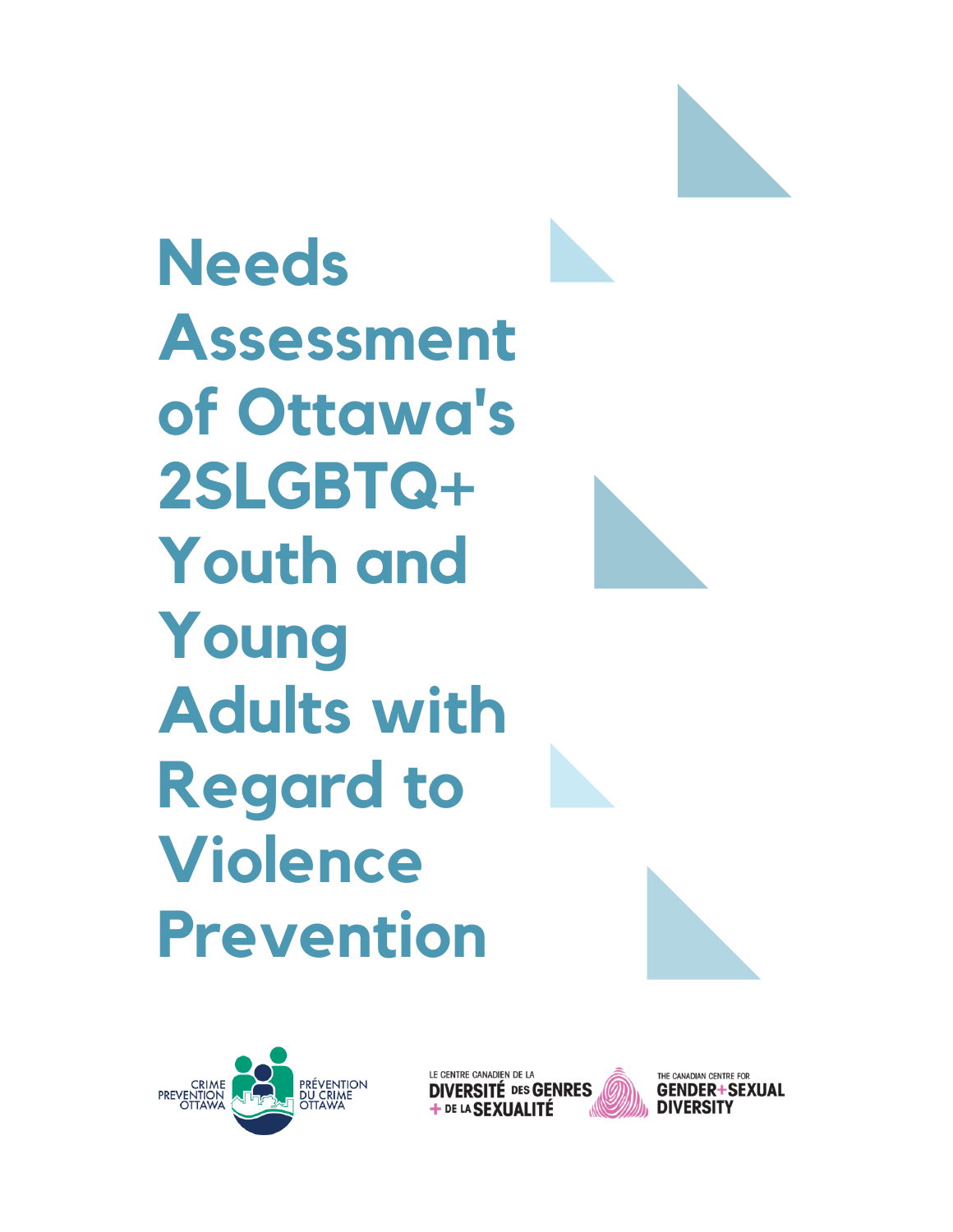# **Land Acknowledgement**

The Canadian Centre for Gender and Sexual Diversity acknowledges that it is based on the traditional unceded and occupied lands of the Algonquin Anishinaabeg. We stand by all First Nations, Inuit and Métis peoples, and extend our respect for their invaluable past, present, and future contributions to this land.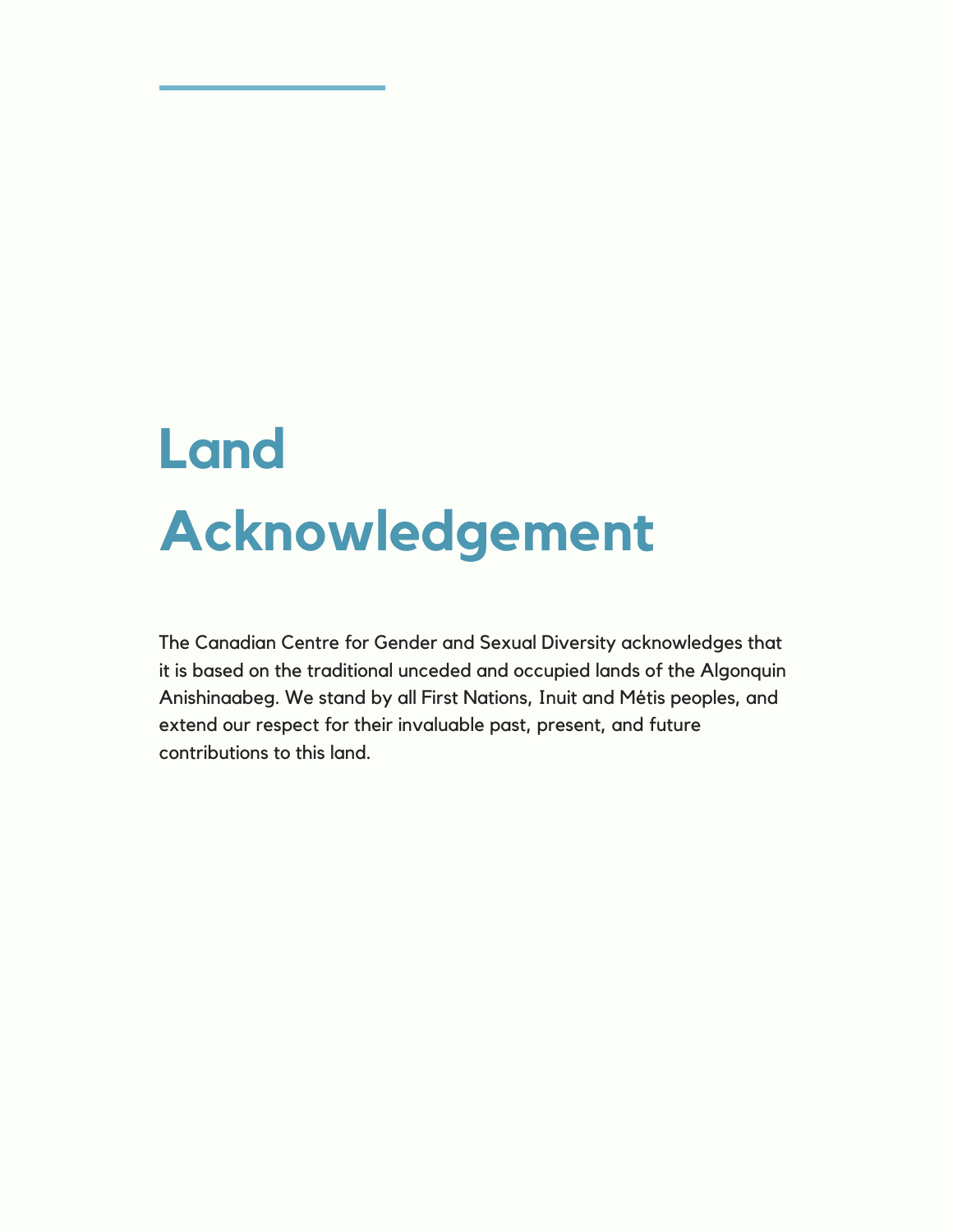# **Acknowledgements**

The accomplishment of the present report is owed to the contributions of many: firstly, Crime Prevention Ottawa for advancing the health, safety and wellbeing of the local 2SLGBTQ+ communities; and the survey respondents and key informants who graciously shared their knowledge and experiences concerning violence prevention with the Canadian Centre for Gender and Sexual Diversity (CCGSD).

"Needs Assessment of Ottawa's 2SLGBTQ+ Youth and Young Adults with Regard to Violence Prevention" was funded by Crime Prevention Ottawa and guided by the insights of Research Advisory Committee members Adriana Bravo, Jason Derouin, Anya Gowan, Andrea Prajerova, and Nancy Worsfold. The Research Advisory Committee would like to thank Julia Martini and their colleagues at the CCGSD for their support.

Canadian Centre for Gender and Sexual Diversity 440 Albert Street, Suite C304 Ottawa, ON K1R 5V9 Phone: 613.400.1875 Email: info@ccgsd-ccdgs.org Website: www.ccgsd-ccdgs.org

*The analysis and opinions expressed are those of the CCGSD and do not necessarily reflect the position or the policies of Crime Prevention Ottawa.*

Financial contribution from

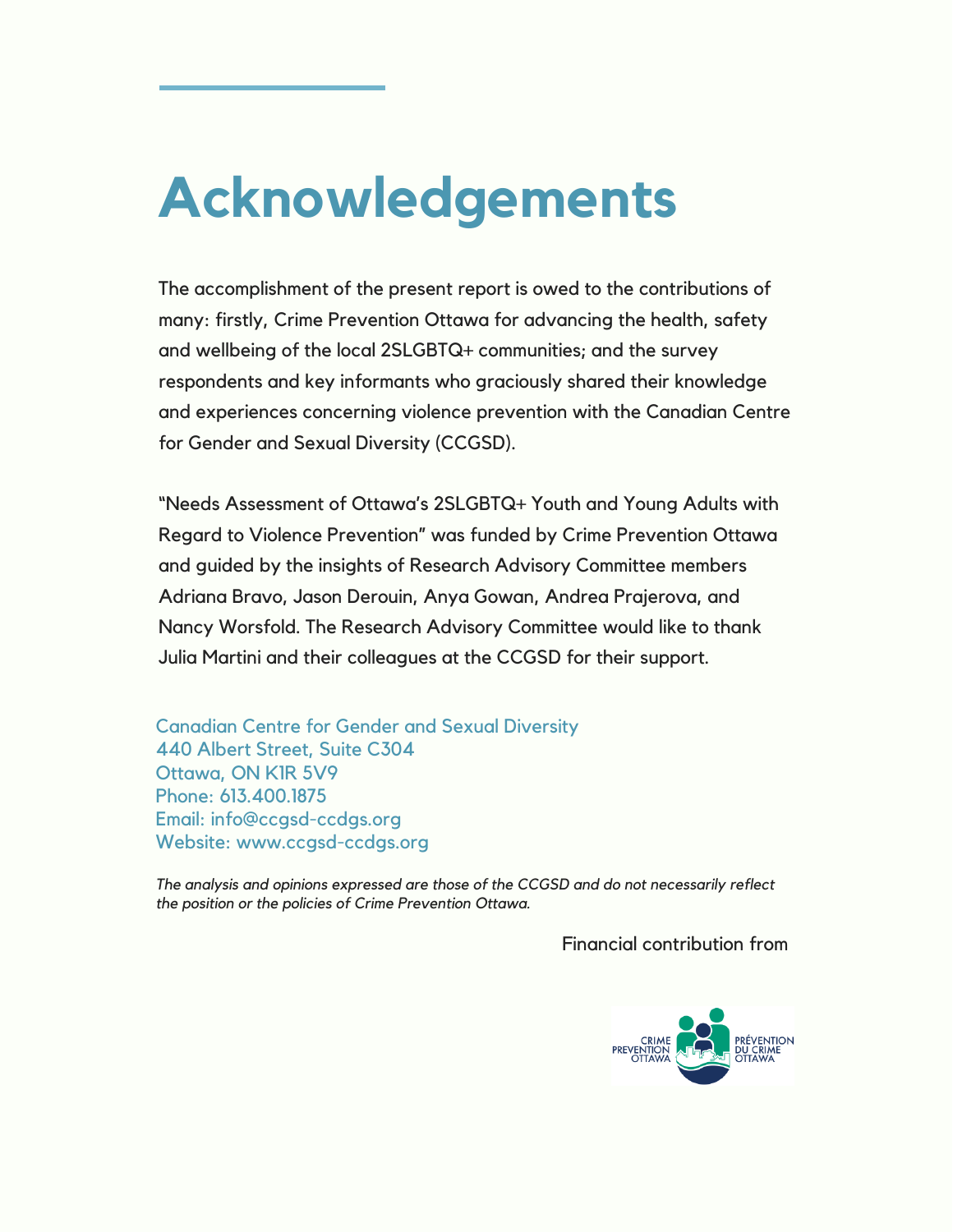# **Table of Contents**

| <b>Executive Summary</b>                          | 05              |
|---------------------------------------------------|-----------------|
| <b>Introduction</b>                               | 07              |
| <b>Methodology</b>                                | 80              |
| <b>Findings from the Key Informant Interviews</b> | $\overline{14}$ |
| <b>Findings from the Online Survey</b>            | 22              |
| <b>Recommendations and Opportunities</b>          | 36              |
| <b>Appendices</b>                                 | 43              |
| <b>References</b>                                 | 54              |

TABLE OF CONTENTS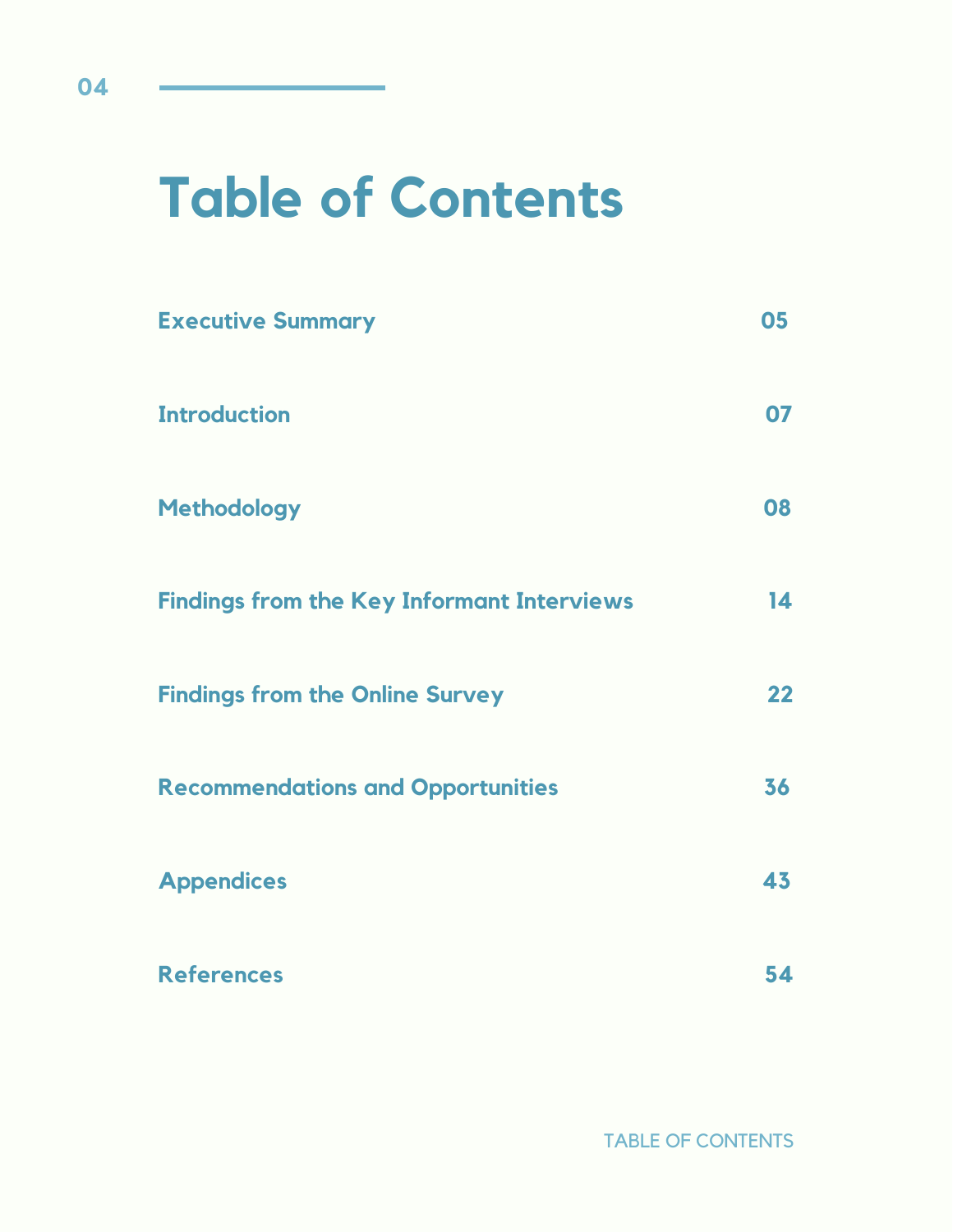# **Needs Assessment of Ottawa's 2SLGBTQ+ Youth and Young Adults with Regard to Violence Prevention**

# **Executive Summary**

Following a call for proposals process, Crime Prevention Ottawa engaged the Canadian Centre for Gender and Sexual Diversity (CCGSD) to research and report on the needs of 2SLGBTQ+ communities with regard to violence and violence prevention.

November 2019 to January 2020, CCGSD conducted interviews wherein 12 informants from Ottawa's network of providers of victim services and health and wellbeing services had the opportunity to share their thoughts on violence (including partner assault, sexual assault, robbery and hate crime) as it affects members of 2SLGBTQ+ communities in Ottawa. CCGSD also conducted an online survey inquiring into the same topics from the perspective of 2SLGBTQ+ youth and young adults (age 15–30) in Ottawa.

# **Findings from Informants**

The informants indicated that there needs to be more education on the spectrum of violence that affects the 2SLGBTQ+ individuals. The subtle forms of violence that occur with more frequency tend to be brushed off. Microaggression and intimate partner violence were mentioned as needing more or wider attention. Informants noted that trans, racialized, and newcomer populations are particularly susceptible to experiencing violence.

The informants identified the following gaps in violence prevention services with regard to ensuring the safety of 2SLGBTQ+ communities in Ottawa:

- Support for trans and racialized individuals, and
- Information about the services that are available is not reaching the intended audiences.

Informants also identified three key barriers to accessing violence prevention services:

- Low awareness among 2SLGBTQ+ communities that support exists,
- Difficulty in accessing service locations, and
- Fears related to the service process.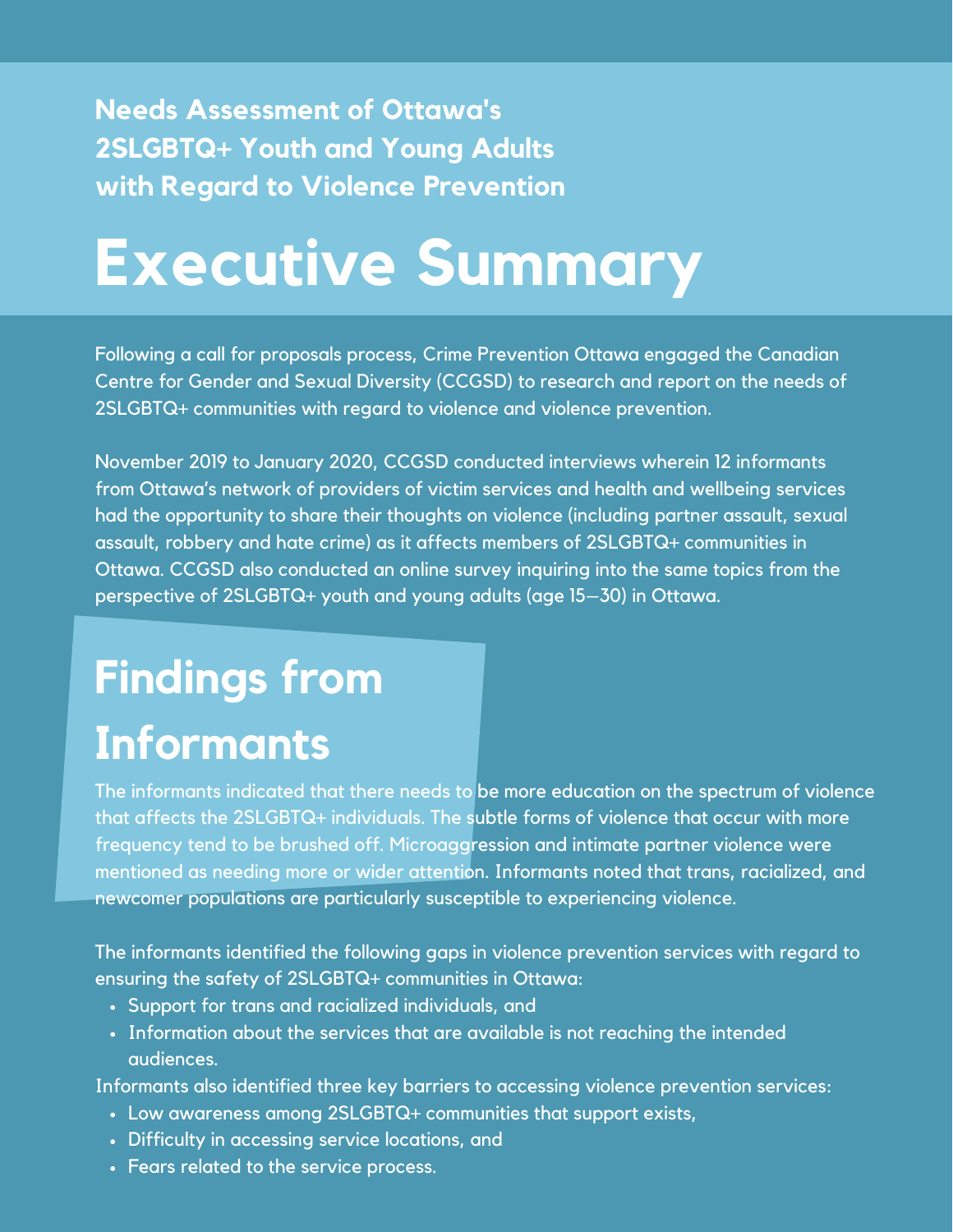# **Findings from 2SLGBTQ+ Youth & Young Adults**

R**ecommendations for increasing support for those impacted by violence:**

- Increased visibility of available services where youth and young adults are—namely, in school and online. Some feasible suggestions include making educational and resource awareness campaigns clearly visible in schools, and inserting educational and resource awareness banner ads in dating apps.
- Increased diversity among frontline staff.
- Creation of spaces exclusively for 2SLGBTQ+ youth and young adults to connect, offer each other support, and develop community.

# **Recommendations for programs or initiatives to prevent and address violence:**

- Addressing these topics in secondary school curricula. 2SLGBTQ+ youth and young adults proposed more education on 2SLGBTQ+ identities, adding programs that encourage community building (of 2SLGBTQ+ individuals and allies) and making violence prevention resources visible and easy to access.
- Safe spaces for 2SLGBTQ+ youth and young adults. The spaces may be used to access resources towards various violence prevention needs, hold workshops and a safe 'hangout' for 2SLGBTQ+ people.



**of survey respondents indicated that violence against 2SLGBTQ+ youth and young adults in Ottawa needs wider attention**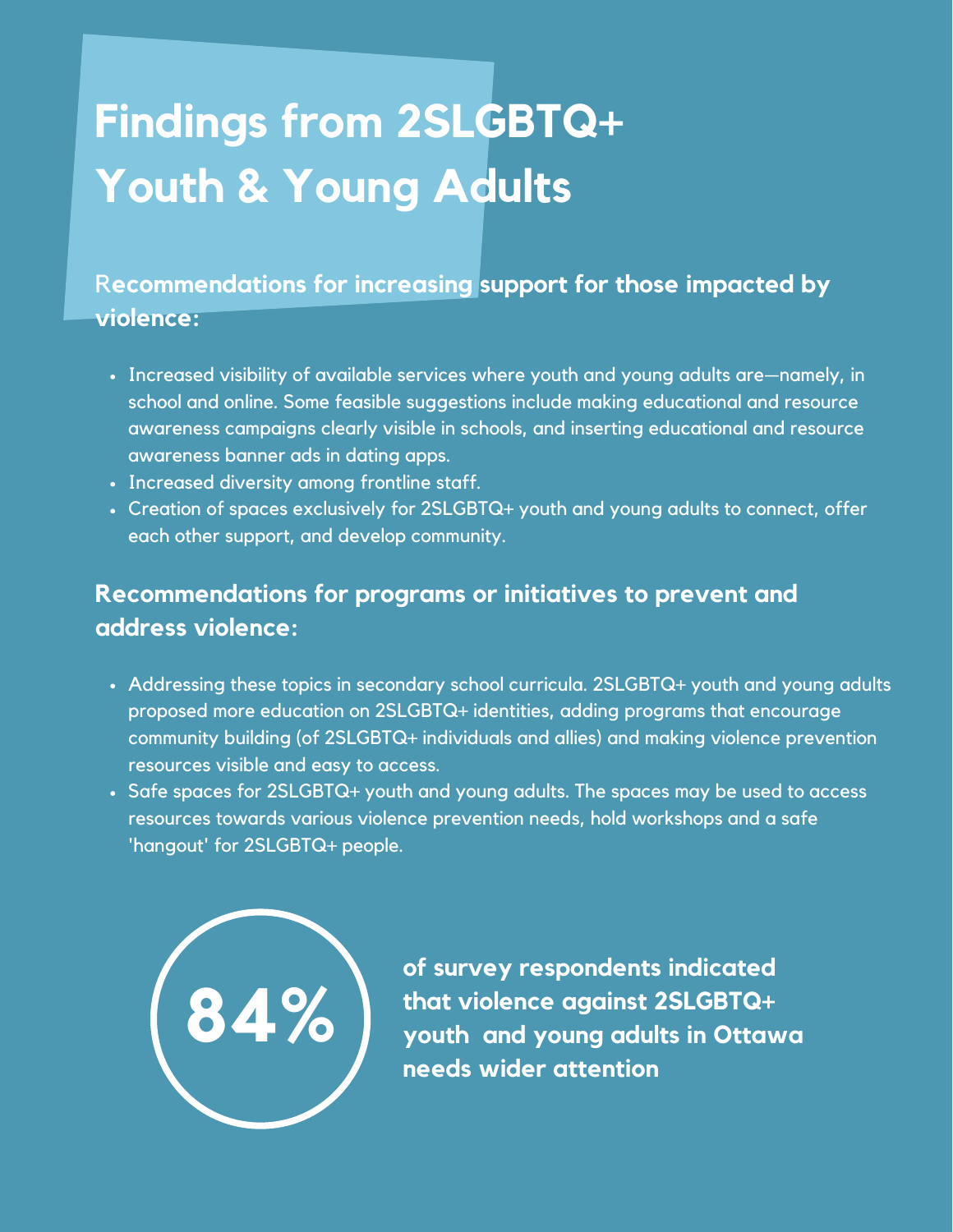# **Introduction**

# Purpose of the Study

Crime Prevention Ottawa (CPO) has been actively working towards the prevention of street violence, gender-based violence and violence against vulnerable adults for the past 12 years through projects such as The Fourth R, I can MANifest Change, Project SoundCheck, Home Takeovers, and the Ottawa Street Violence and Gang Strategy. The CPO Gender-Based Violence Reference Group is also making efforts to understand the needs of the 2SLGBTQ+ communities in Ottawa.

Following a call for proposals process, CPO engaged the Canadian Centre for Gender and Sexual Diversity (CCGSD) to research and report on the needs of 2SLGBTQ+ communities with regard to violence and violence prevention. As part of its research, CCGSD conducted in-person and telephone interviews wherein 12 informants from Ottawa's network of providers of victim services and health and wellbeing services had the opportunity to share their thoughts on violence (including partner assault, sexual assault, robbery and hate crime) as it affects members of 2SLGBTQ+ communities. CCGSD also conducted an online survey inquiring into the same topics from the perspective of 2SLGBTQ+ youth and young adults (age 15–30) in Ottawa.

This report presents CCGSD's findings, including the informants' and survey respondents' perceptions of the prevalence of violence against and within Ottawa's 2SLGBTQ+ communities, their feelings and opinions about the violence prevention measures and messaging that currently exist in Ottawa, and their statements of need in the area of violence prevention. The report ends with tangible recommendations for meeting the violence prevention needs of Ottawa's 2SLGBTQ+ communities.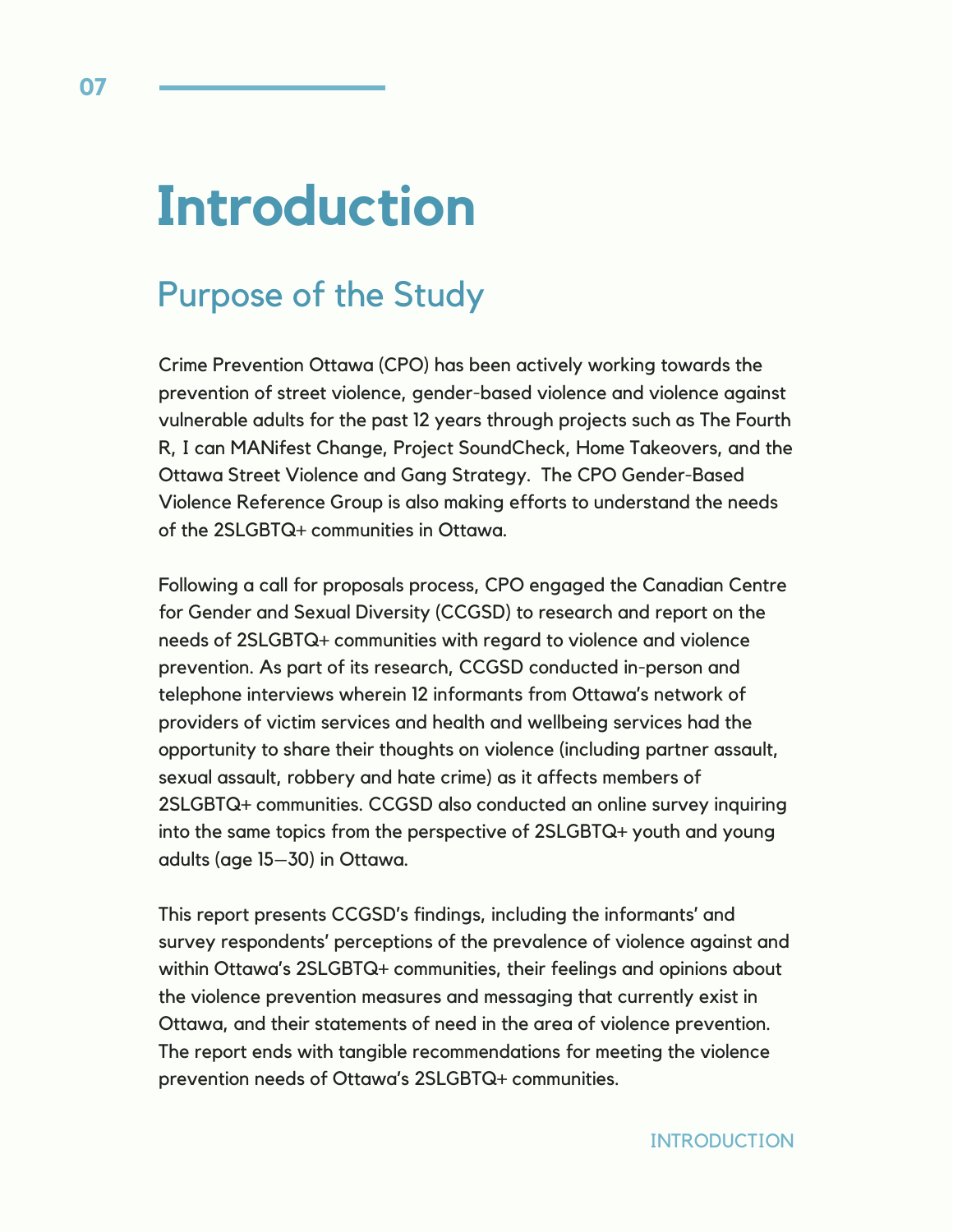# **Methodology**

This exploratory research project set out to investigate the needs of Ottawa's 2SLGBTQ+ youth and young adults with regard to violence prevention. The researchers approached the project with attention to antioppression, intersectionality, and queer theory in consideration of the varied backgrounds and experiences of 2SLGBTQ+ communities in general.

In this context, an anti-oppression stance opposes the unjust treatment of 2SLGBTQ+ people and takes measures to ensure that all participants have the freedom to decide the scope of their involvement. The researchers also acknowledge the existence of intersectionality—the compounded discrimination or disadvantage that may occur as a result of the interconnected identities of individuals (relating to race, gender, and sexuality, for example). The researchers' queer-theoretical approach to the study denies support for the notion that heterosexuality is the norm and there exists a rigid dichotomy of female and male traits. All activities of the study were deliberately egalitarian with regard to social identities, with all the study elements drafted from queer perspectives.

This project is guided by a comprehensive review of current applicable research as well as the first-hand knowledge of advisory committee members and research team members who either self-identified as 2SLGBTQ+ or work in the area of the project scope. Primary sources about violence prevention came from an online survey and in-person and telephone interviews with key informants.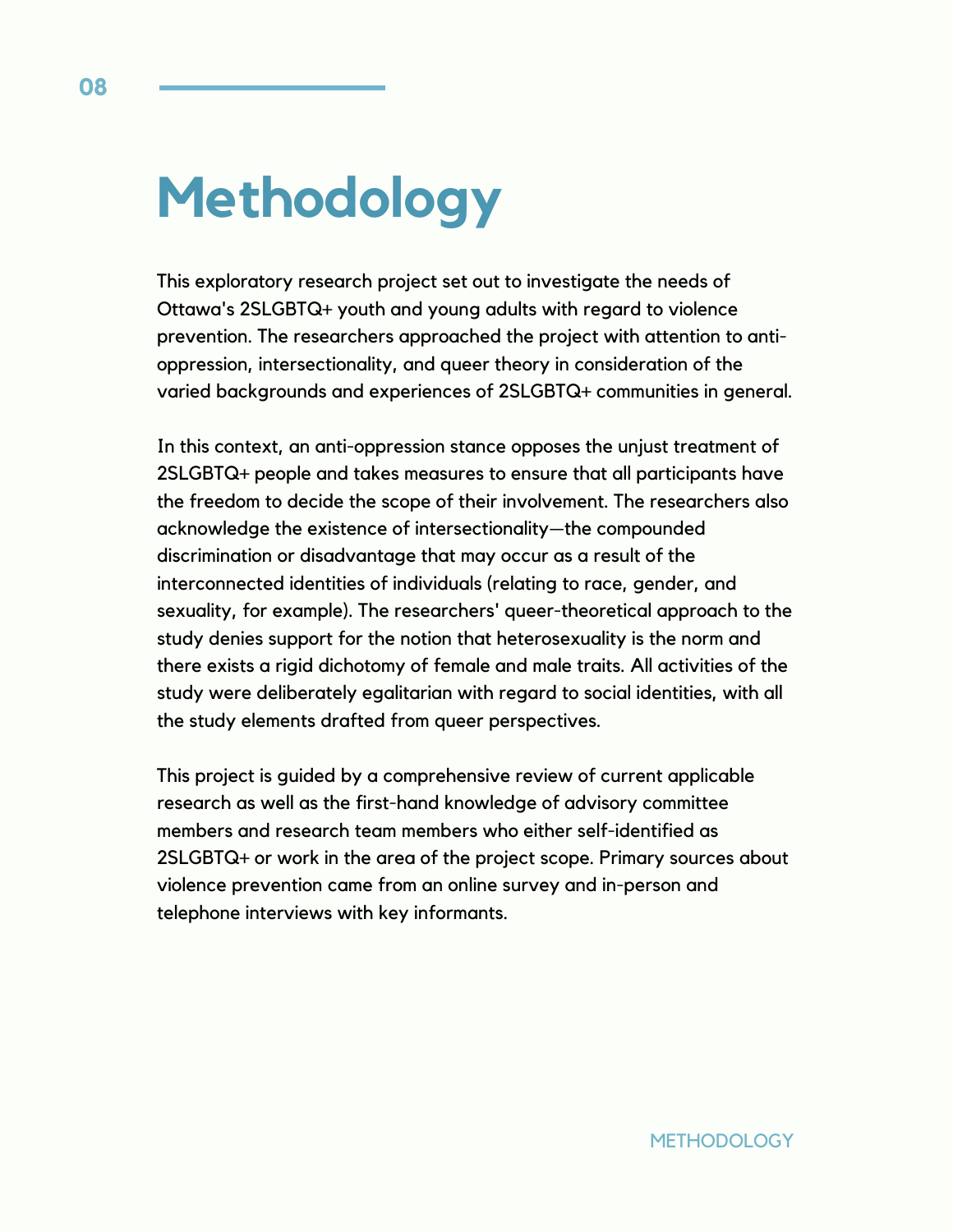# Review of the Literature and Best **Practices**

The current research on violent crime and violence prevention in Canada is vast, however the studies that examine hate crime, partner assault, robbery and sexual assault have rarely adopted a queer theory lens. While research on 2SLGBTQ+ experiences of violent crime has grown in the past few decades, there remain gaps in awareness and prevention, and also in providing comprehensive support services to this section of the population.

To inform this project, CCGSD reviewed studies from 2010 onward that highlight the prevalence of violent crime committed towards 2SLGBTQ+ people. The literature review examined information on: anti-2SLGBTQ+ hate crimes; impacts of hate violence; comparing self-reported hate crime with police-reported hate crime; intimate partner violence and intimate partner sexual assault; the prevalence of violence towards gender and sexual minority (GSM) youth; intersectionality of violence towards racialized, Two-spirit, and gender- and orientation-diverse individuals; barriers to seeking help; and existing strategies for violence prevention. The literature review lays the foundation for current knowledge on violence towards 2SLGBTQ+ communities, helping CCGSD to identify gaps in research and develop an informed and forward-looking needs assessment of violent crime prevention for 2SLGBTQ+ communities in the city of Ottawa. Some key items from the literature review are: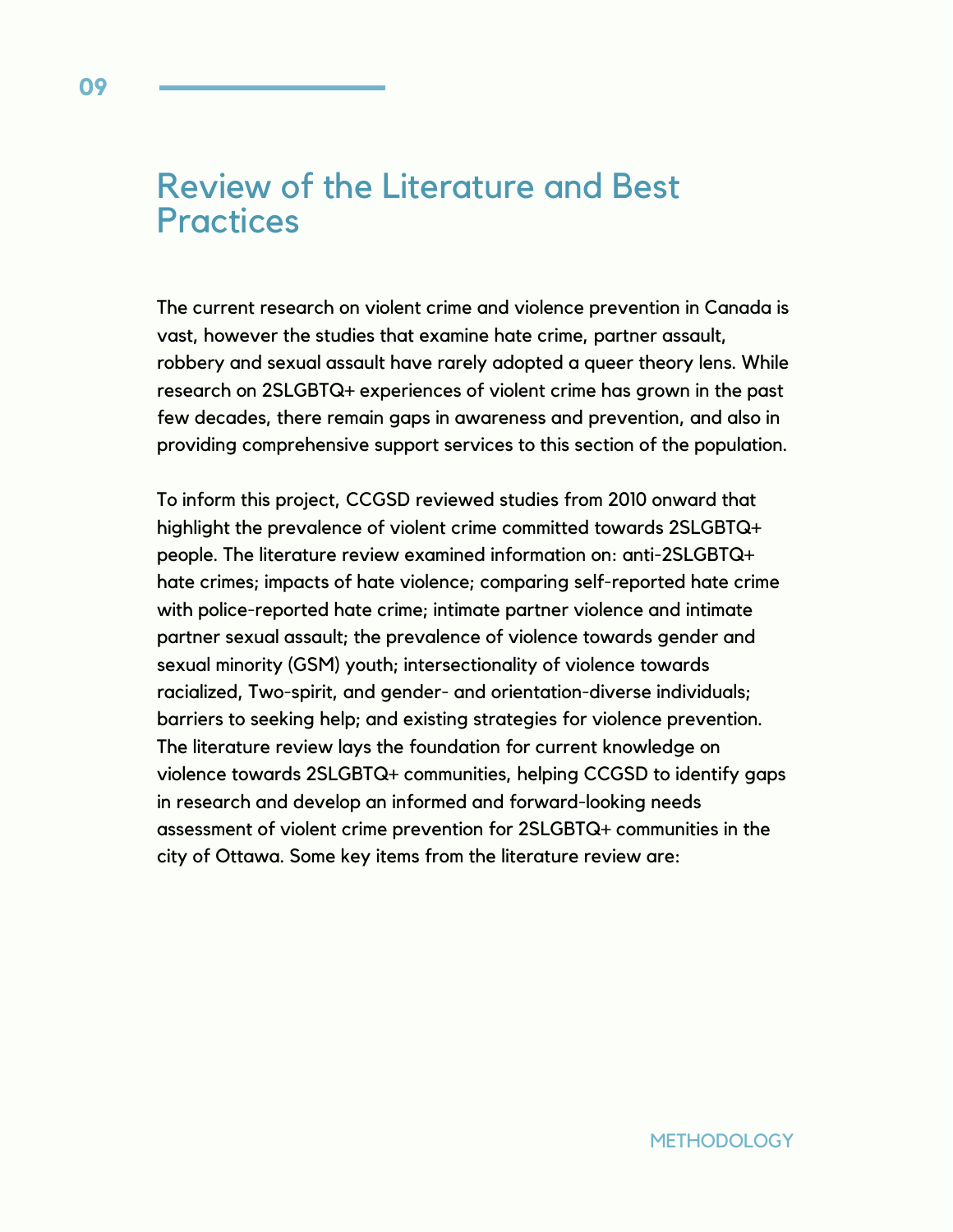- LGBTQ+ people face high rates of violent crime. In 2015, sexual orientation-motivated hate crimes in Canada were more likely to be violent than hate crimes targeting other populations (59% compared to 45% of race or ethnicity-motivated hate crimes) (Leber, B., 2017). Between 2010 and 2017, the majority of police-reported sexual orientation-motivated hate crimes were violent (Armstrong, A., 2019).
- Trans PULSE, a community-based research project investigating the impact of social exclusion and discrimination on the health of trans people in Ontario, Canada, conducted a survey looking at Ontario trans communities and suicide. The sample size consisted of 433 trans people aged 16 or older who live, work, or receive health care in Ontario. Trans PULSE found that 20% of trans Ontarians have been targets of physical and sexual assault on the basis of their trans identities and another 34% have experienced verbal harassment or threats (Scanlon, K., et al., 2010).
- In Canada from 2010 to 2017, 31 police-reported hate crimes targeting trans people were reported by police participating in the Uniform Crime Reporting Survey (version 2.2) (Armstrong, A, 2019). From 2010 to 2017, hate crimes targeting trans people were more often violent than sexual-orientation motivated hate crimes, with 74% of incidents involving a violent violation compared to 64%, respectively (Armstrong, A, 2019).
- **METHODOLOGY** From a qualitative study that explored race relations and racism within 2SLGBTQ+ spaces, 7 racialized gay/queer service providers in Toronto expressed that the queer community is dominated by white voices and that external perceptions of a cohesive, homogenous community are perpetuated by social justice movements, media, and pride celebrations (Giwa & Greensmith 2012). Further, perceptions that racism does not exist within 2SLGBTQ+ spaces are prevalent because it is not acknowledged or addressed. This not only allows racism to persist within 2SLGBTQ+ spaces but puts the onus of identifying and addressing racism to racialized 2SLGBTQ+ individuals (Giwa & Greensmith 2012).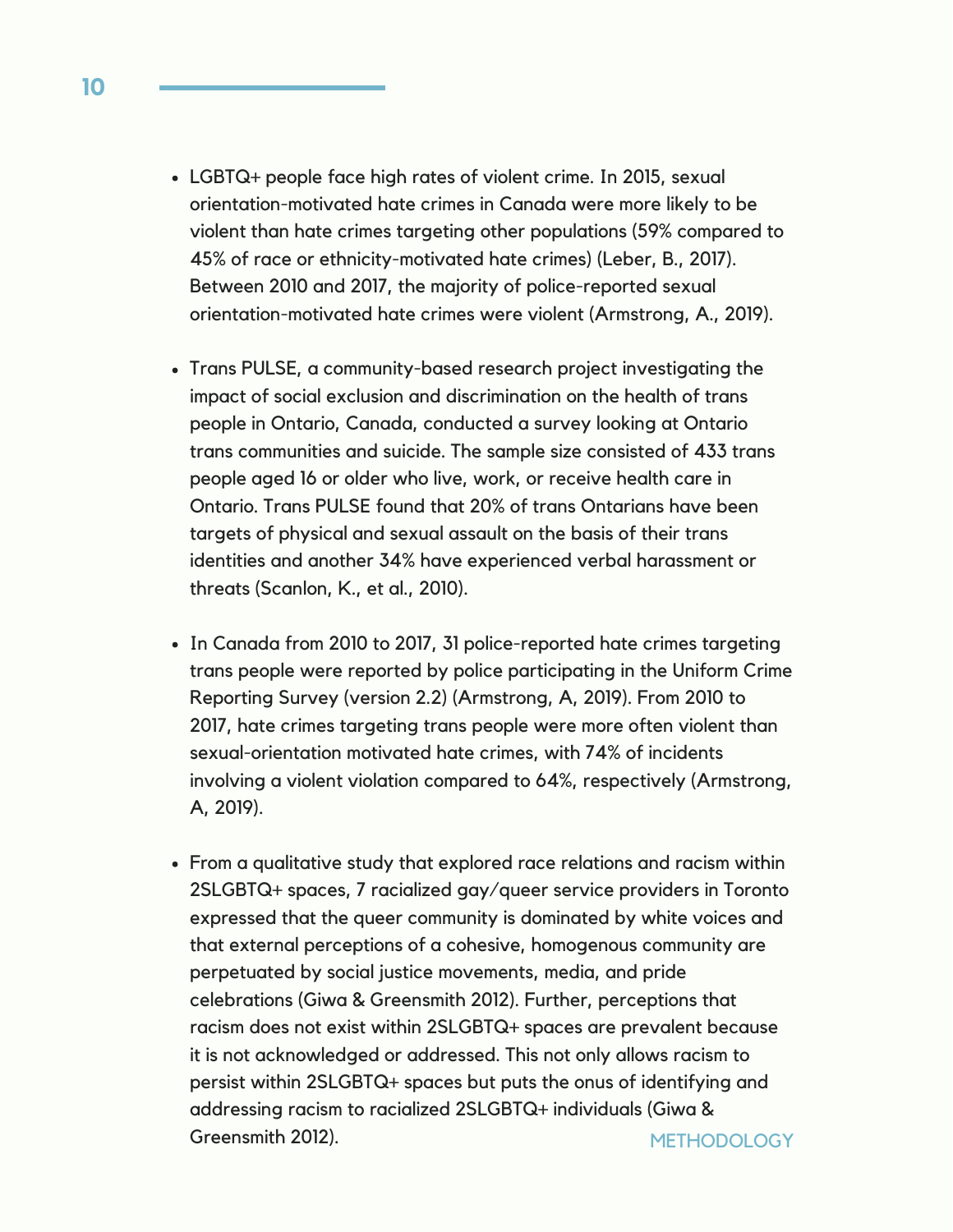- Due to interpersonal and structural violence (colonialism, racism, heterosexism, cissexism, the criminal justice system, etc.), 2SLGBTQ+ communities often exhibit distrust of social structures and institutions, which likely contribute to underreported or unreported incidents of violent crime as well as a lack of engagement with support services. As an example, Trans PULSE, found that many trans Ontarians who were physically or sexually assaulted on the basis of their trans identities did not report these assaults to the police; in fact, 24% reported having been harassed by police (Bauer, G. & Scheim, A., 2015). It is unlikely that victims and survivors access mainstream community services; they are more likely to use options within 2SLGBTQ+ communities for initial and subsequent long-term support (Turell, S., et al., 2012).
- While most of the literature examined did not include recommendations for violence prevention, some articles touched on constructive strategies for preventing and reducing violence against 2SLGBTQ+ individuals. Turell, S., et al. (2012) suggest that intervention and prevention efforts towards 2SLGBTQ+ intimate partner violence need to be led by or working in direct collaboration with 2SLGBTQ+ communities. Further, because 2SLGBTQ+ communities are often viewed as homogeneous, it is important to address community-specific needs separately (Turell, S., et al., 2012). Lastly, geographic location is important as access to education is severely reduced in rural areas, which points to the disparity of services in urban versus rural settings (Turell, S., et al., 2012).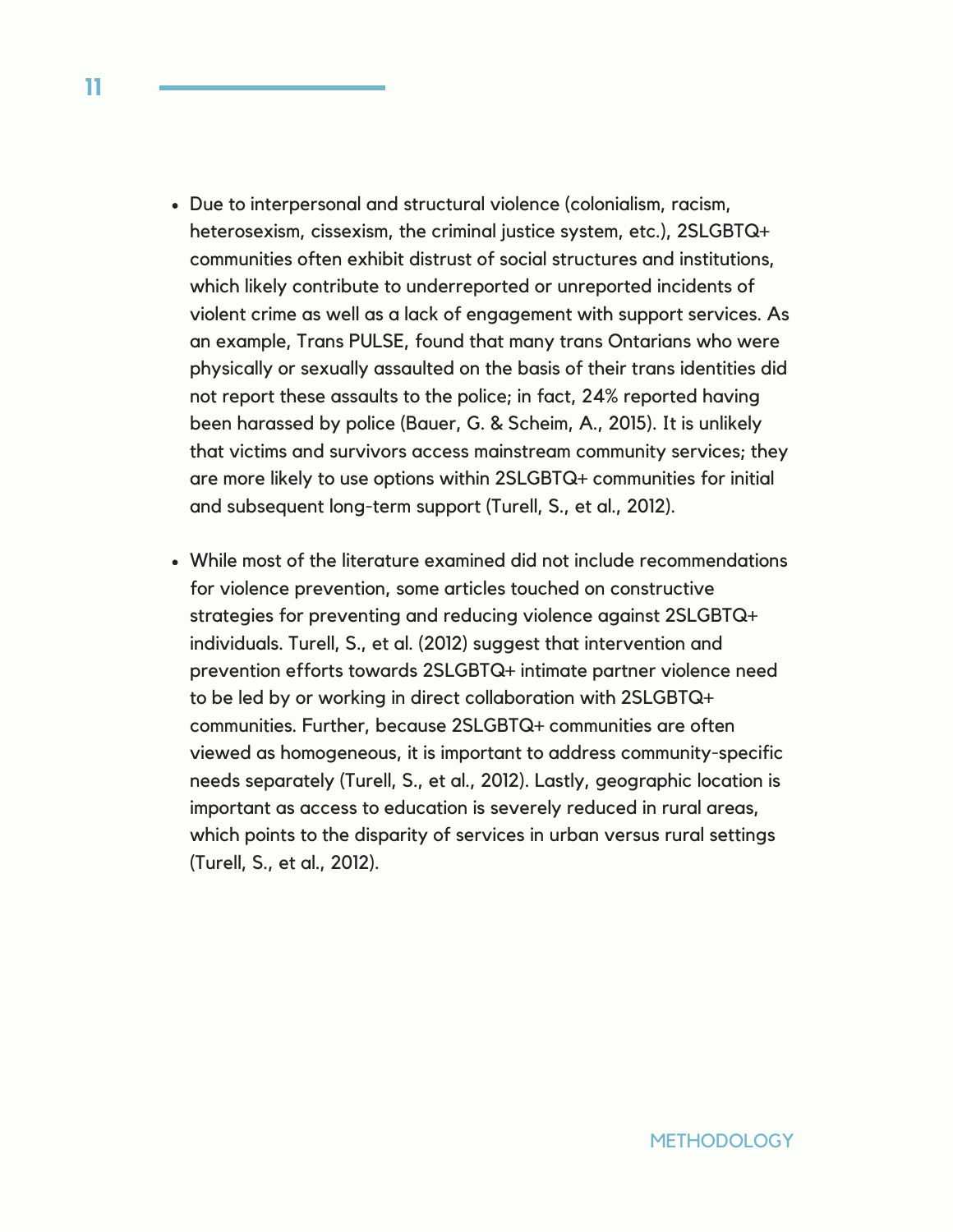# The Online Survey and Key Informant **Interviews**

### Recruiting Online Survey Participants

As part of the information-gathering stage of its research, CCGSD invited 2SLGBTQ+ youth and young adults, age 15 to 30 years, who live in the city of Ottawa to complete an online survey inquiring into their perspectives on violence and violence prevention.

CCGSD relied on its network of community organizations, social media and word-of-mouth to recruit online survey participants. In November 2019, CCGSD attended Ottawa's monthly Rainbow Service Provider's Network (RSPN) meeting to share information about the research project and online survey and invited members who qualified to participate in the survey and share it with their respective networks. In addition, CCGSD emailed relevant local organizations with information regarding the research project, the online survey, and provided links to the survey in both official languages. The project was highlighted in the CCGSD monthly newsletter, which had 25,366 subscribed emails at the time.

The online survey was live from November 8, 2019 to December 1, 2019. The survey inquired into respondents' gender identity, (a)romantic and/or sexual orientation, trans-lived experience, language, religion and/or spirituality, and ethnic and/or racial identity, allowing self-identification open-ended responses to the greatest extent possible.

Participants were also provided the option to select "I'm not sure" or "I prefer not to answer" to questions regarding neighbourhood, asylum, immigrant, and/or refugee status, and (dis)ability. These methods of inquiry reflect CCGSD's focus on the importance of self-identification, lived experience, and ensuring the comfort of participants.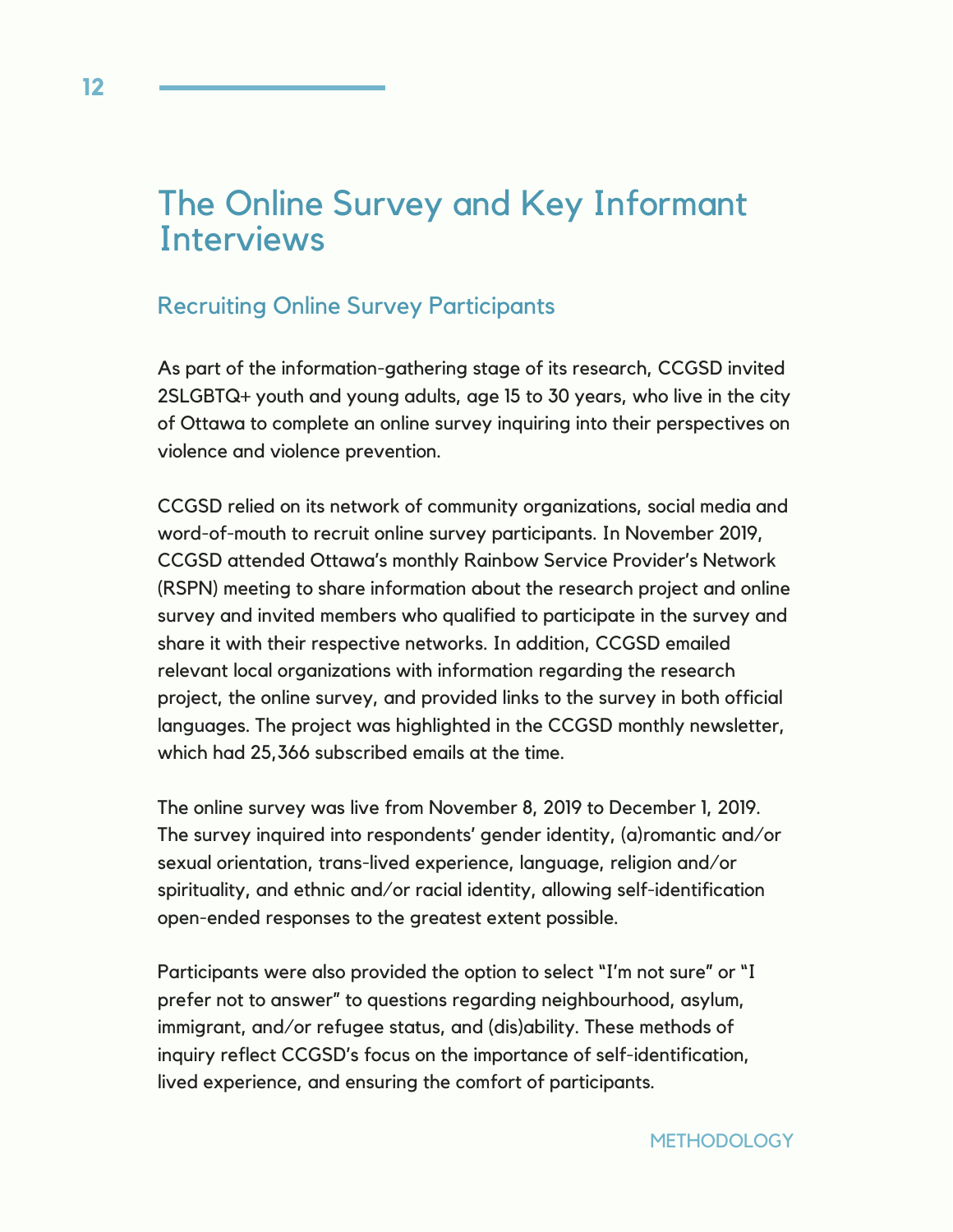In appreciation of their time and contribution, participants who completed the survey were given the opportunity to enter a random draw for a chance to win one of five \$50 gift cards by submitting their email address.

## Recruiting Key Informant Interview Participants

Criteria for selecting key informants was based on participants' knowledge of Ottawa's 2SLGBTQ+ population and their experiences with violence and/or violence prevention. Participants either lived or worked in Ottawa and had some level of conversational French or English. CCGSD advertised its need for informants in the same manner described above—via its network of community organizations, social media and word-of-mouth.

The 12 key informant interviews were conducted between November 2019 and January 2020. Participants were given the option of participating via telephone or in-person. Our choice of methods reflects our focus on taking into consideration the comfort levels and schedules of participants. The interviews used a semi-structured set of questions allowing participants to share professional and lived experiences.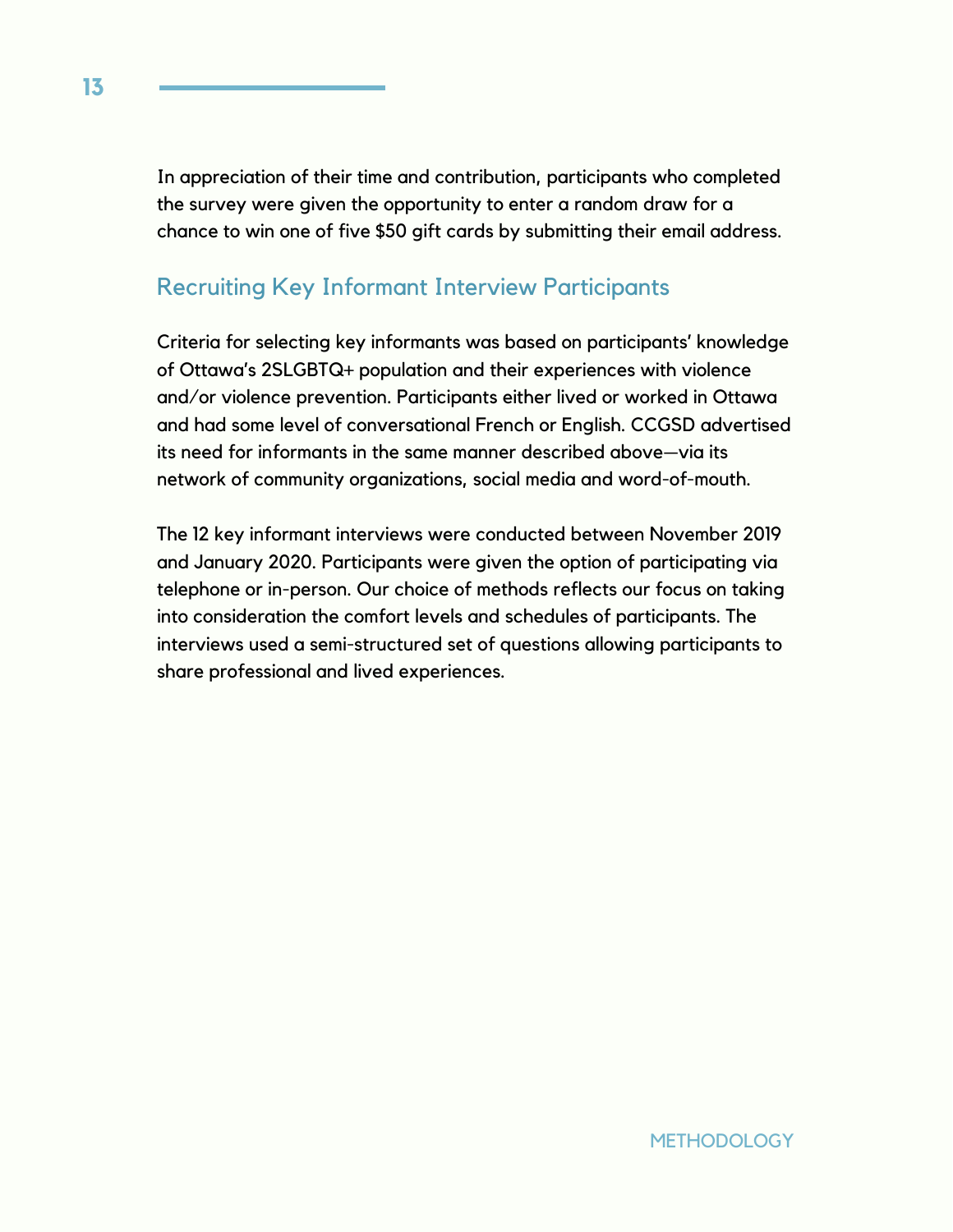# **Findings from the Key Informant Interviews**

# About the Informants

CCGSD conducted in-person and telephone interviews with 12 informants from Ottawa's network of providers of victim services and health and wellbeing services to collect their thoughts on violence (including partner assault, sexual assault, robbery and hate crime) as it affects members of 2SLGBTQ+ communities in Ottawa. The informants work in areas of community health, HIV advocacy, post-secondary student support, shelter and special housing, and survivor support. The informants' clientele includes members of the 2SLGBTQ+ community.

The informants described 2SLGBTQ+ communities in Ottawa as small, tight-knit, and out/visible. Also, cliquey, lacking in diversity, and set apart from each other. The latter comment gives insight into the challenges experienced by its members and the people who work in providing different supports to them. If Ottawa's 2SLGBTQ+ population as a whole has broken off into isolated subgroups, that would complicate the dissemination of information on violence and violence prevention.

The relationship of 2SLGBTQ+ communities with Ottawa's network of violence prevention service providers was described as cautious marked by hesitancy and mistrust, and concern for inclusivity. The relationship was described as being not well established. The services that are available are not well known to members of 2SLGBTQ+ communities. A few informants described Ottawa's anti-violence organizations as "siloed", or isolated from each other, lacking knowledge of what each other does and therefore unable to present publicly as coordinated resources for violence prevention for 2SLGBTQ+ people.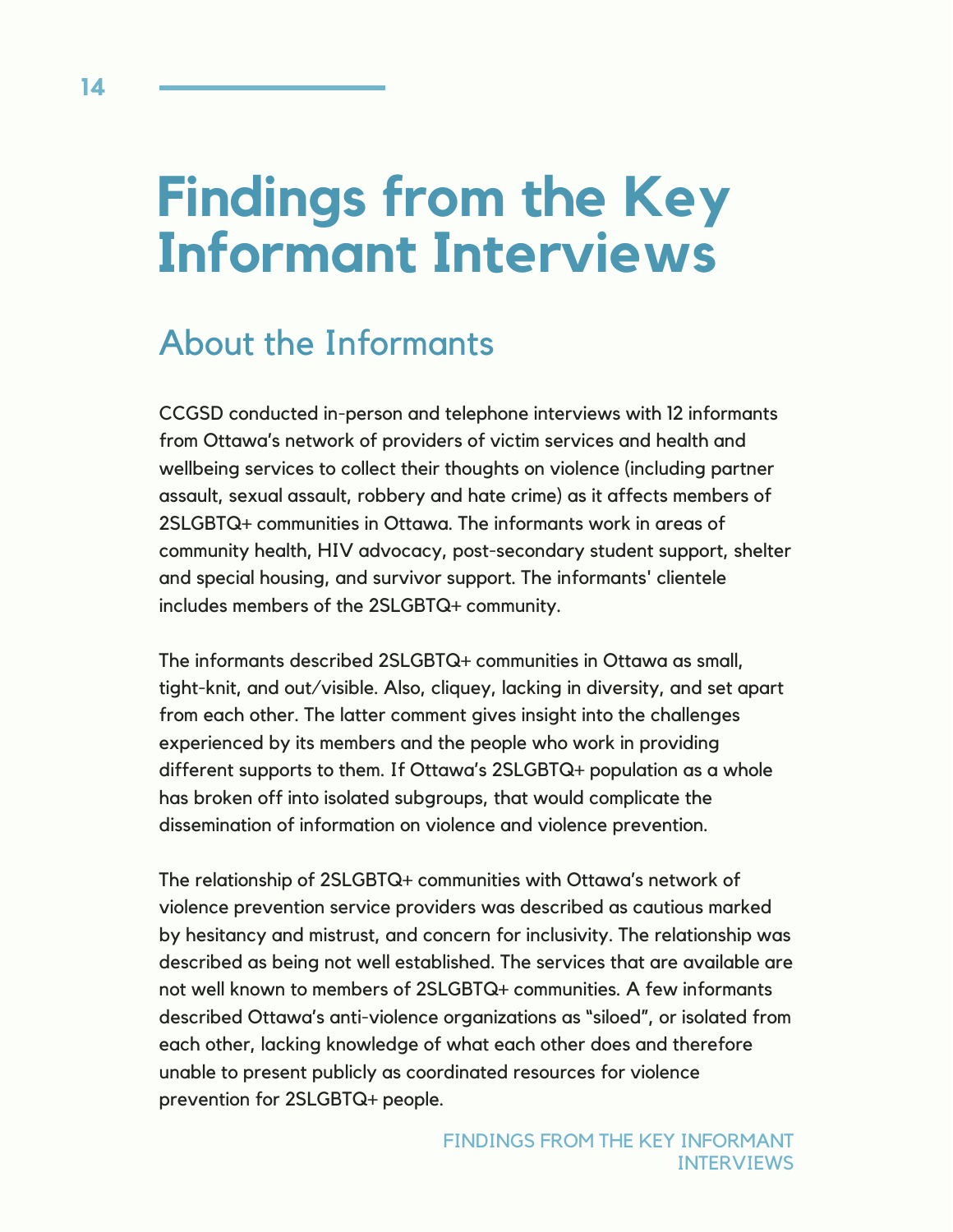However, the informants were sympathetic to the challenges faced by Ottawa's network of violence prevention service providers (i.e., low funding, limited access to training). Providers' understanding of 2SLGBTQ+ communities and capacity to give adequate assistance to individuals with intersecting identities was described as insufficient but showing potential. Providers want to meet the needs of all the clients they encounter, but they don't have access to the training that would make their work more specialized and effective for 2SLGBTQ+ people. The informants stressed the need for greater inclusivity, particularly of trans individuals and racialized queer and trans individuals.

# The Occurrence of Violence Towards Ottawa's 2SLGBTQ+ Communities

The informants consider violence against 2SLGBTQ+ communities in Ottawa to be prevalent. The informants emphasized the prevalence of microaggression—the indirect, subtle, or unintentional discrimination against members of 2SLGBTQ+ communities. Some members of 2SLGBTQ+ communities (especially trans individuals, newcomers to Canada, and immigrants) are subject to daily acts of microaggression. The current state in which many 2SLGBTQ+ people live was succinctly described by some of the informants:

66

*[The experience of violence is] a constant if you include microaggressions such as misgendering people or making comments about gender presentation. Some people encounter microaggressions on a daily basis. Trans people are particularly susceptible.*

-Post-secondary student support worker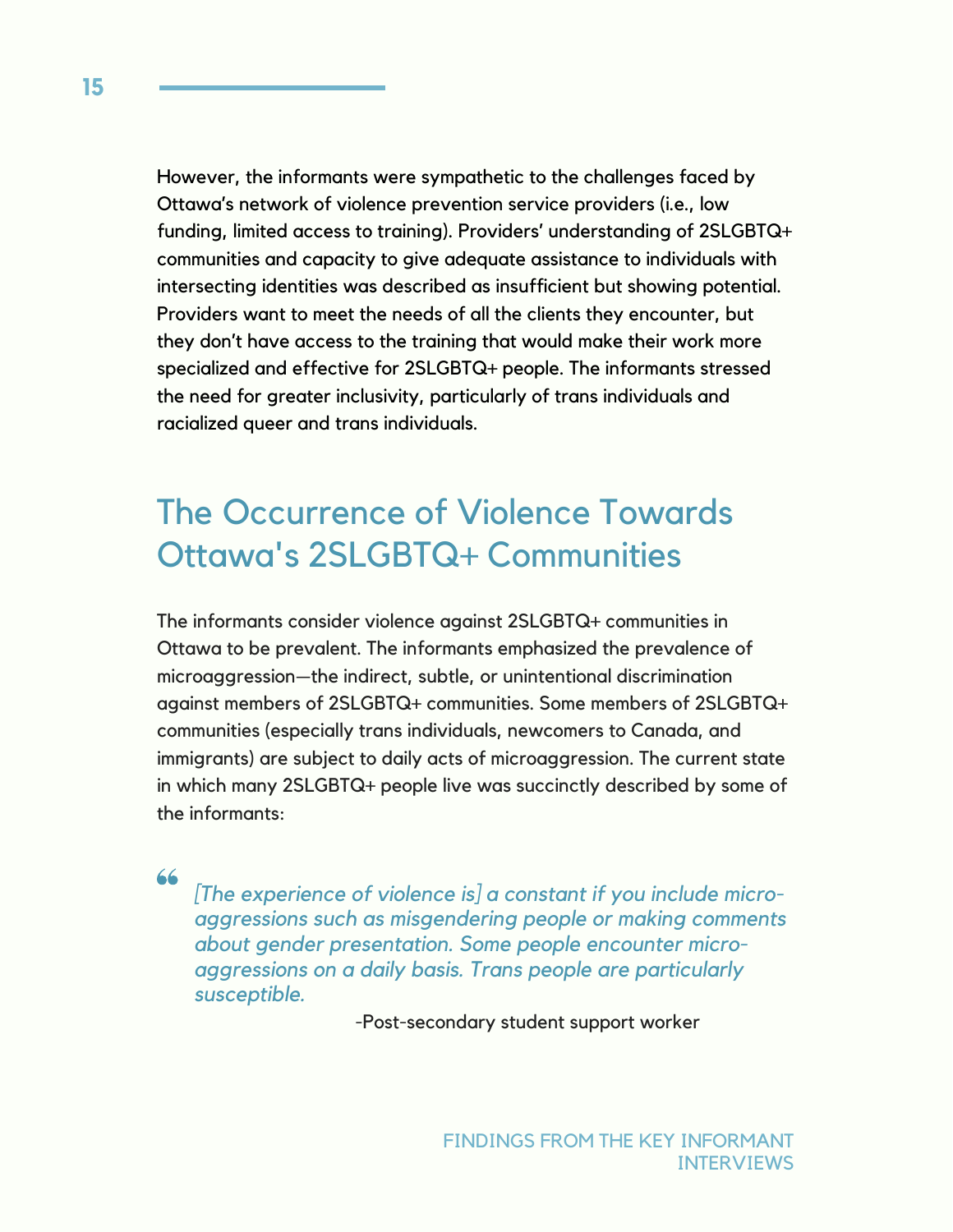66

*Given the advancement of rights of 2SLGBTQ+ people, the perception is that things are better for us. But really, they're not. Rights are not translating into reality for most of the 2SLGBTQ+ population.*

-Gender-based violence support worker

The occurrence of violence towards racialized, trans, and newcomer populations is not only perceived to be high, the expression of violence towards them can be more nuanced:

66

*Violence against 2SLGBTQ+ people is not noticed by most other people—especially microaggressions, particularly against folks of marginalized status. Navigating settlement services can be a distressing experience, in that clients are worried about being outed to their community. A lot of clients in need of settlement services experience 'gatekeeping of information'—where someone else in a position of power withholds information about the services that would be appropriate for them. Trans newcomers are especially vulnerable—unguided (or improperly guided), they can end up in housing situations that are dangerous for them.*

-Community health worker

Violence within 2SLGBTQ+ communities in Ottawa is considered by the informants to be more prevalent than might be supposed. Microaggression and intimate partner violence (IPV) were mentioned as the predominant forms of violence within the 2SLGBTQ+ communities. The actual occurrence of violence tends to be concealed from the population at large, partly because 2SLGBTQ+ people in general are stigmatized. One informant wondered if publicly stating that some of the communities' own members are violent and abusive would help or hinder the objectives of the 2SLGBTQ+ community as a whole.

**16**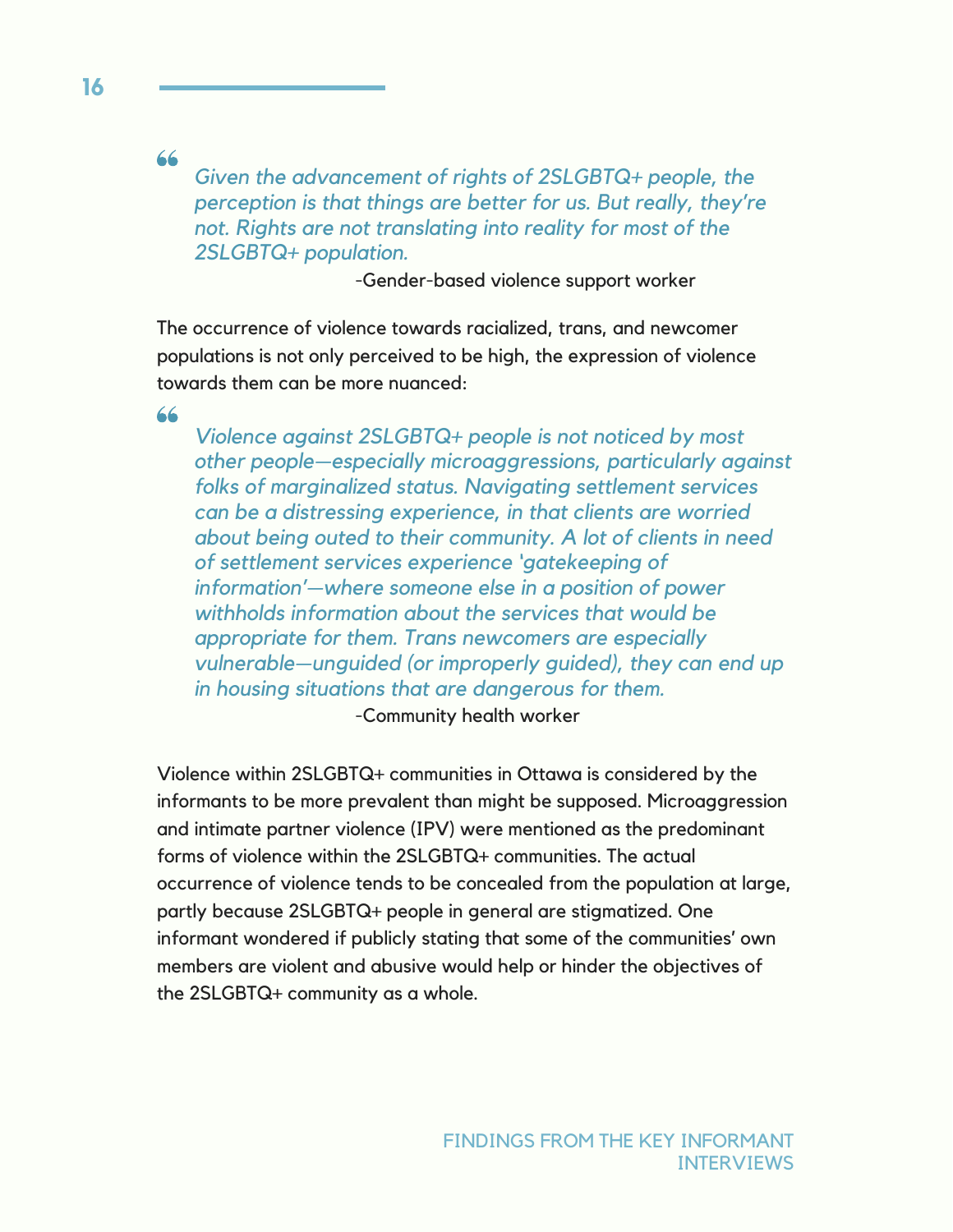The motivations for IPV within 2SGLBTQ+ communities are believed to be different than the causes of the same type of violence within the cisgender heterosexual population. One informant offered a summary of the current thinking, explaining that whereas the motivations for IPV in cisgender heterosexual relationships are commonly rooted in the ideologies of patriarchy, in which men hold the power and women are largely excluded from it, the reasons for IPV in 2SGLBTQ+ relationships appear to originate in a complex of familiar and some not-so-familiar sources, including internalized homophobia, misogyny, trauma, and unresolved feelings of marginalization. Exactly where 2SLGBTQ+ experiences of IPV fit on the existing spectrum of gender-based violence is still undecided.

For the purpose of elaborating on a now well-known statistic, informants were asked for their immediate thoughts upon hearing the following: Between 2010 and 2017, 90% of persons accused of hate crimes targeting sexual orientation were male (Statistics Canada, 2019). Each one of the informants was not surprised to learn of this statistic, with some indicating that it was representative of 'toxic masculinity'. One informant pointed out that individuals who identify as women are capable of carrying out hate crimes too, and that there is a stigma of men or male-identified individuals, and even women, reporting violence perpetrated by women.

The informants described the chain reaction of individual experiences of violence, with one commenting that:

66

*It can lead to prolonged mental health issues that manifest as not being able to function in different ways—not being able to obtain employment, access health care… access the necessities of life.*

-Community health worker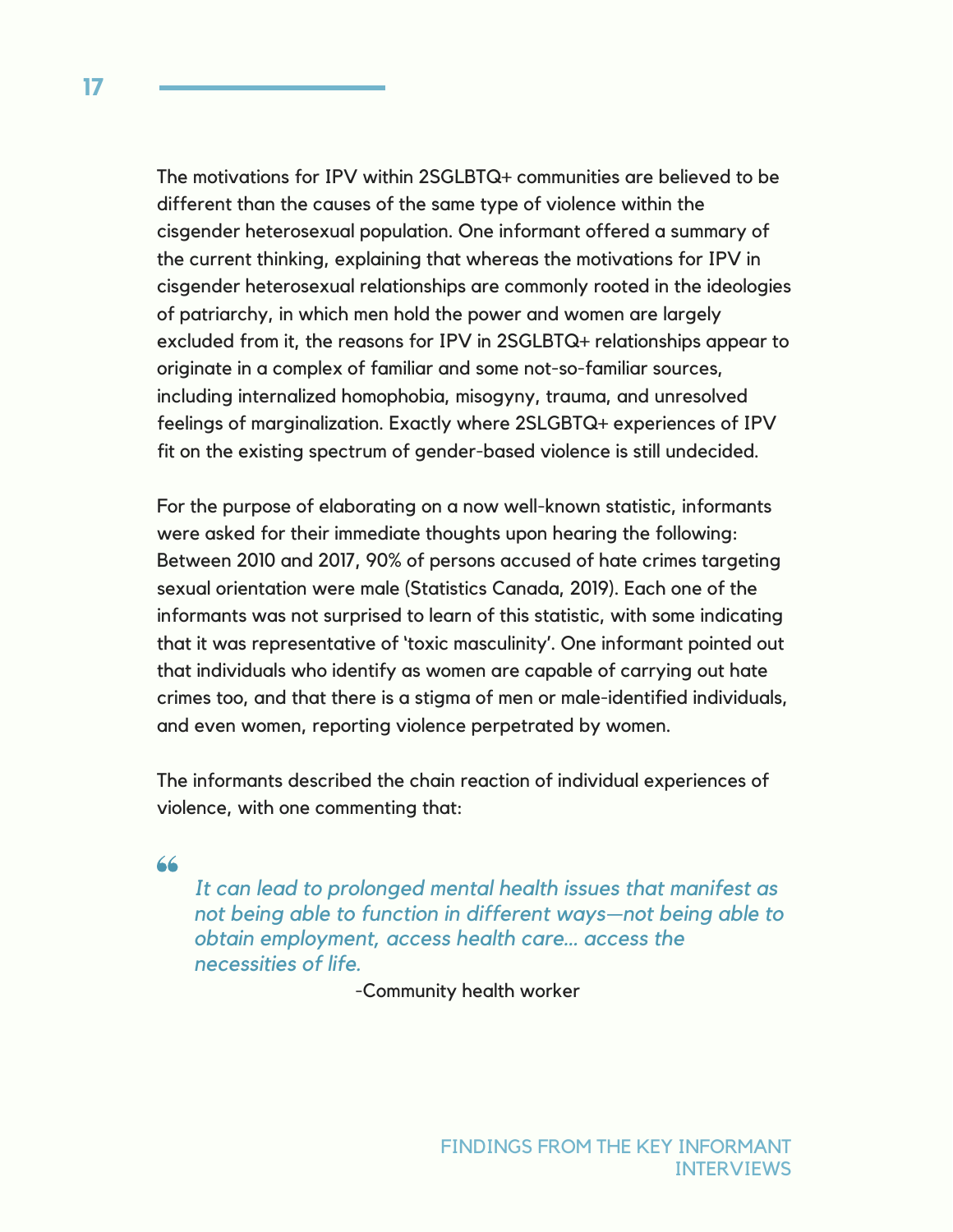Survivors carry the burden of being hypervigilant of potential future incidents involving violence and may feel that it is necessary to conceal their identities to avoid being victimized again. Such traumas can be vicariously felt by 2SLGBTQ+ communities more broadly. These negative and wide-reaching effects highlight the need for violence prevention services.

# The Violence Prevention Measures that Currently Exist in Ottawa

The informants were unable to give concrete responses to the question regarding what Ottawa's network of violence prevention service providers do particularly well for 2SLGBTQ+ communities. The lack of violence prevention services—or lack of knowledge about the services that do exist—appears to have made it difficult for the informants to comment on the specifics. There is a high degree of optimism, though:

66

*We haven't reached a point where we can deliver services to 2SLGBTQ+ people completely in the ways they need it, but conversations are happening. A lot more work needs to be done. That's good news, in the sense that people are trying to help the 2SLGBTQ+ communities in meaningful ways. Ottawa could be better, but we're at a place where conversations are happening.*

-Gender-based violence support worker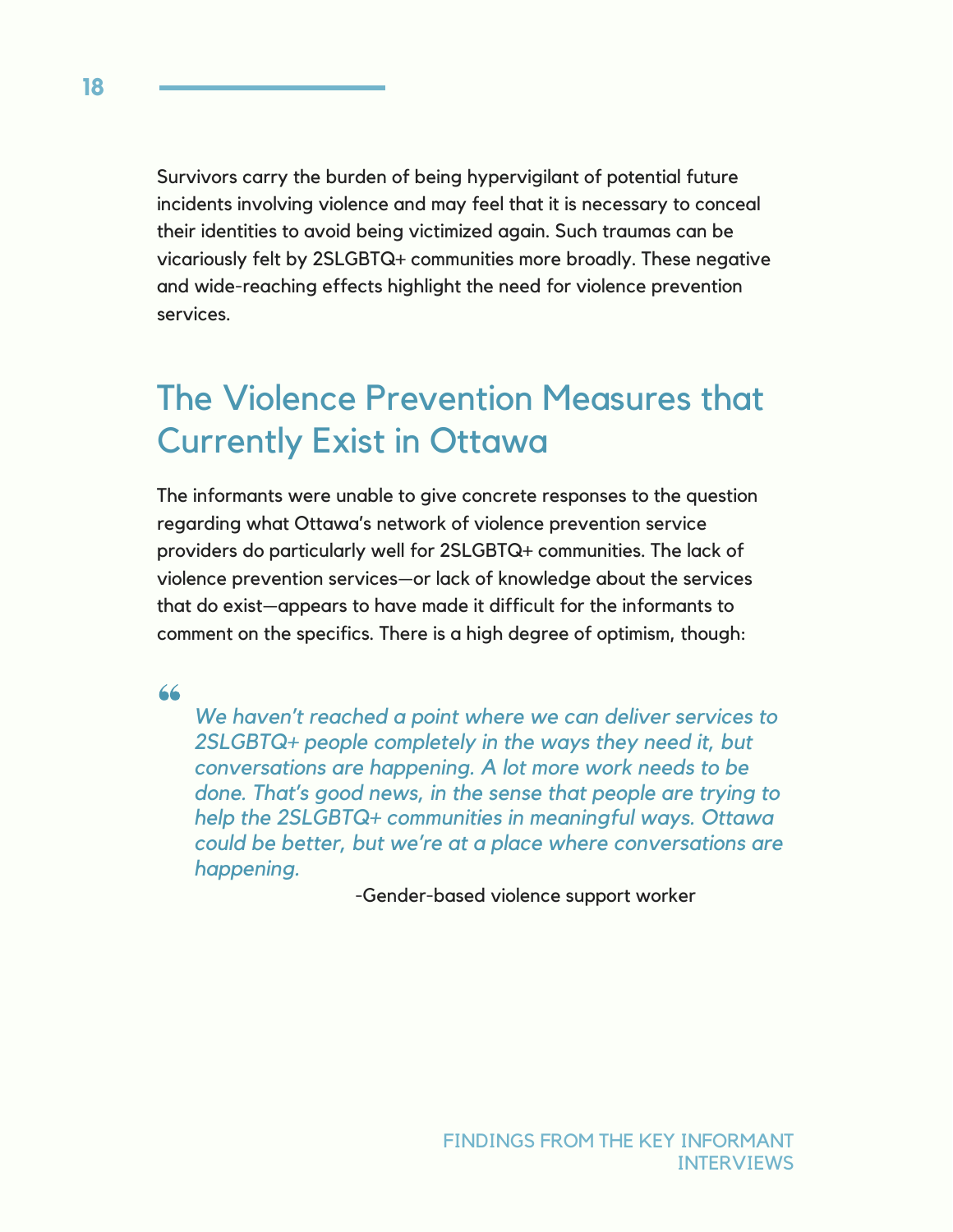66

*[Service providers] are deeply invested in helping. They care a great deal and are trying to figure this out. They're trying, even when it looks like they're not doing it right. I realize that's not enough in the moment, but it makes me optimistic.* -Community advisor

# Assessment of the Violence Prevention Needs of Ottawa's 2SLGBTQ+ **Communities**

The informants identified the following gaps in violence prevention services with regard to ensuring the safety of 2SLGBTQ+ communities in Ottawa: Visibility (information about the services that are available is not reaching the intended audiences) and support for trans individuals and racialized queer and trans individuals:

66

*Safety planning for 2SLGBTQ+ people is different. Service providers need assistance in translating their programs and policies around trans inclusion, for example.*

-Gender-based violence support worker

66

*Folks who identify as transgender, transfeminine or trans women… they experience violence on another level. They need increased protection from violence: self-defence courses, workshops on healthy relationships, guidance on how to protect themselves from street harassment. They should have access to services that try to create a safer world for them.* -Community support worker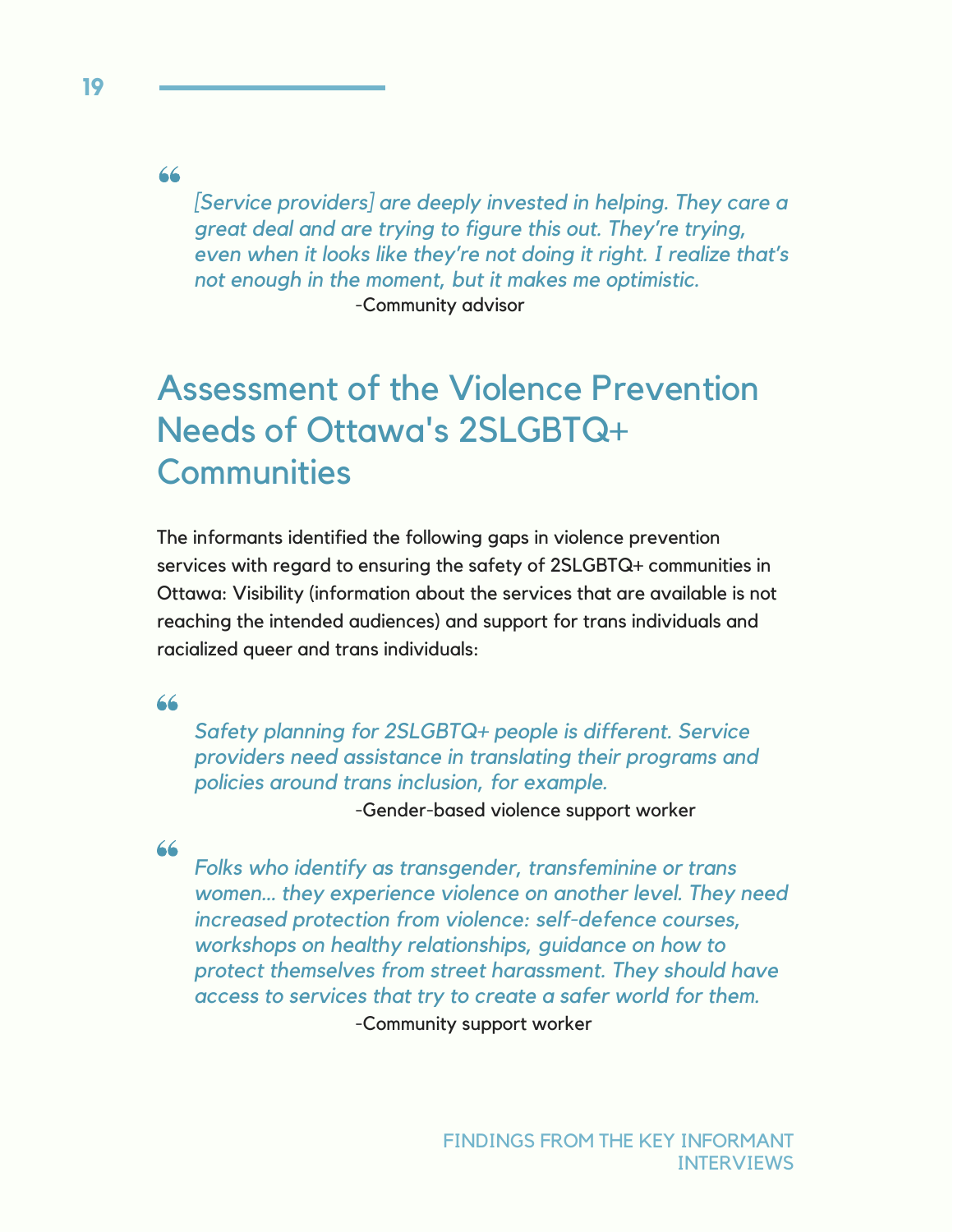When asked to identify barriers to accessing services in support of 2SLGBTQ+ safety, the informants were in agreement of the main culprits: low awareness that such services exist, complicated physical accessibility to those services, and fear—fear of being outed, of having to engage Ottawa Police Service (OPS), of encountering providers who are not equipped to support the range of 2SLGBTQ+ experiences. When asked if members of 2SLGBTQ+ communities are generally comfortable or reluctant to report violent crime to the Ottawa Police Service, the informants (minus one) said, "reluctant." The informants referred to the troubled history between OPS and 2SLGBTQ+ communities, and the persistent notion that reports by Queer, Trans, Black, Indigenous, People of colour (QTBIPOC) are not taken seriously:

66

*There's a history there… with respect to police not taking members of the 2SLGBTQ+ communities seriously. That's a history that carries on. We're dependent on how OPS perceives the crime, the threat of violence. [2SLGBTQ+ people are] worried they won't be taken seriously, and that's a stress.* -Community educator

#### 66

*There have been multiple cases where we had to advocate alongside survivors of violence who felt they weren't being taken seriously by OPS (by not using their proper pronouns, etc.). OPS may not recognize the risk; cases of intimate partner violence in particular are not being taken seriously.* -Survivor support worker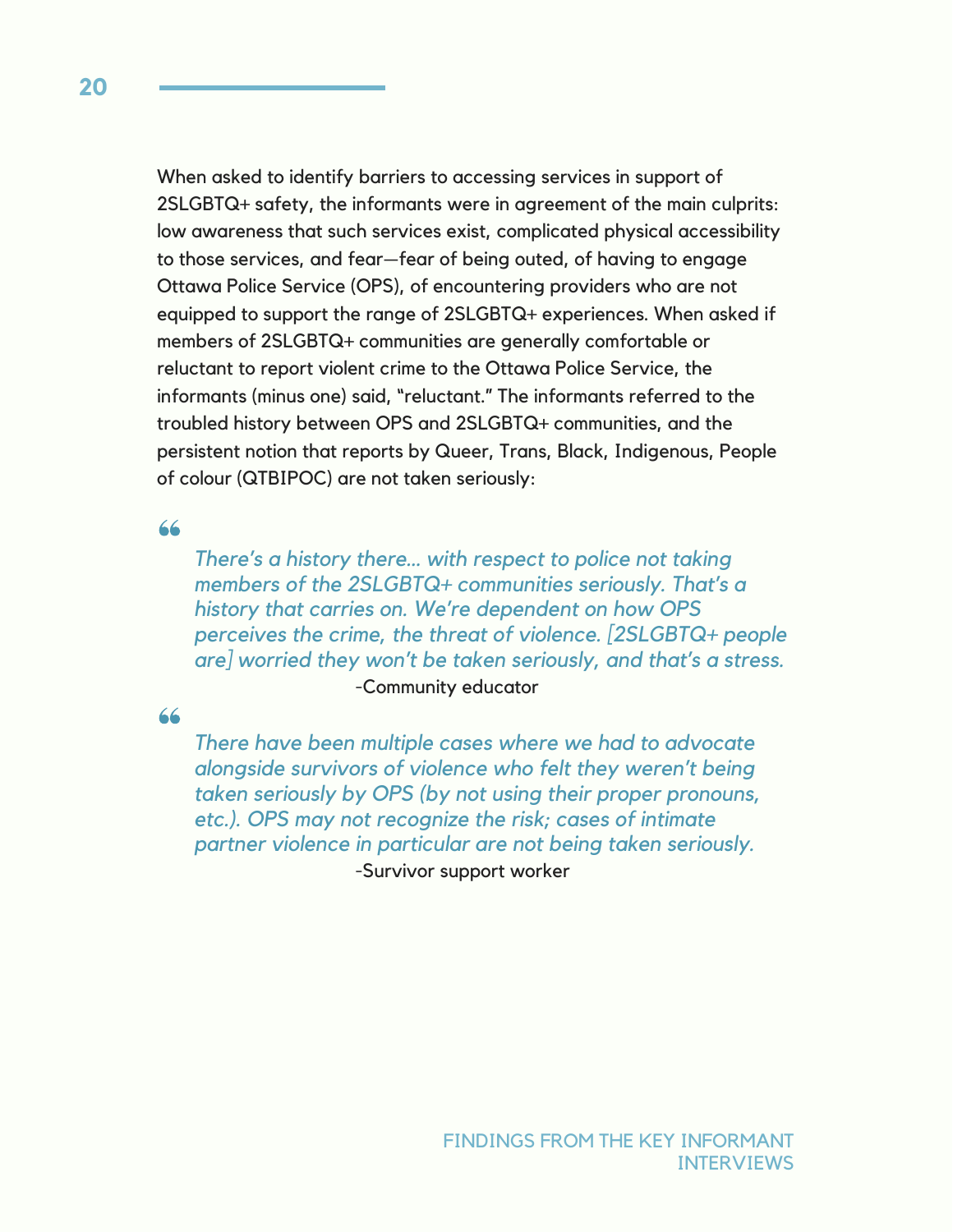2SLGBTQ+ individuals contend with fear that the reporting process will out them and that their safety will be further compromised. Each one of the informants indicated that Ottawa's network of service providers needs to be more sensitive to these concerns and that more training is needed to recognize and respond to violence against and within 2SLGBTQ+ communities. The informants were careful to point out that lack of training should not be understood as a lack of interest on the part of providers, but rather a lack of resources to support their ongoing education and professional development to support 2SLGBTQ+ communities. The informants expressed the belief that Ottawa's service providers are not adequately supported to offer or continue offering dedicated violence prevention to 2SLGBTQ+ communities. Funding is lacking, which makes it difficult to budget for training to inform providers on the forms of violence that affect 2SLGBTQ+ individuals:

66

*Providers are underfunded, under-resourced, yet demand [for our services] is high. We can't keep up with the demand. Add 2SLGBTQ+ services, and more training will be required. We need to build up the existing services in ways that don't take away from what we already do. Ensure that new services can be sustained. If you're not building with sustainability in mind, then you're doing a disservice to the community.*

-Gender-based violence support worker

When asked what additional messaging they would like to see toward reducing victimization against 2SLGBTQ+ communities in Ottawa, all of the informants indicated that there needs to be better education on the spectrum of violence that affects 2SLGBTQ+ individuals. The subtle forms of violence that occur with more frequency tend to be brushed off. Microaggression and intimate partner violence were mentioned as needing more or wider attention.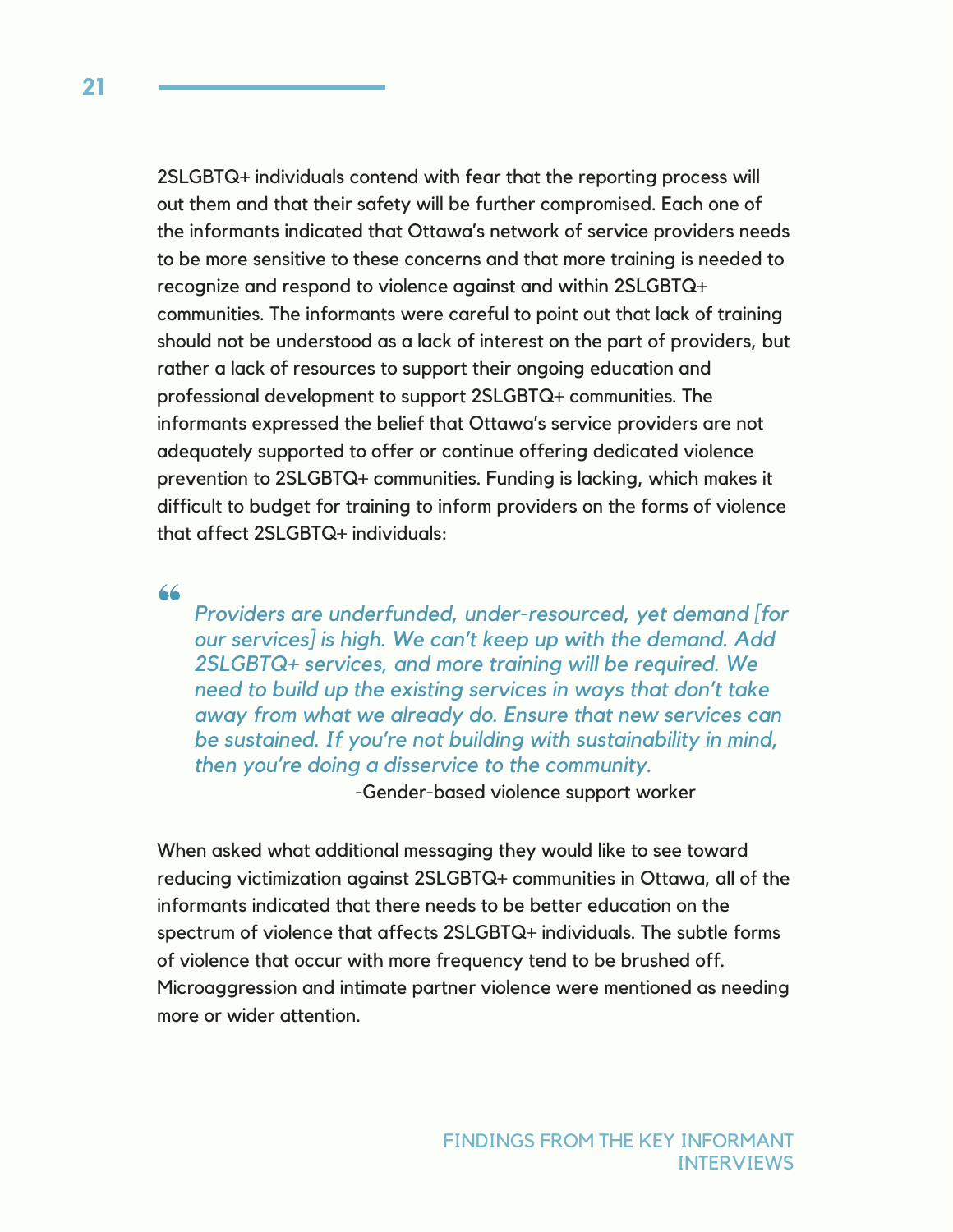# **Findings from the Online Survey**

# Demographics of the Survey Respondents

Data was collected from 62 qualifying respondents; that is, individuals who identified as 2SLGBTQ+ youth and young adults, age 15 to 30 years, who live in the city of Ottawa.

Low-occurring responses (mentioned <5 times) have been suppressed to ensure anonymity. The survey attained a 43% completion rate.

| <b>Ages 23 to 26</b> | $34\%$ (21) |
|----------------------|-------------|
| <b>Ages 27 to 30</b> | 29% (18)    |
| <b>Ages 15 to 18</b> | $19\%$ (12) |
| <b>Ages 19 to 22</b> | $18\%$ (11) |

FINDINGS FROM THE ONLINE SURVEY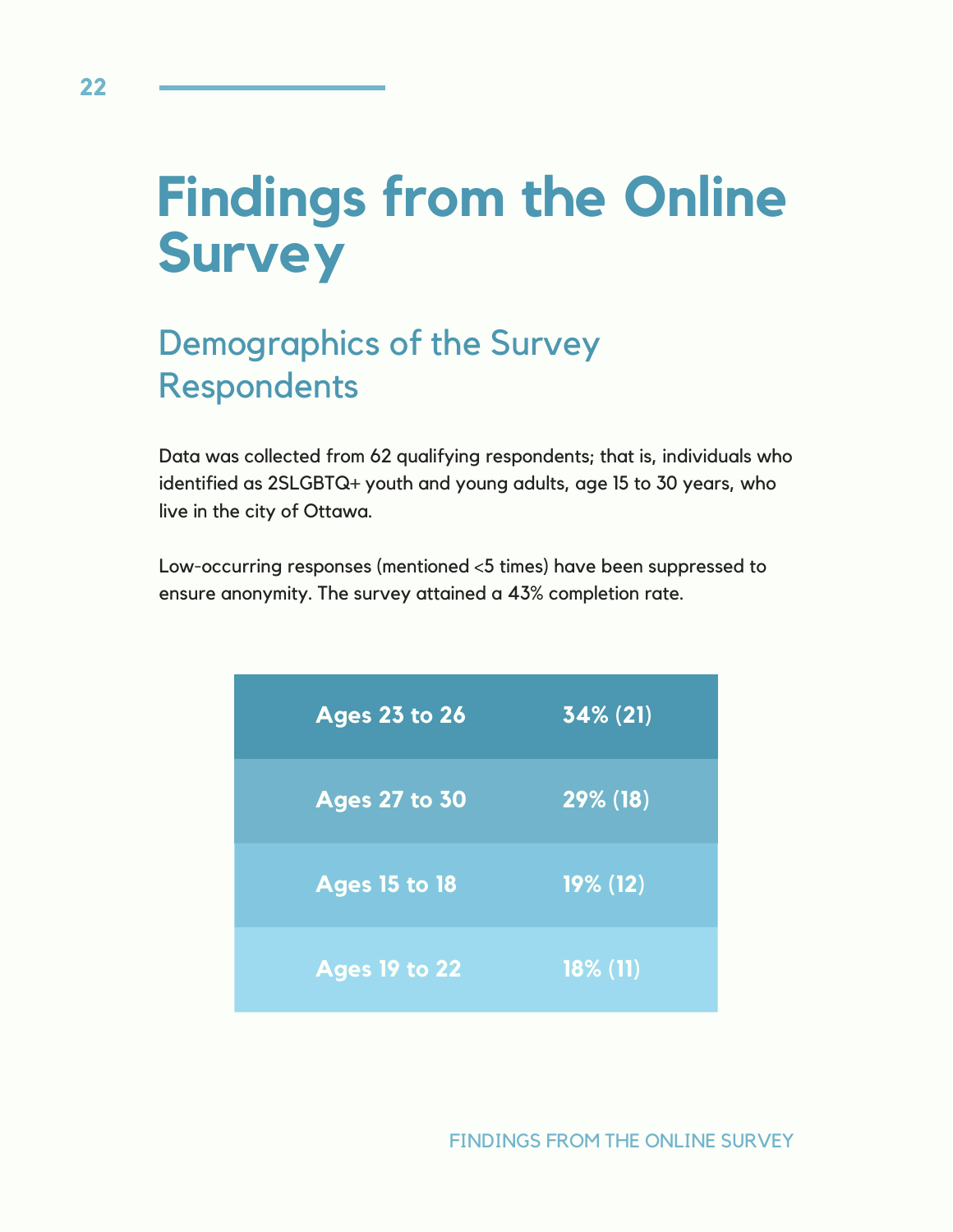## Neighbourhoods in Ottawa translated to Provincial Electoral Districts:

**ELECTORAL DISTRICT Ottawa Centre Ottawa-Vanier Orleans Carleton Kanata-Carleton Ottawa-South Ottawa West-Nepean 29% 18% 18% 16% % GRAND TOTAL COUNT 18 11 11\* 10**

\*Counts from the corresponding districts were grouped to ensure anonymity.

Respondents were asked to classify their household income according to the following choices:



FINDINGS FROM THE ONLINE SURVEY

**23**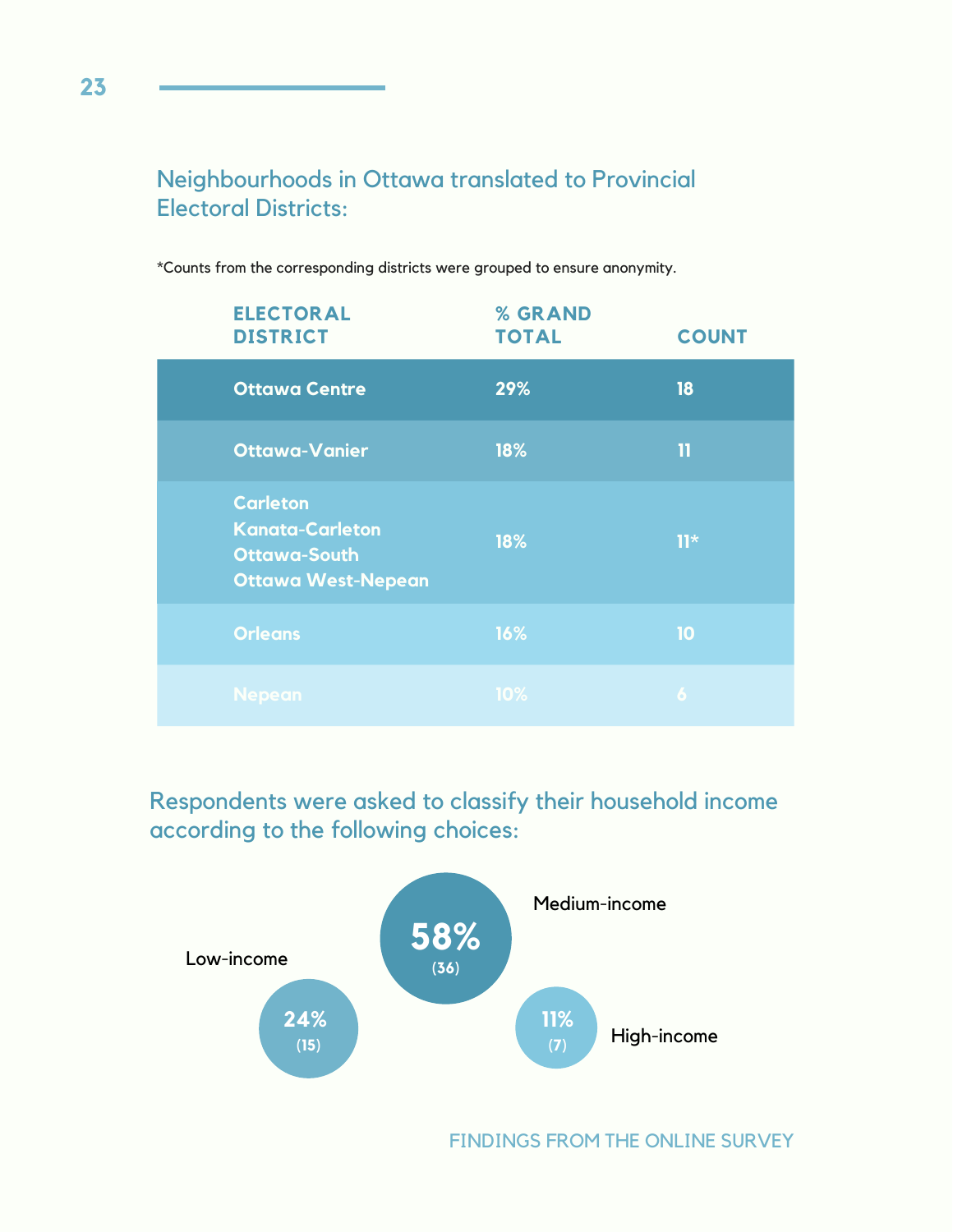## Respondents were asked to describe their gender identity in their own words. The groups below represent a range of corresponding gender identities:

\*The grand total is higher than 100% because some gender identities occur simultaneously in two groupings. We have included "Trans or Transgender" to reflect the gender identity selfdescription of all the survey respondents. "Female or Woman" and "Male or Man" categories should not be understood as strictly cisgender.



## Respondents were asked whether they have trans-lived experience:

| Indicated that they do not have trans-lived<br>experience | $76\%$ (47) |
|-----------------------------------------------------------|-------------|
| Indicated that they do have trans-lived<br>experience     | $18\%$ (11) |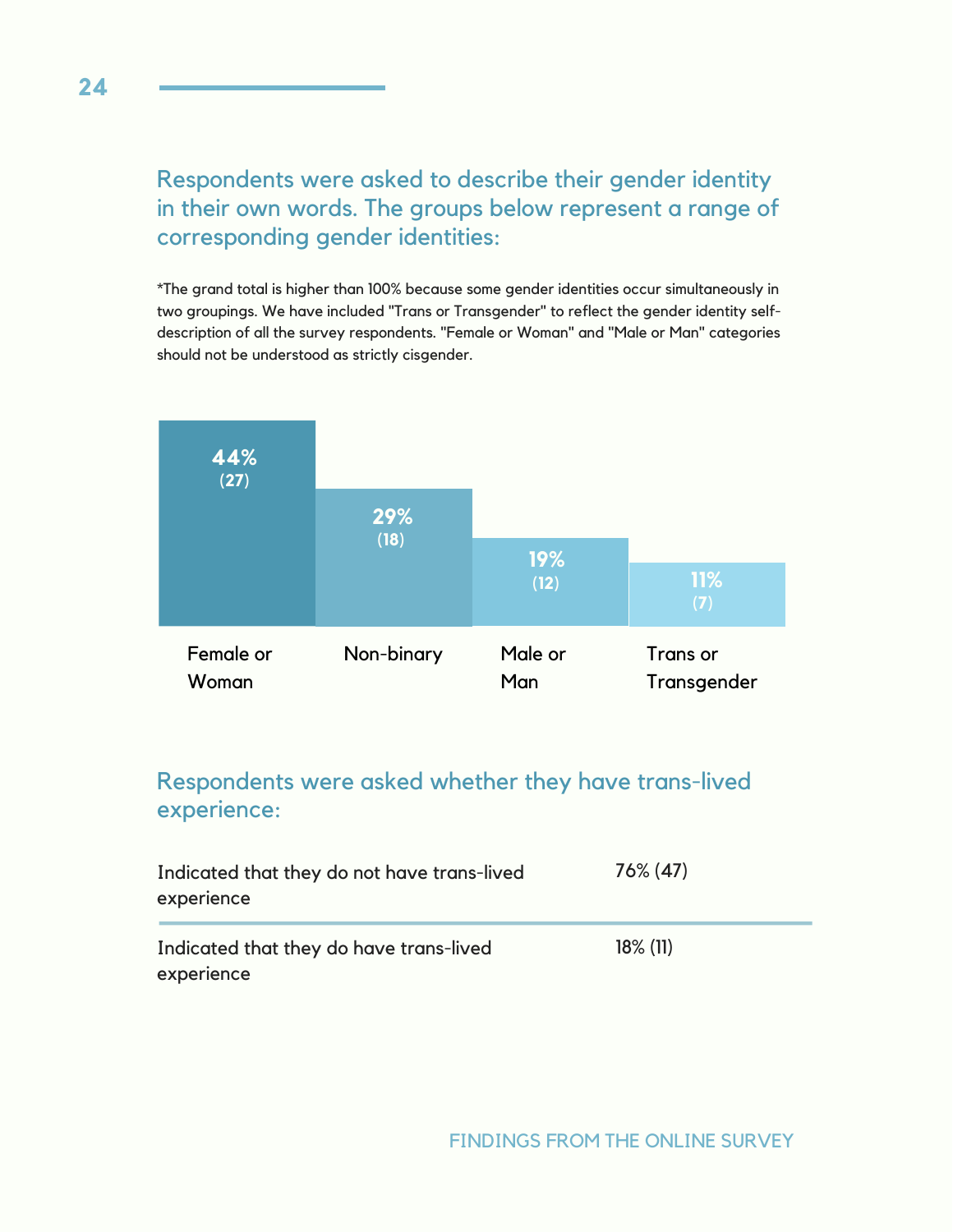## Respondents were asked to describe their romantic and/or sexual orientation in their own words:

\*The grand total is higher than 100% because respondents were permitted to identify the full range of their romantic and/or sexual orientation. Homosexual is inclusive of gay, homosexual and lesbian.

| Homosexual      | 42% (26)    |
|-----------------|-------------|
| Queer           | $24\%$ (15) |
| Lesbian         | $16\%$ (10) |
| <b>Bisexual</b> | $10\% (6)$  |
| Pansexual       | 10% (6)     |
| Panromantic     | $8\%$ (5)   |

## Respondents were asked to identify the language(s) spoken most often at their home:

| English only or in combination with another<br>language(s) as distributed below: | 95% (59)    |
|----------------------------------------------------------------------------------|-------------|
| <b>Stated English only</b>                                                       | 77% (48)    |
| Stated English in combination with French<br>and/or another language(s)          | $18\%$ (11) |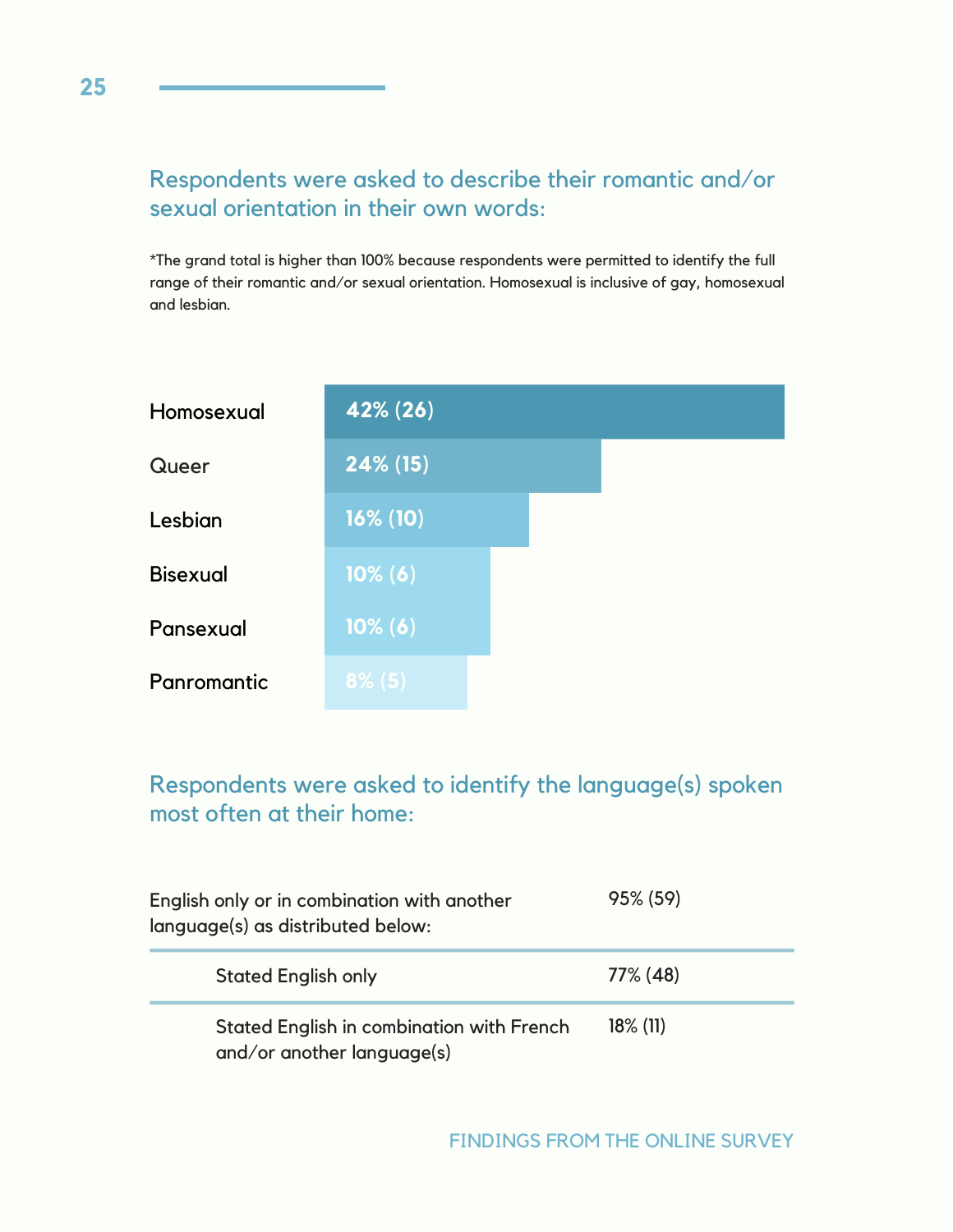## Respondents were asked about their religious or spiritual affiliation:

| Indicated that they were not a member of a<br>religious or spiritual community                                                                                       | 74% (46)    |
|----------------------------------------------------------------------------------------------------------------------------------------------------------------------|-------------|
| Indicated that they identify with a religious or<br>spiritual affiliation, although not all practice their<br>religious or spiritual belief(s) in a communal setting | $21\%$ (13) |

## Respondents were asked to describe their ethnic and/or racial identity in their own words:

| Self-identified as Caucasian or White         | 74% (46)   |
|-----------------------------------------------|------------|
| Self-identified as neither Caucasian or White | $13\%$ (8) |

Respondents were asked whether they identified as an asylum seeker, immigrant or refugee:

| Selected "No"         | $84\%$ (52) |
|-----------------------|-------------|
| <b>Selected "Yes"</b> | $16\%$ (10) |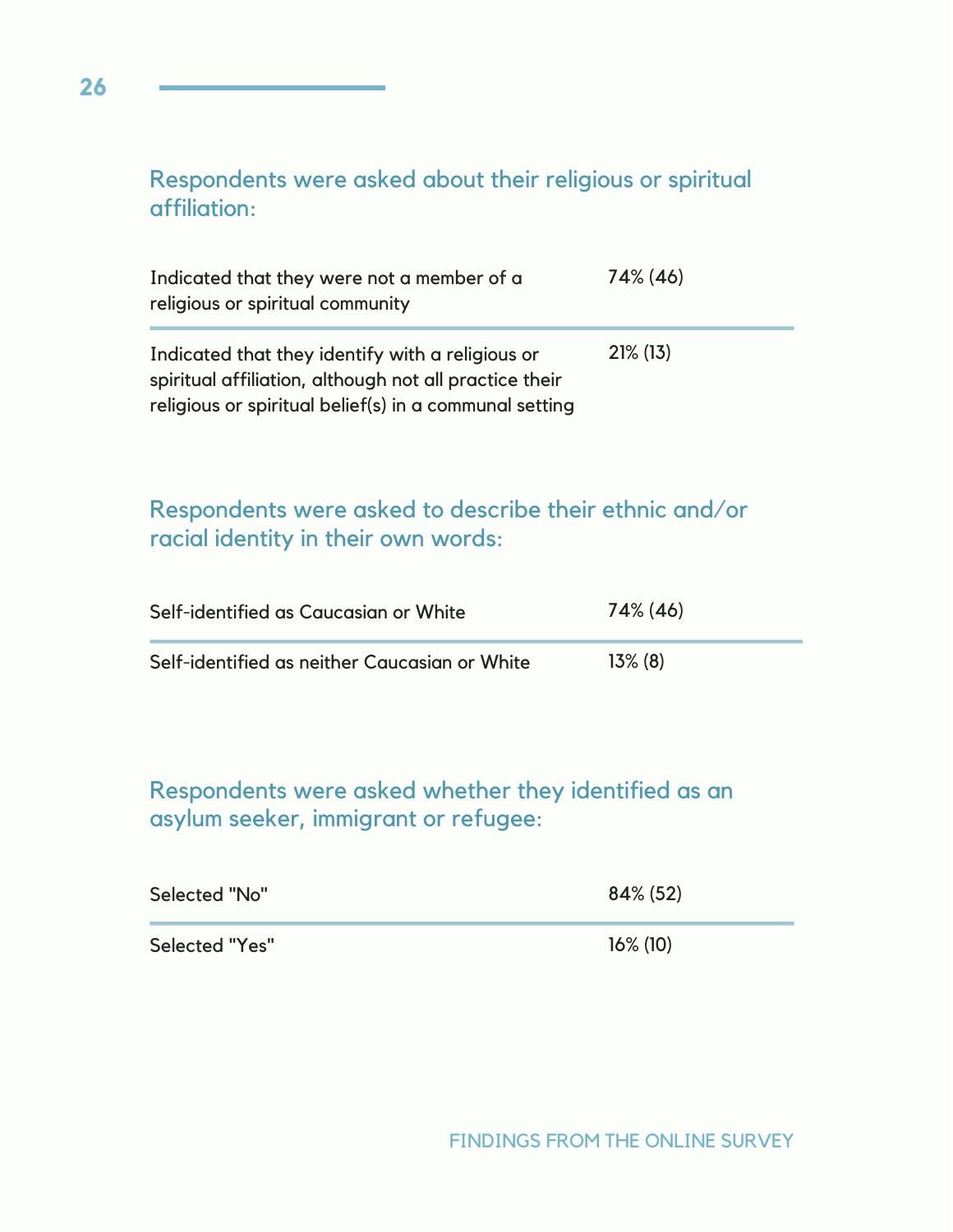## Respondents were asked whether they identified as a person with a disability:



# Perceptions of the Prevalence of Violence Towards Ottawa's 2SLGBTQ+ **Communities**

Respondents were asked how safe they feel in their neighbourhood and where in Ottawa they feel the safest. Answers to the latter question could be as broad or precise as the respondent chooses.

Low-occurring responses (mentioned <5 times) have been suppressed to ensure anonymity.

## When asked to classify the safety of their neighbourhood:



#### FINDINGS FROM THE ONLINE SURVEY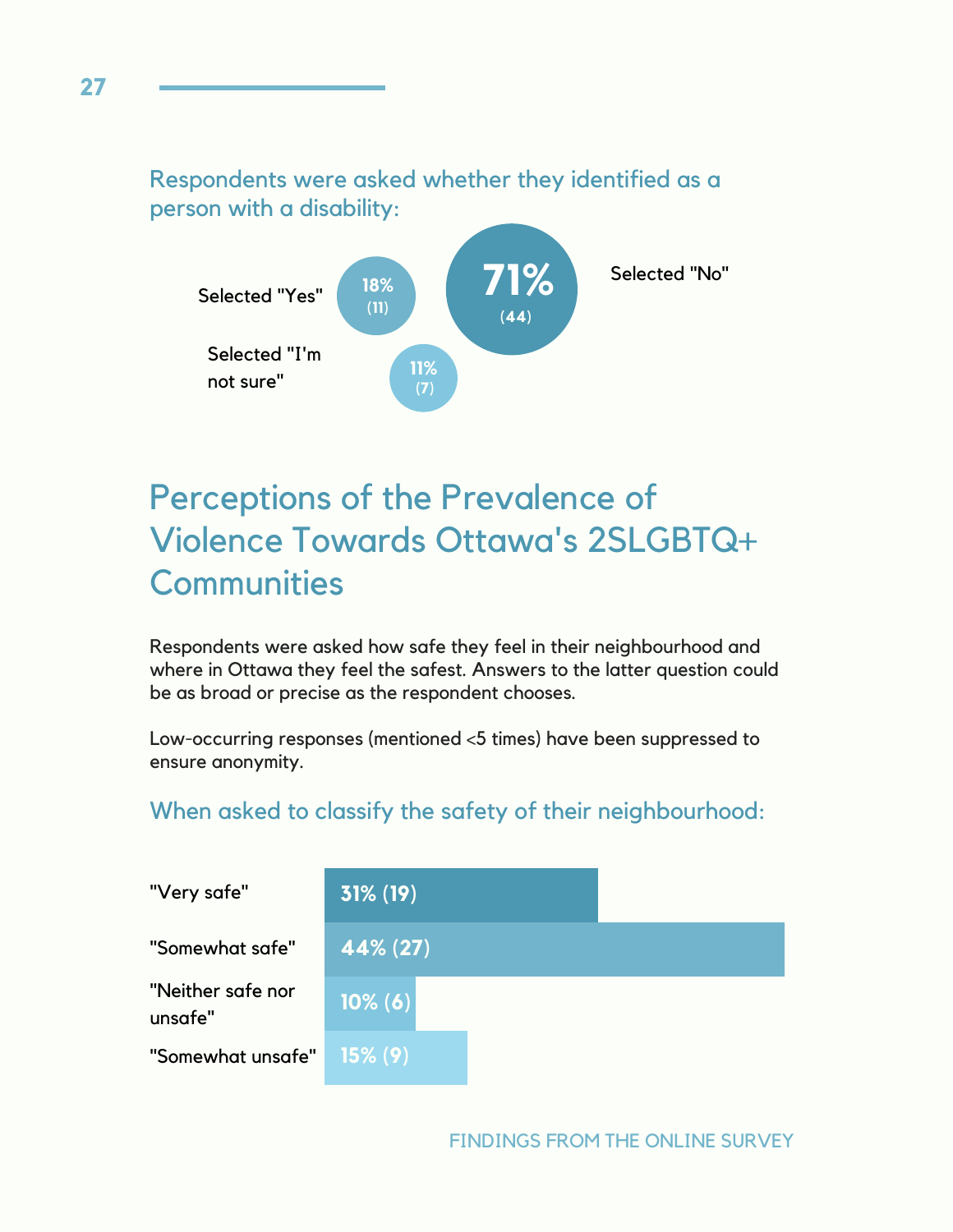## When asked to identify where in Ottawa they feel the safest:

| Mentioned the "downtown" and Centretown parts<br>of Ottawa, with 44% of respondents in this group<br>specifying the Glebe area. | 26% (16)    |
|---------------------------------------------------------------------------------------------------------------------------------|-------------|
| Mentioned that they feel the safest in their home<br>or a friend's home                                                         | $24\%$ (15) |
| Mentioned the Carleton University and University<br>of Ottawa campuses                                                          | $13\%$ (8)  |
| Mentioned places outside Ottawa Centre,<br>including the surrounding suburbs and Ottawa<br>West                                 | $10\%$ (6)  |
| Mentioned 2SLGBTQ+ -friendly spaces such as<br>establishments in Ottawa's Golden Triangle                                       | $8\%$ (5)   |
| Indicated that they felt safe anywhere (or mostly<br>anywhere) in Ottawa                                                        | $8\%$ (5)   |

On the topic of personal safety, respondents were asked to gauge the effect of dating apps on the violent crime experienced by 2SLGBTQ+ youth and young adults:

| Selected "I'm not sure"                                              | 58% (36)   |
|----------------------------------------------------------------------|------------|
| Selected "Dating apps expose users to increased<br>risk of violence" | 29% (18)   |
| Selected "Dating apps assist in lessening the risk<br>of violence"   | $13\%$ (8) |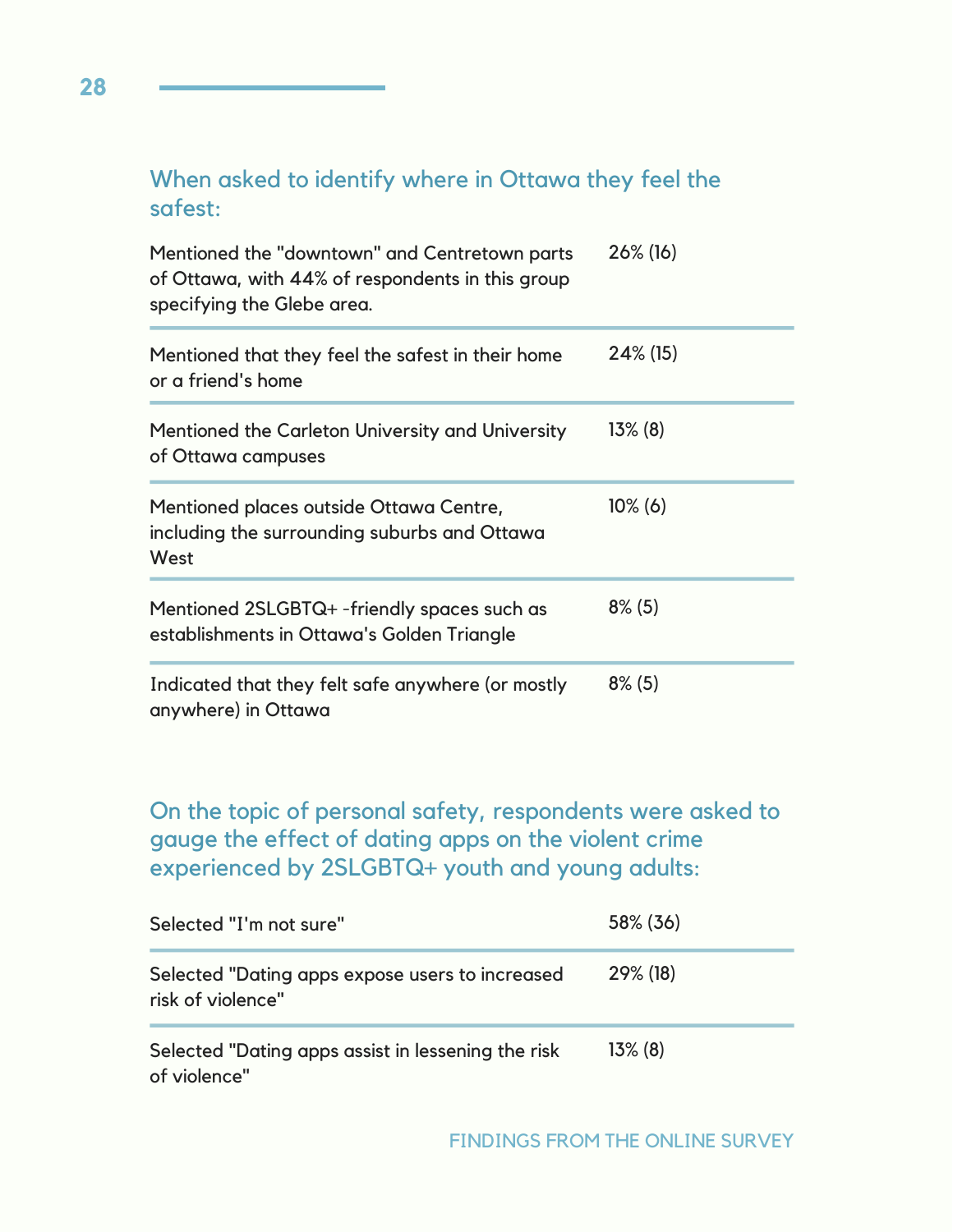# Feelings and Opinions about the Violence Prevention Measures that Currently Exist in Ottawa

The second half of the survey focused on gaining respondents' perspectives on violence as it affects 2SLGBTQ+ youth and young adults in Ottawa.

Low-occurring responses (mentioned <5 times) have been suppressed to ensure anonymity.

When asked if they were aware of any services in Ottawa that provide support to 2SLGBTQ+ youth and young adults who have experienced violence:

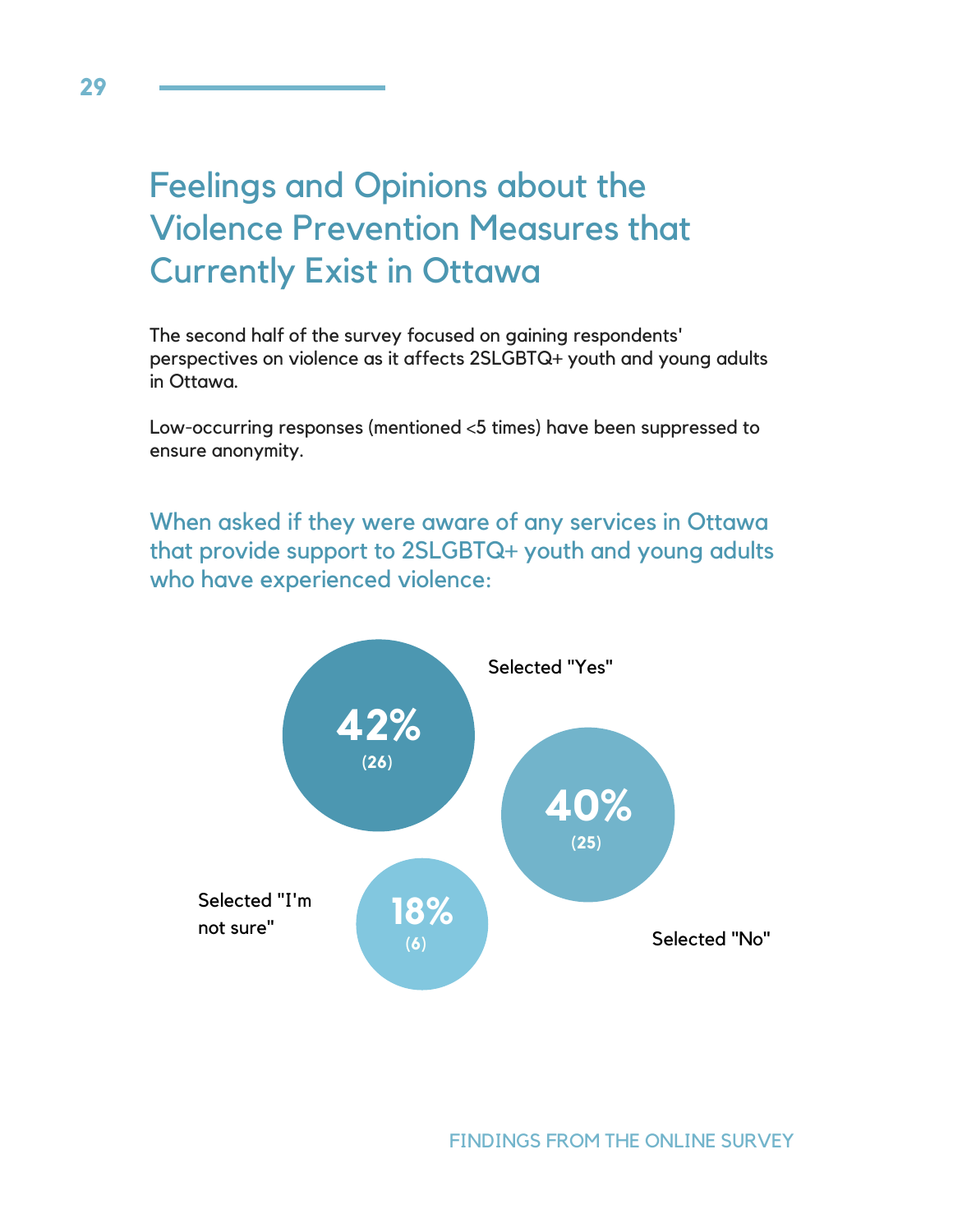When asked whether they perceive any barriers to accessing services that operate in support of 2SLGBTQ+ youth and young adults who have experienced violence:

| Mentioned that they were not aware of the local<br>availability of such services; these respondents<br>indicated that services in support of 2SLGBTQ+<br>youth and young adults who have experienced<br>violence lack visibility throughout Ottawa | 19% (12)    |
|----------------------------------------------------------------------------------------------------------------------------------------------------------------------------------------------------------------------------------------------------|-------------|
| Indicated that they do not perceive any barriers<br>to accessing such services                                                                                                                                                                     | $18\%$ (11) |
| Mentioned that location posed a problem; these<br>respondents felt that such services were not<br>available nearby and that they might draw<br>unwanted attention by requesting a drive or<br>making a special trip to a service provider          | $13\%$ (8)  |
| Mentioned a fear of encountering transphobia<br>from a provider or finding a lack of trans-specific<br>services                                                                                                                                    | $8\%$ (5)   |

## Respondents were asked whether they have seen any violence prevention information anywhere in Ottawa that was 2SLGBTQ+ -specific:

| Selected "No"           | $65\%$ (40) |
|-------------------------|-------------|
| Selected "Yes"          | $27\%$ (17) |
| Selected "I'm not sure" | $8\%$ (5)   |

**30**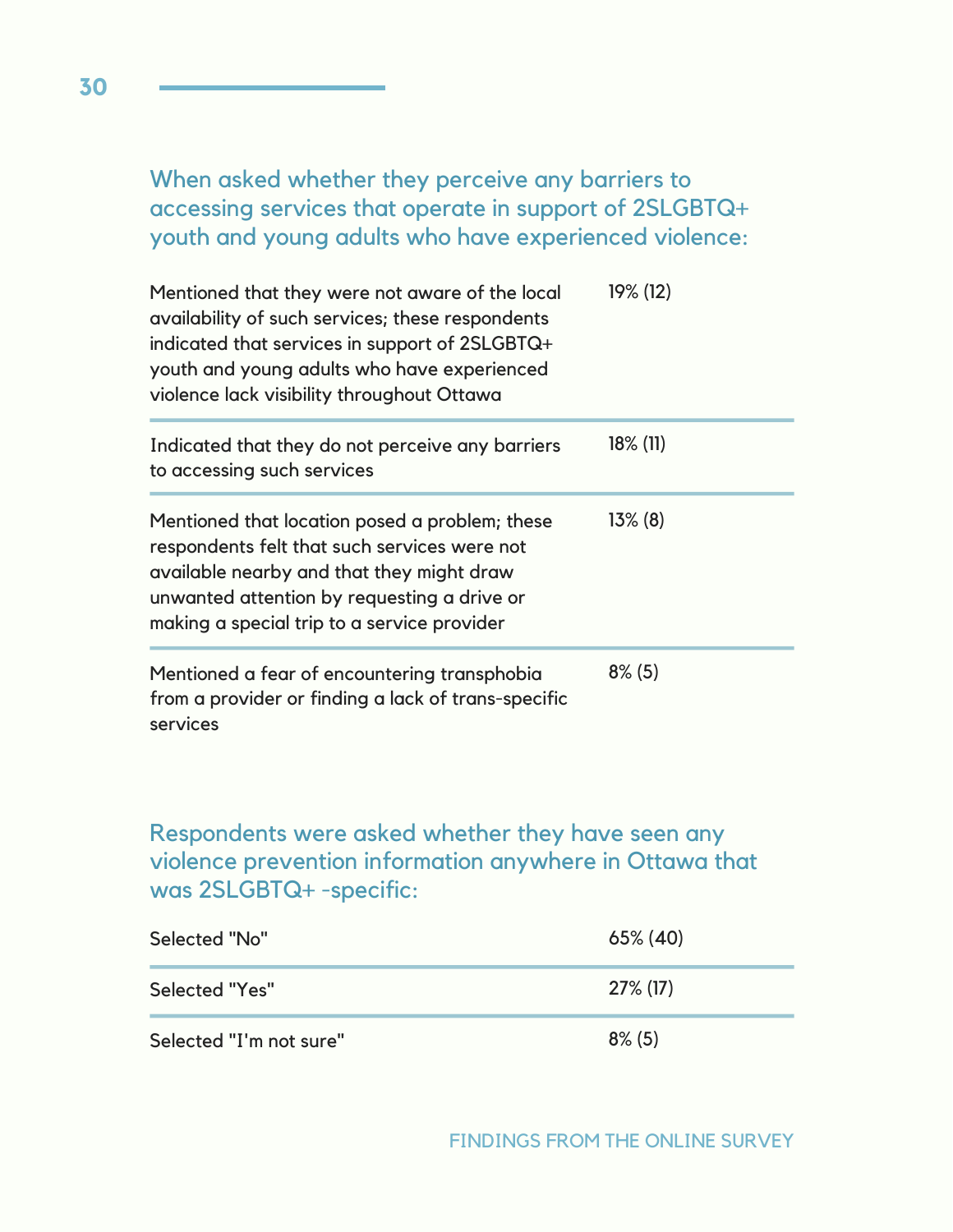Respondents were asked, "Does violence against 2SLGBTQ+ youth and young adults in Ottawa need more/wider attention?"

| Selected "Yes"          | $84\% (52)$ |  |
|-------------------------|-------------|--|
| Selected "I'm not sure" | $15\%$ (9)  |  |

FINDINGS FROM THE ONLINE SURVEY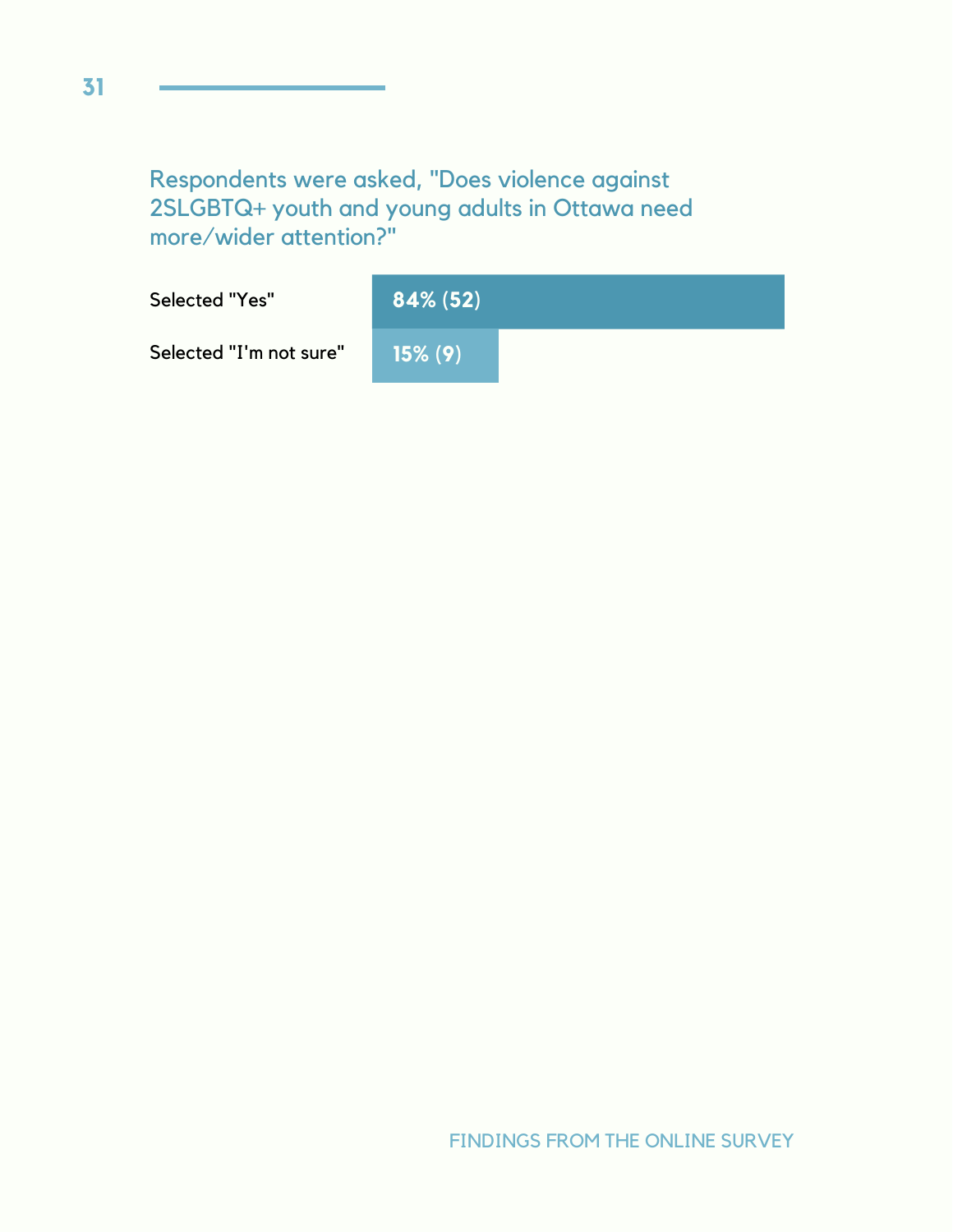# Suggestions on How to Strengthen Violence Prevention

Respondents were asked how 2SLGBTQ+ youth and young adults who are impacted by violence could be better supported:

| Recommended an increase in service presence<br>and visibility where youth and young adults are-<br>namely, in school and online. Some feasible<br>suggestions include making educational and<br>resource awareness campaigns clearly visible in<br>schools; and inserting educational and resource<br>awareness banner ads in dating apps. | 31% (19)   |
|--------------------------------------------------------------------------------------------------------------------------------------------------------------------------------------------------------------------------------------------------------------------------------------------------------------------------------------------|------------|
| Recommended the creation of spaces exclusively<br>allocated for 2SLGBTQ+ youth and young adults<br>to connect with each other, offer each other<br>support, and develop a community.                                                                                                                                                       | $15\% (9)$ |
| Recommended providing 2SLGBTQ+ youth and<br>young adults with access to free or subsidized<br>counselling on matters related to violence.                                                                                                                                                                                                  | $8\%$ (5)  |
| Recommended increased diversity among the<br>frontmost staff of service providers that attend to<br>matters related to violence.                                                                                                                                                                                                           | $8\%$ (5)  |
| Indicated they were unable to answer this<br>question (i.e., writing "I don't know" or "I'm not<br>sure").                                                                                                                                                                                                                                 | $8\%$ (5)  |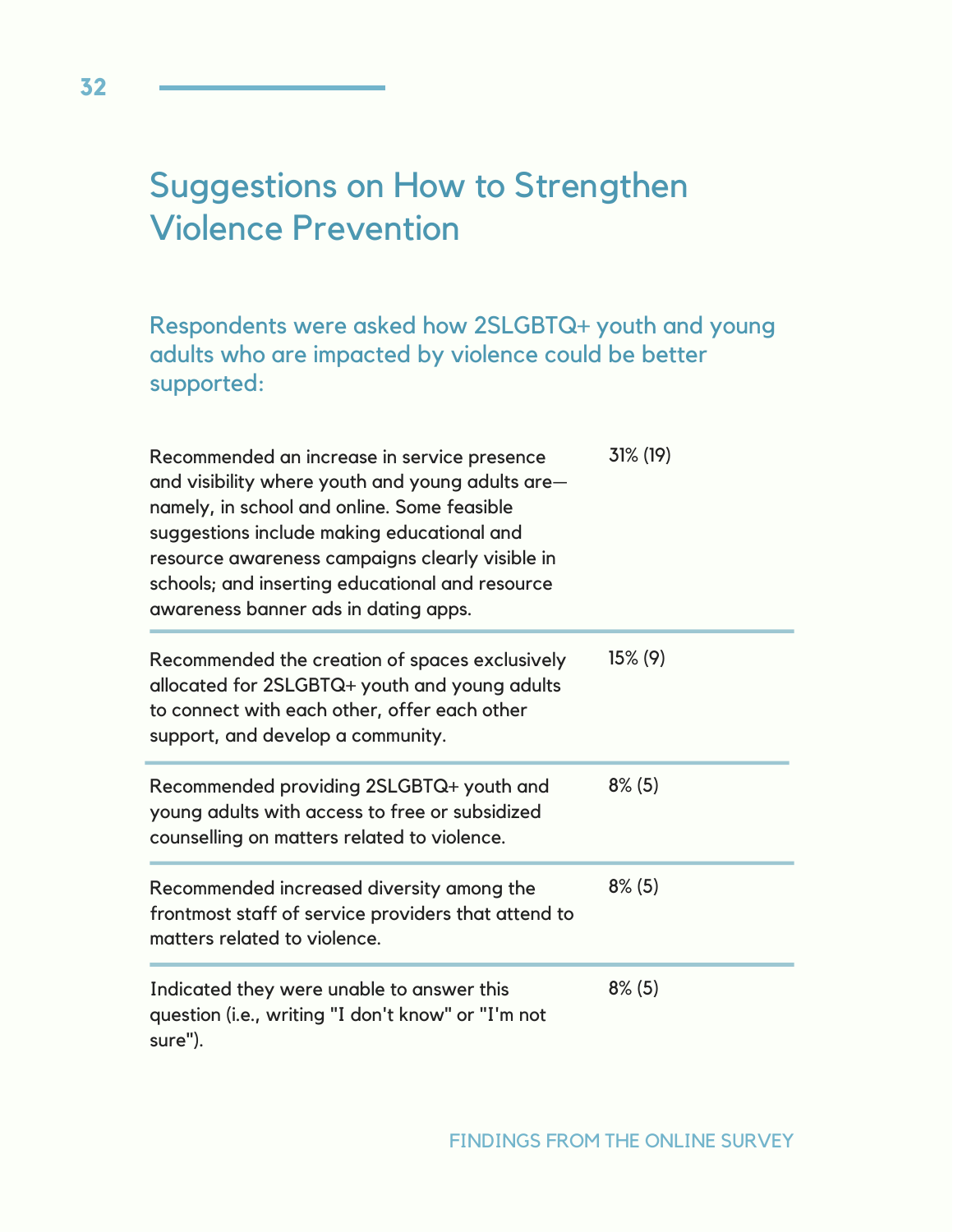### Other suggestions include:

- Educate the public at large about 2SLGBTQ+ identities;
- Encourage providers to attend training on 2SLGBTQ+ issues; and
- Do more to deter people from committing gender- and sexuality-based hate crimes (i.e., impose harsher punishments for gender- and sexuality-based hate crimes).

## Respondents were asked for the types of programs or initiatives they would like to see in Ottawa to address violence prevention against 2SLGBTQ+ youth and young adults.

| Indicated they were unable to answer this<br>question (i.e., writing "I don't know" or "I'm not<br>sure").                                                                                                                                                                                                           | 23% (14)   |
|----------------------------------------------------------------------------------------------------------------------------------------------------------------------------------------------------------------------------------------------------------------------------------------------------------------------|------------|
| Felt that these topics should be addressed in<br>secondary school curricula. Respondents proposed<br>more education on 2SLGBTQ+ identities, adding<br>programs that encourage community-building (of<br>2SLGBTQ+ individuals and allies), and making<br>violence prevention resources visible and easy to<br>access. | 19% (12)   |
| Remarked on the need for safe spaces for<br>2SLGBTQ+ youth and young adults. The spaces<br>may be used to access resources towards various<br>violence prevention needs, hold workshops, and as<br>a safe 'hangout' for 2SLGBTQ+ people.                                                                             | $11\% (7)$ |
| Would like to see greater efforts aimed at<br>increasing awareness of 2SLGBTQ+ identities and<br>of violence against and within 2SLGBTQ+<br>communities.                                                                                                                                                             | $10\%$ (6) |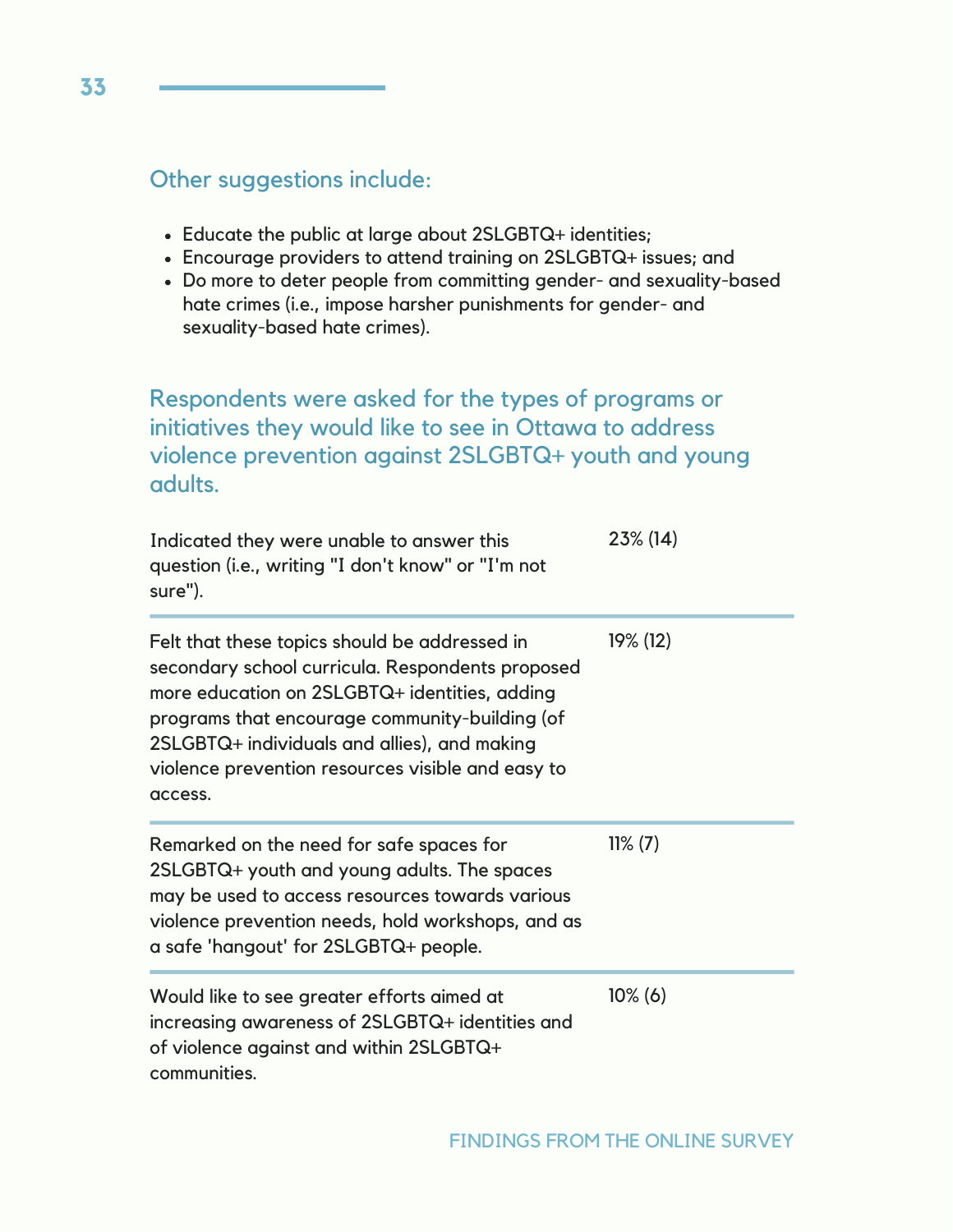### Other suggestions include:

- More counselling services;
- More 2SLGBTQ+ -focused activities held in the public places;
- Additional emergency housing options for 2SLGBTQ+ youth and young adults; and
- Additional programming and services in support of 2SLGBTQ+ community-building.

### Within the cohort of survey respondents are the following statistically significant intersections of identities:

| Respondents who identified as being an asylum<br>seeker, immigrant or refugee and a sexual<br>minority.<br>Alternative presentation: 100% of respondents<br>who identified as an asylum seeker, immigrant<br>or refugee are also a sexual minority  | $16\%$ (10) |
|-----------------------------------------------------------------------------------------------------------------------------------------------------------------------------------------------------------------------------------------------------|-------------|
| Respondents who identified as having trans-lived<br>experience and coming from a medium- to low-<br>income household.<br>Alternative presentation: 91% of respondents<br>with trans-lived experience come from<br>medium- to low-income households. | $16\%$ (10) |
| Respondents who identified as both disabled and<br>a sexual minority.<br>Alternative presentation: 73% of respondents<br>who identified as disabled are also a sexual<br>minority.                                                                  | $13\%$ (8)  |
| Respondents who identified as both non-white and<br>a sexual minority.<br>Alternative presentation: 63% of respondents<br>who identified as non-white are also a sexual<br>minority.                                                                | $8\%$ (5)   |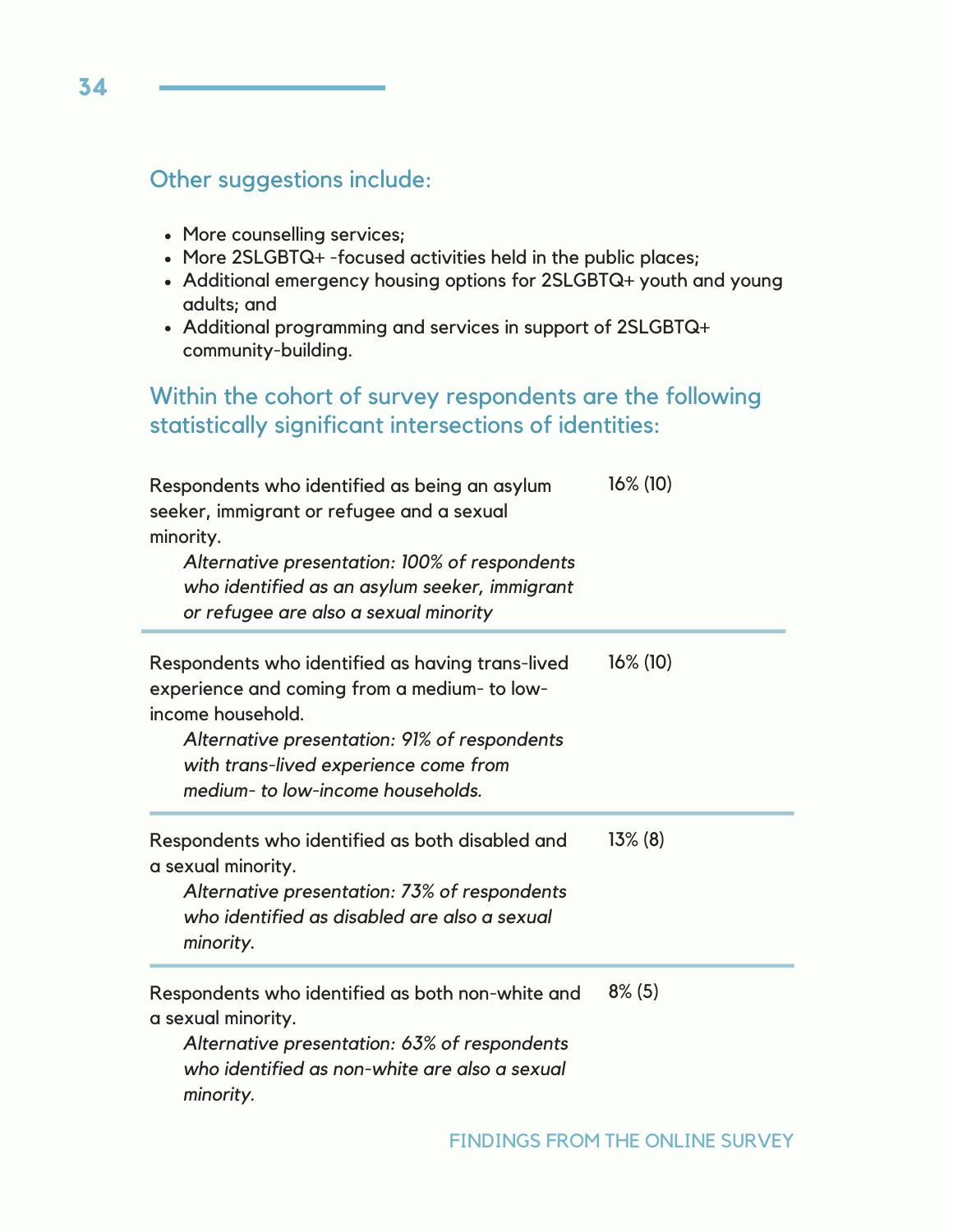# Respondents' Statements of Need in the Area of Violence Prevention

The survey respondents perceive that providers are not well supported to focus on violence prevention in 2SLGBTQ+ communities, and that there is an overall lack of messaging to promote awareness of supports that might be available:

 $66$ 

**31%** *from accessing certain services (for example, women with Service providers often do not have staff who have been adequately trained to serve queer and trans people. As well, policies can be foundationally discriminatory, excluding folks trans lived experiences accessing services at a shelter intended for cis women). Additionally, if folks have intersecting identities (two-spirit, racialized, immigrant, etc.), the services tend to only be able to provide support for one of their identities, not all of them together.*

66

*Young adults are often unsure where to access services as there is no central directory to direct them to service providers.*

#### 66

*As a trans person, it's hard to access services as I feel shunned and like I don't deserve those services as I asked for it by being trans.*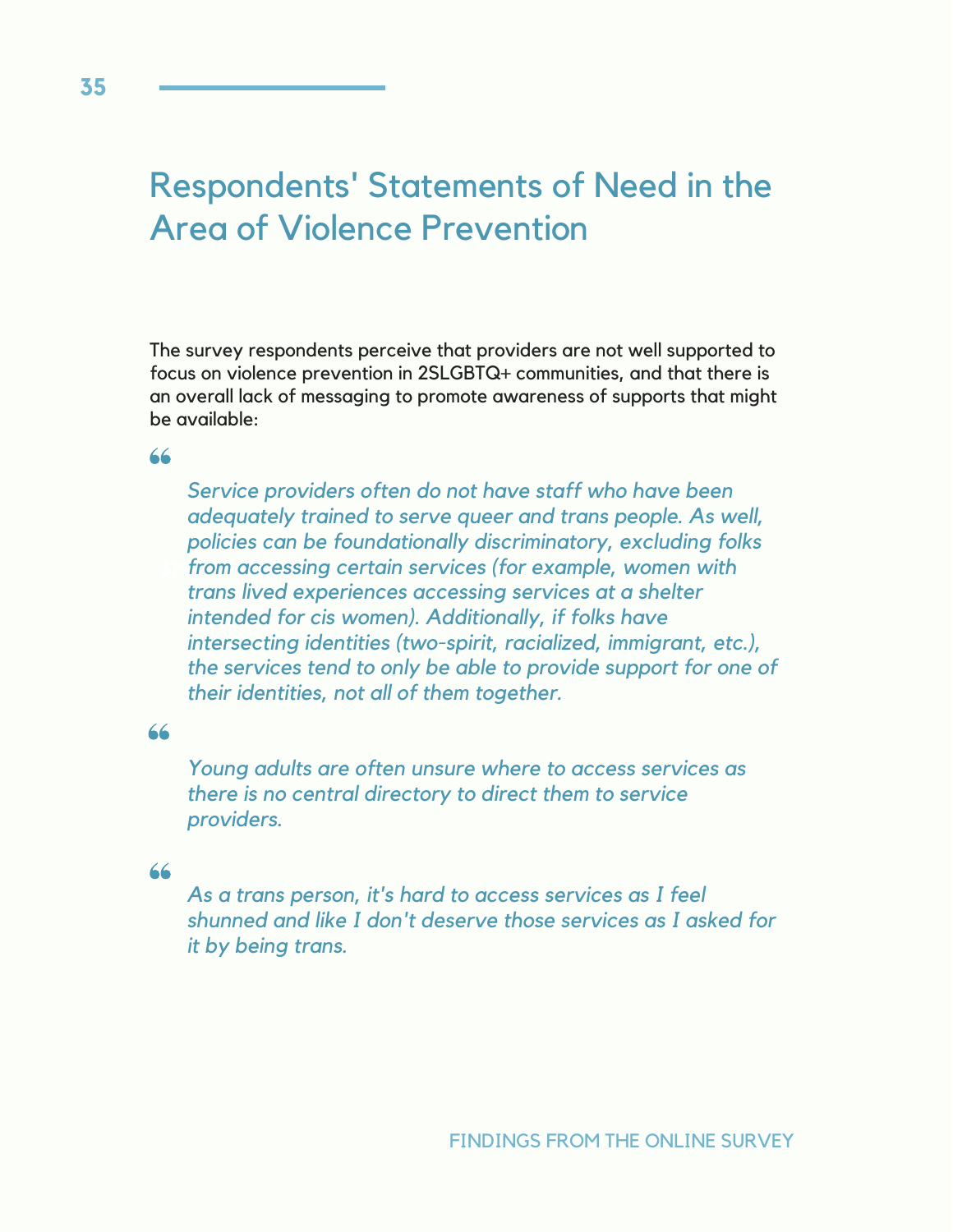# **Recommendations and Opportunities**

The qualitative data collected through the key informant interviews and online survey shows that the respondents have a wealth of ideas on how Ottawa-based violence prevention service providers can appeal to the contemporary concerns and real-world needs of 2SLGBTQ+ youth and young adults.

**31%** training on the unique needs of the 2SLGBTQ+ communities. Respondents Some recurring suggestions include: Improving the visibility of campaigns for violence prevention; providing a greater number of safe spaces for young 2SLGBTQ+ people; making counselling on violence issues more affordable; and encouraging service providers to obtain education and/or gave the most detailed recommendations on the topics of advertising and training.

# **Advertising**

On this, the informants and survey respondents were unanimous—service providers are not adequately communicating their violence prevention initiatives throughout Ottawa, and information is not reaching the intended audiences. Suggestions for improvement include:

66

*Advertising in literature and where people are going to be— Facebook pages, websites, posters in gay bars and certain social service organizations, The Pink Pages Directory, pride guides, etc.*

-HIV advocacy worker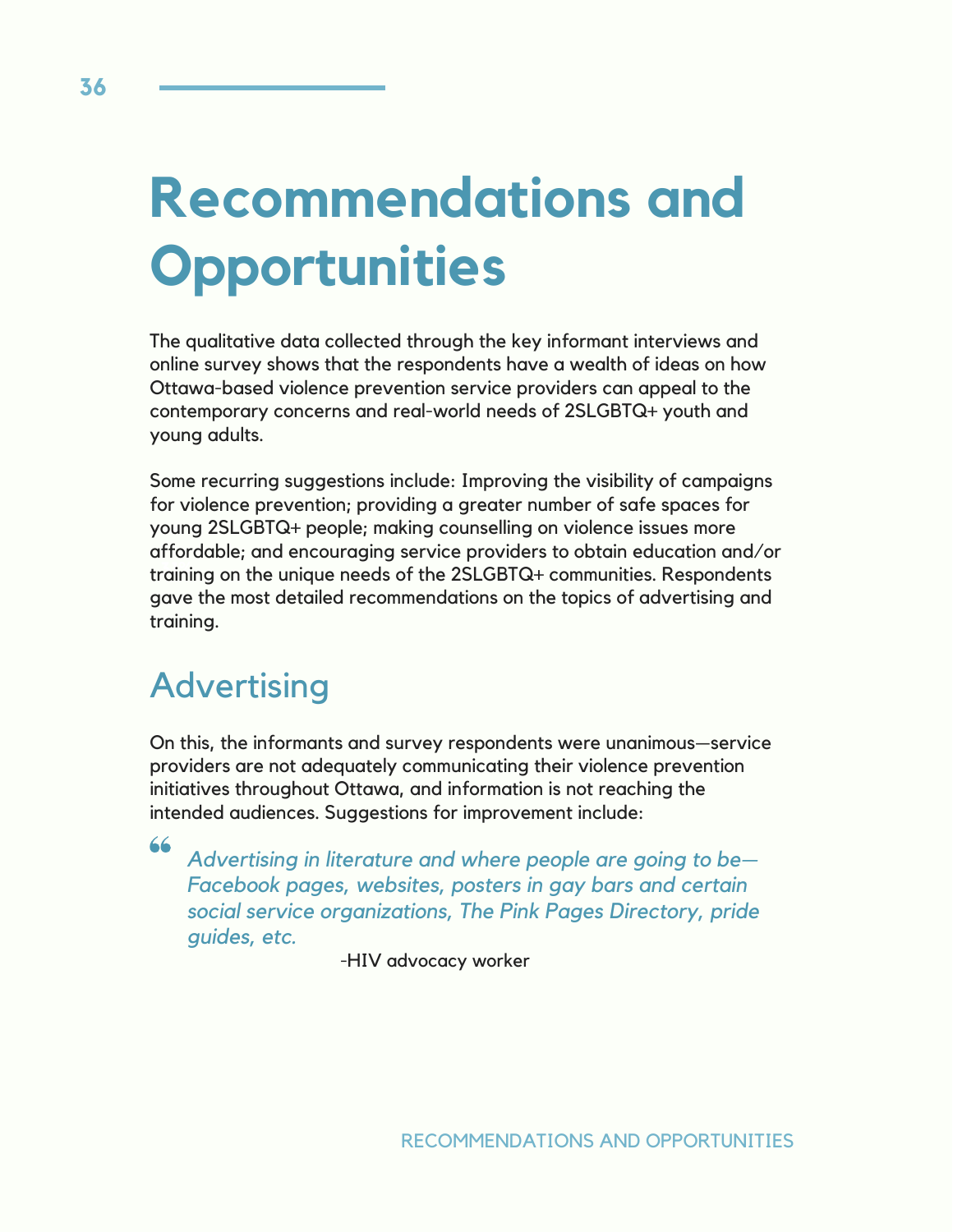#### 66

*Having more posters and pamphlets in physical places and front-line workers to deliver that information would help to establish a more effective presence in the community. Hanging posters and distributing pamphlets and leaving it at that means people will have to follow up on their own. Trained front-line staff are needed for proper delivery of services.* -Community health worker

66

*Take advantage of the low cost and wide circulation of social media campaigns. It would be great if helpful ads appeared to people visiting key sites… Maybe advertisements can be posted without cost. How do we get the word out about available services? Show up at community 'meets', advertise at public transit stations, in doctor's offices, in community hubs, on coffee shop bulletin boards… and in bathroom stalls, where information can be taken in private.* **31%**

-Women's shelter worker

66

*Social media is a powerful tool; get creative with it! Create fun websites or apps… The Sex You Want is a good example of what's possible. GIFs, memes and infographics get a lot of attention too. Sites dedicated to educating on health for men could be adapted for violence prevention.* -Community educator

66

*It all depends on what demographic you're a part of. Posters are effective for the mature members of the community. They might also be receptive to in-person information sessions. For younger people, social media is more effective. But even that has its shortcomings. Social media users might see and read a bit about what's available, but that doesn't necessarily translate to getting them to service providers when they need them. There needs to be a bridge, some way of connecting the online information with real-life awareness. Face-to-face introductions goes a long way. And there is constant need of a resource list for violence prevention and victim support services.*

-Community health worker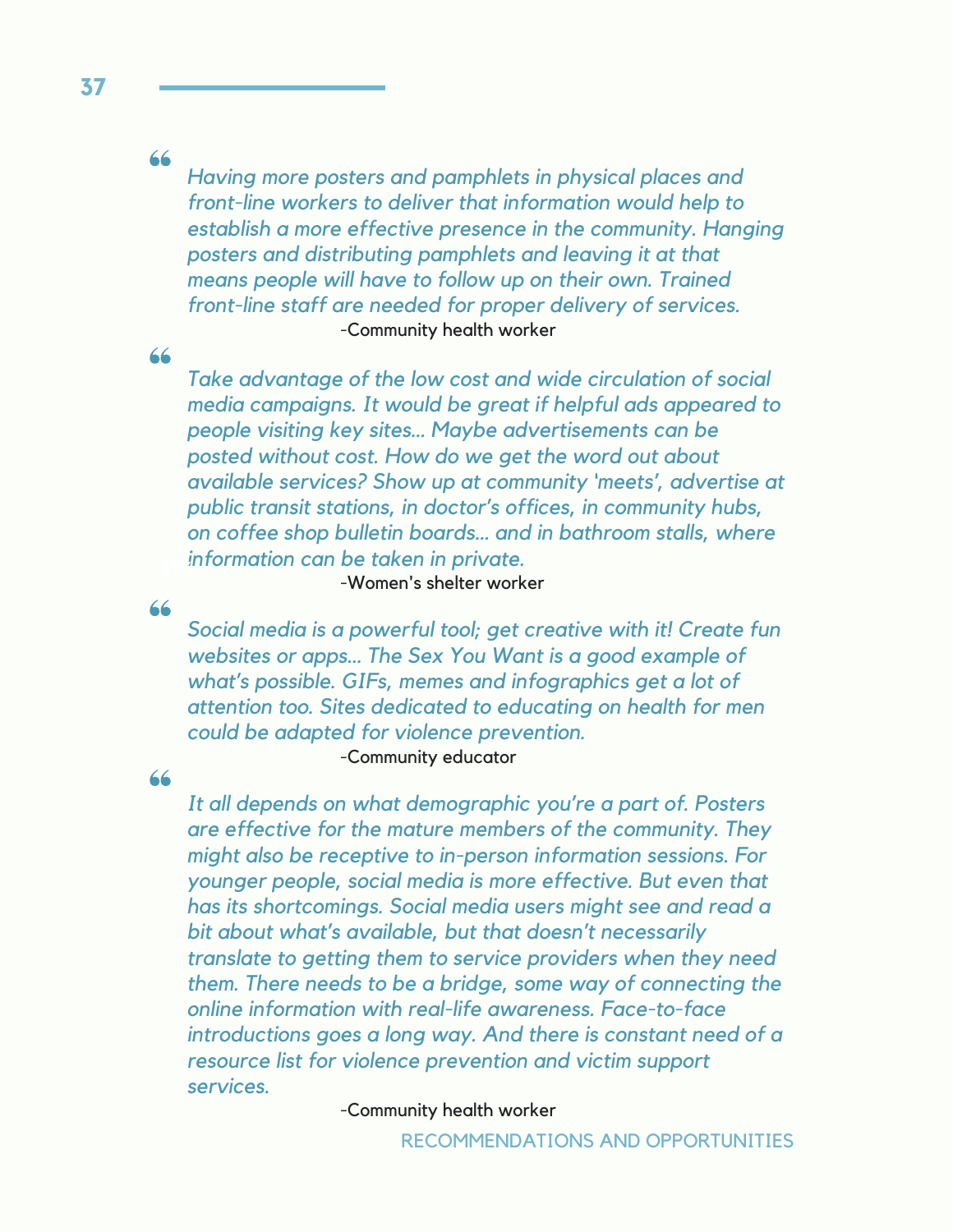66

*A lot of the communities are connected online. But remember they're a complex of communities, not one 2SLGBTQ+ community. Social media is great… but going to the spaces where 2SLGBTQ+ people are, that has potential for immediate, meaningful impact. Launch campaigns that talk about the concerns of the BIPOC communities, for instance. Give more visibility to the issues of the more marginalized members of the 2SLGBTQ+ communities.*

-Gender-based violence support worker

# **Training**

Overall, Ottawa's network of service providers was viewed by key informants and survey respondents as not adequately trained to recognize and respond to violence against 2SLGBTQ+ communities. The following suggestions may be useful towards the development of supports:

66 *We haven't seen training that is geared to violence prevention. Education would trickle down into the community. It's a good way to share what avenues exist.* -Post-secondary student support worker

66 *I suggest a top-down approach, where members of the senior leadership team have more education on the topic, which would help advocating for more specialized training for frontline staff. Having more posters and pamphlets in physical places and front-line workers to deliver on that information would help to establish a more effective presence in the community. Hanging posters and distributing pamphlets and leaving it at that means people will have to follow up on their own. Trained front-line staff are needed for proper delivery of services.*

-Community health worker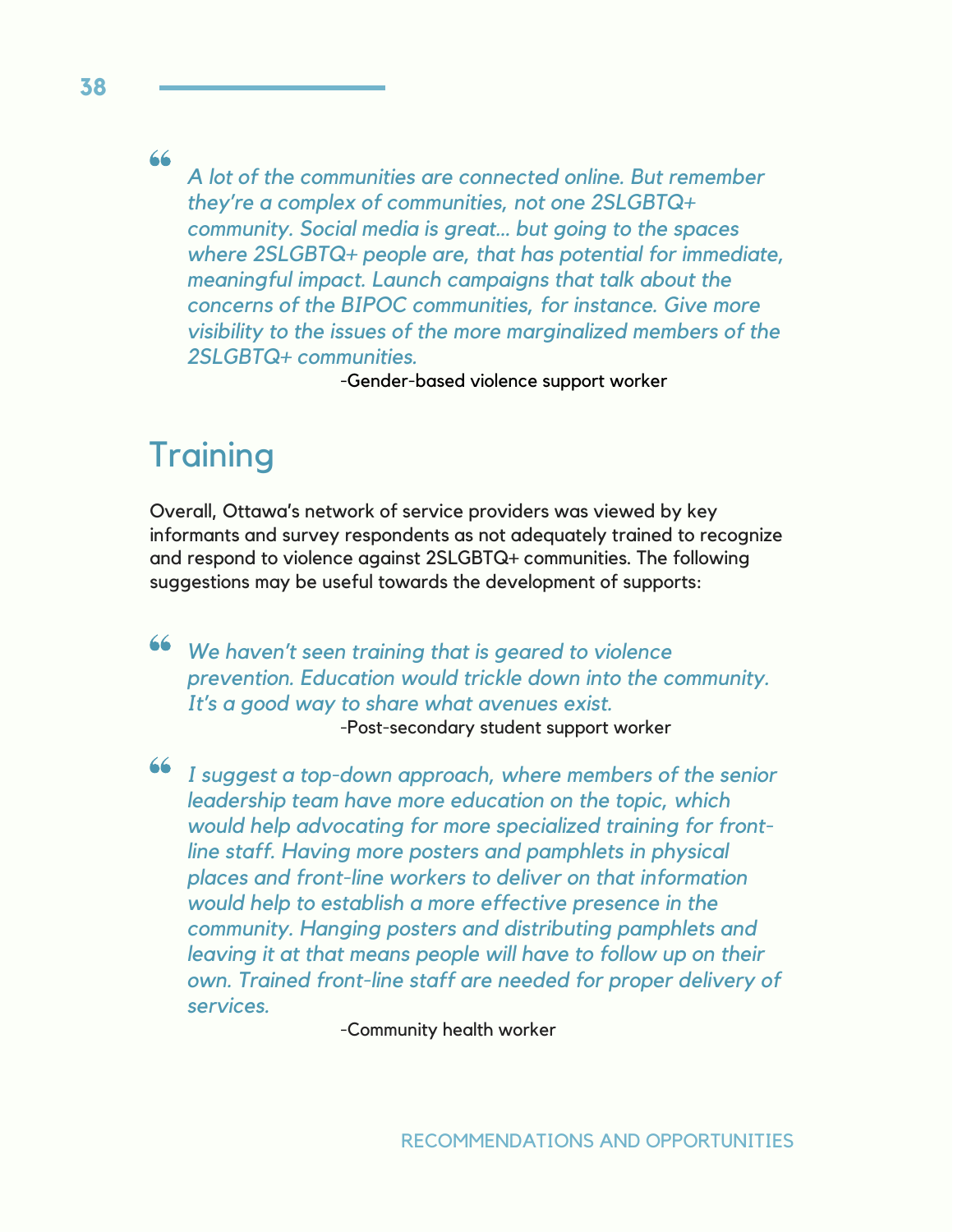# Evidence-Based Intervention

Many of the suggestions put forward by the key informants and survey respondents are supportable by the findings of current research on violence prevention. The following preventions, adapted to the topics addressed in this report, show promise in reducing the occurrence of gender- and sexuality-based violence by increasing the consideration for 2SLGBTQ+ individuals.

#### Social-Emotional Learning Programs for Youth

Programs of this type are delivered in secondary schools alongside regular academic curricula. The programs promote healthy relationship behaviour and inform about teen dating violence (TDV). The Safe Dates prevention program, for example, has shown "statistically significant reductions in psychological, physical, and sexual abuse perpetration, and physical abuse victimization" (Niolon 2017, p.19). The program description reads:

The Safe Dates curriculum is a ten-session program that targets attitudes and behaviors associated with dating abuse and violence. Safe Dates content and activities focus on changing norms (acceptance of dating violence and gender role norms), improving anger management and conflict resolution skills, and increasing help seeking by strengthening the belief that dating violence victims and perpetrators need help, improving help- seeking skills, and raising awareness of sources of help ("Safe Dates").

### Engage Influential Adults and Peers

Programs of this type engage people of influence in advocating care and concern for the feelings and rights of others. Trusted members of the community are enlisted to discuss appropriate social conduct, bringing youth and young adults around to the understanding that violence towards others is not acceptable. "These types of social contexts can discourage potential perpetrators from thinking that violence will be seen as acceptable and increase their perception of the risk that there may be social consequences to such behavior" (Niolon 2017, p.19). The following approaches may be adapted to preventing violence against gender and sexuality minority youth and young adults: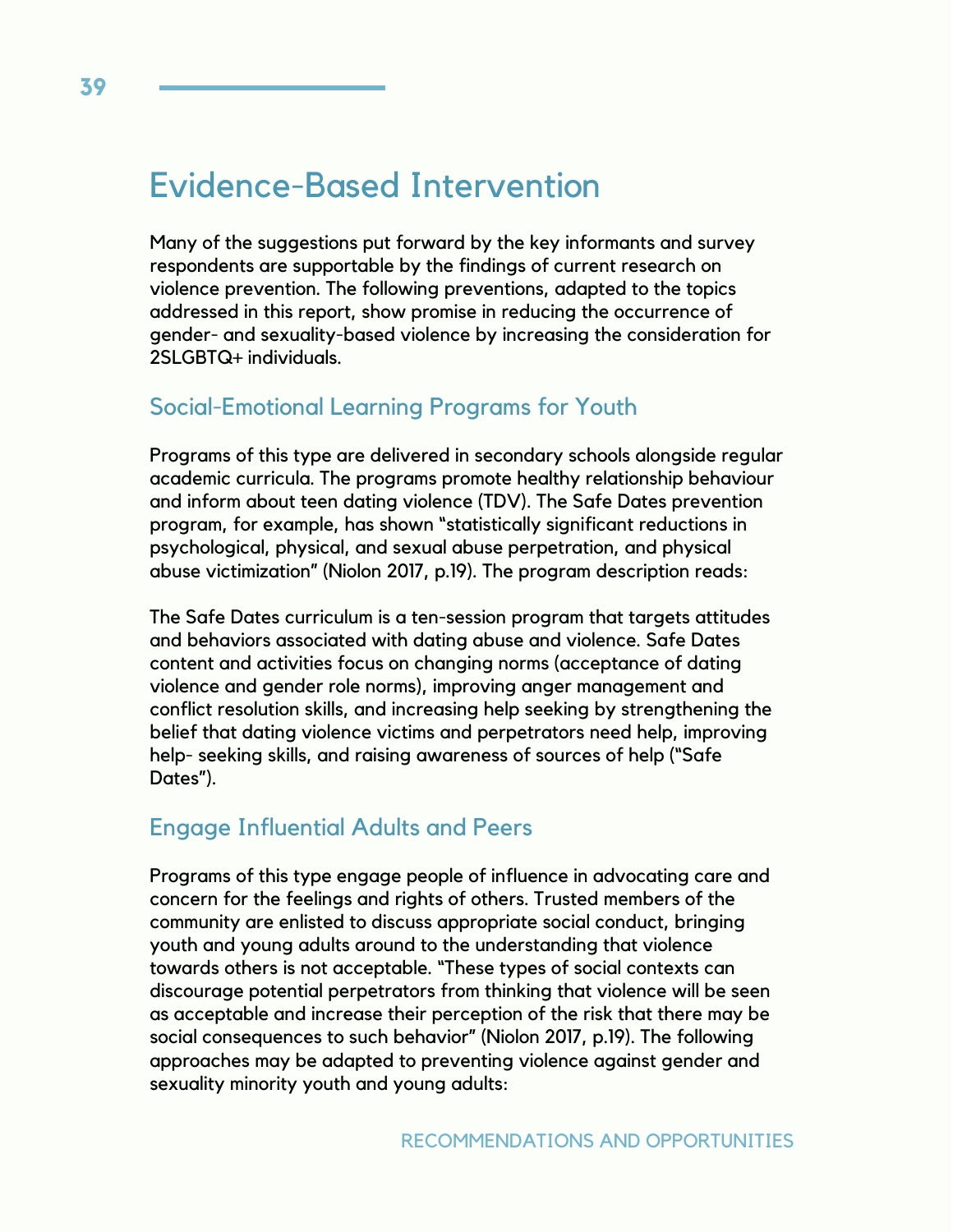Men and Boys as Allies in Prevention: These approaches focus on men and boys and engage them in preventing intimate partner violence (IPV), including TDV, by encouraging them to support actual and potential victims by intervening and speaking out. These approaches also teach skills and promote social norms that reduce participants' own risk for future perpetration. These approaches often target men in peer groups, such as athletic teams and fraternities (Niolon 2017). An exemplary effort employing this approach is delivered through the White Ribbon Campaign, wherein the principles of the Spectrum of Prevention is adapted to engage men and boys in ending violence against women (Minerson 2011).

Bystander Empowerment and Education: "Research focused on engaging bystanders has shown that efforts to increase bystander efficacy are beneficial in alcohol and drug use reduction and other health behaviours. More recently, these approaches have been applied to bullying, dating violence, and sexual assault" (Niolon 2017, p.20). One example is Bringing in the Bystander:

The Bringing in the Bystander is a sexual violence prevention program that teaches women and men how to intervene safely and effectively in cases of sexual violence before, during, and after incidents with strangers, acquaintances, or friends. It approaches both women and men as potential bystanders or witnesses to behaviors related to sexual violence. The program is customizable to reflect the locations, colloquialisms and culture of the campus. It is designed to be presented both as a 90-minute program and in a more comprehensive two session program totaling 4.5 hours ("Bringing in the Bystander").

Another example of a bystander program is Green Dot. The Green Dot program engages witnesses to interrupt situations that are imminently or potentially high-risk for violence, increases self-efficacy and provides skill building and specific strategies to increase the likelihood that trained individuals will actually intervene. By expanding the role of bystanders beyond reactive, the Green Dot program trains participants to engage in proactive behaviors that model and endorse norms that are incompatible with violence. The ultimate goal is not simply to react to potential violence as it is occurring, but rather to simultaneously shift community norms that support the violence that is occurring ("Green Dot").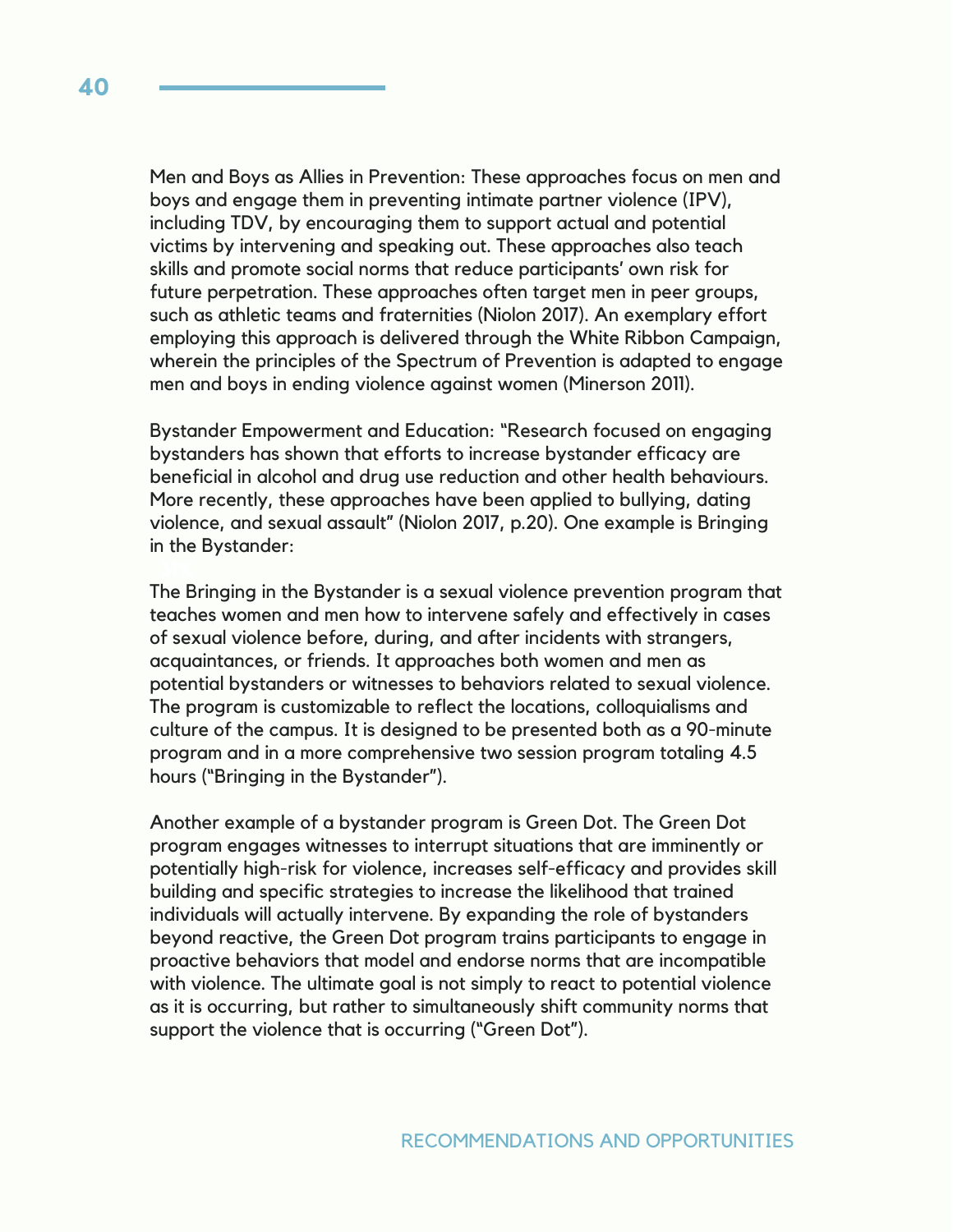#### **Additional Resources**

#### Social-Emotional Learning Programs for Youth

- Ball, B., et al. "Expect Respect Support Groups: Preliminary Evaluation of a Dating Violence Prevention Program for At-Risk Youth." Violence Against Women, vol. 18, no. 7, 2012, pp. 746-762.
- Foshee, V.A., et al. "Assessing the Long-Term Effects of the Safe Dates Program and a Booster in Preventing and Reducing Adolescent Dating Violence Victimization and Perpetration." American Journal of Public Health, vol. 94, no. 6, 2004, pp. 619-624.

#### Bystander Empowerment and Education

- Banyard, V.L., Moynihan, M.M. and M.T. Crossman, M.T. "Reducing Sexual Violence on Campus: The Role of Student Leaders as Empowered Bystanders." Journal of College Student Development, vol. 50, no. 4, 2009, pp. 446-457.
- Banyard, V.L., Moynihan, M.M. and E.G. Plante, E.G. "Sexual Violence Prevention through Bystander Education: An Experimental Evaluation." Journal of Community Psychology, 35(4), 2007, pp. 463-481.
- Coker, A.L., et al. "Evaluation of the Green Dot Bystander Intervention to Reduce Interpersonal Violence among College Students across Three Campuses." Violence Against Women, vol. 21, no. 12, 2015, pp. 1507-1527.
- Coker, A.L., et al. "Multi-College Bystander Intervention Evaluation for Violence Prevention." American Journal of Preventive Medicine, vol. 50, no. 3, 2016, pp. 295-302.
- Coker, A.L., et al. "RCT Testing Bystander Effectiveness to Reduce Violence." American Journal of Preventive Medicine, March 6, 2017, doi: http://dx.doi.org/10.1016/j.amepre.2017.01.020.
- McCauley, H. L., et al. "Gender-Equitable Attitudes, Bystander Behaviour, and Recent Abuse Perpetration against Heterosexual Dating Partners of Male High School Athletes." American Journal of Public Health, vol. 103, no. 10, 2013, pp. 1882-1887.
- Moynihan, M.M., et al. "Encouraging Responses in Sexual and Relationship Violence Prevention: What Program Effects Remain 1 Year Later?" Journal of Interpersonal Violence, vol. 30, no. 1, 2015, pp. 110-132.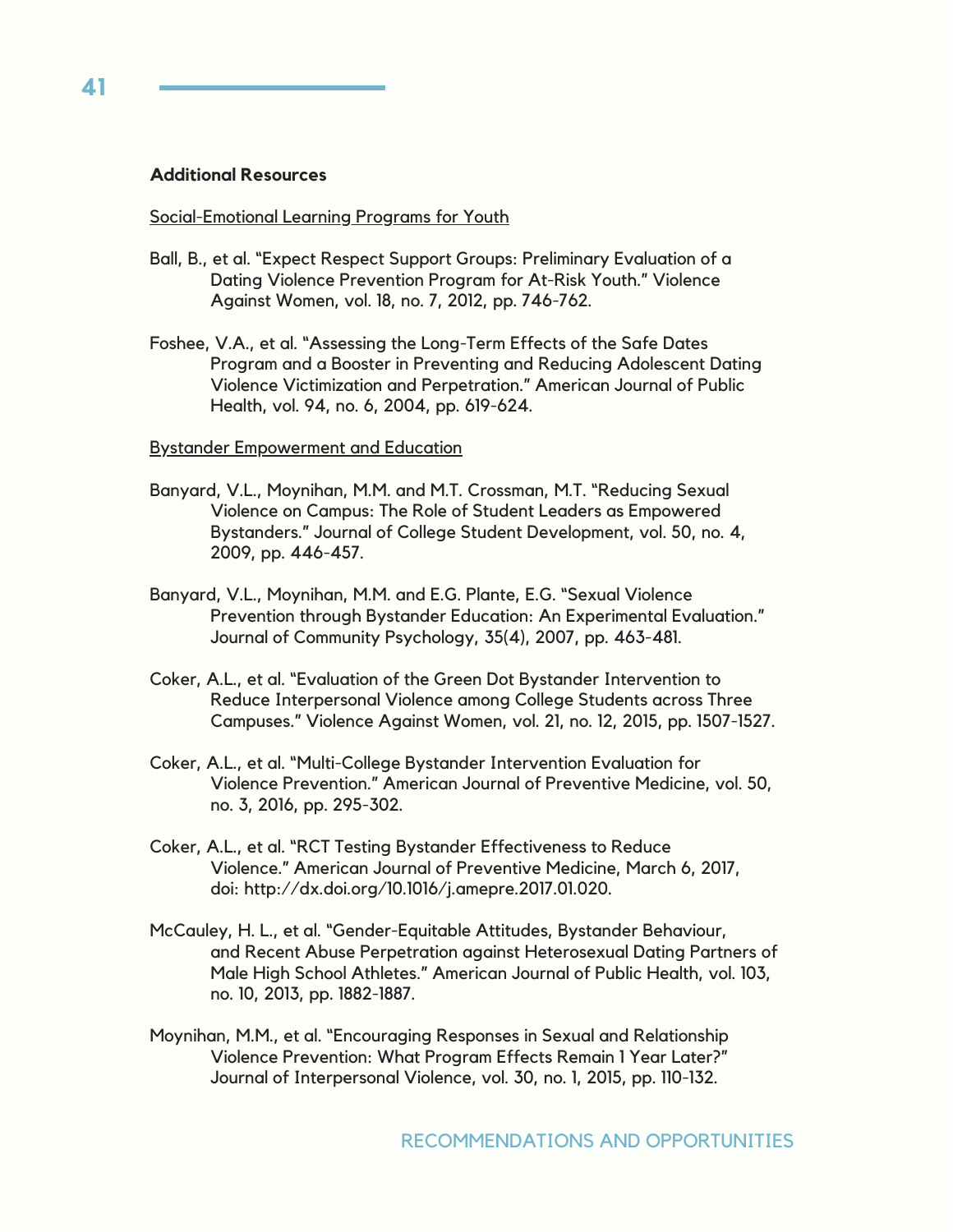# Recommendations for Further Research

"Needs Assessment of Ottawa's 2SLGBTQ+ Youth and Young Adults with Regard to Violence Prevention" draws attention to the demand for prominent public positions against gender- and sexuality-based violence, strongly coordinated violence prevention initiatives for gender and sexual minorities, and dedicated support for racialized, trans, and newcomer 2SLGBTQ+ youth and young adults. On the latter point, the Canadian Centre for Gender and Sexual Diversity (CCGSD) sees the need for focused study of the violence experiences and prevention needs of the racialized, trans, and newcomer members of our communities. CCGSD offers the following suggestions about the best course of action to independent researchers or research firms interested in furthering these discussions:

- There is growing awareness of data collection practices that, although long-standing, may actually be exploitative of the research subject. Subjects with marginalized lived experience may feel further marginalized by research protocols whose benefits are not co-mutual. CCGSD encourages collaborative research processes, in which the community or culture of interest is involved in the development and carrying out of the research engagement.
- CCGSD is heartened to see these efforts assisted by a growing number of financial supporters. We are seeing funding programs shift their focal points to empowering youth and young adults across Canada to take leadership roles in their communities. It is a strong move towards promoting individuals' capacity for self-determination, which will help shape how research about them and their communities is done.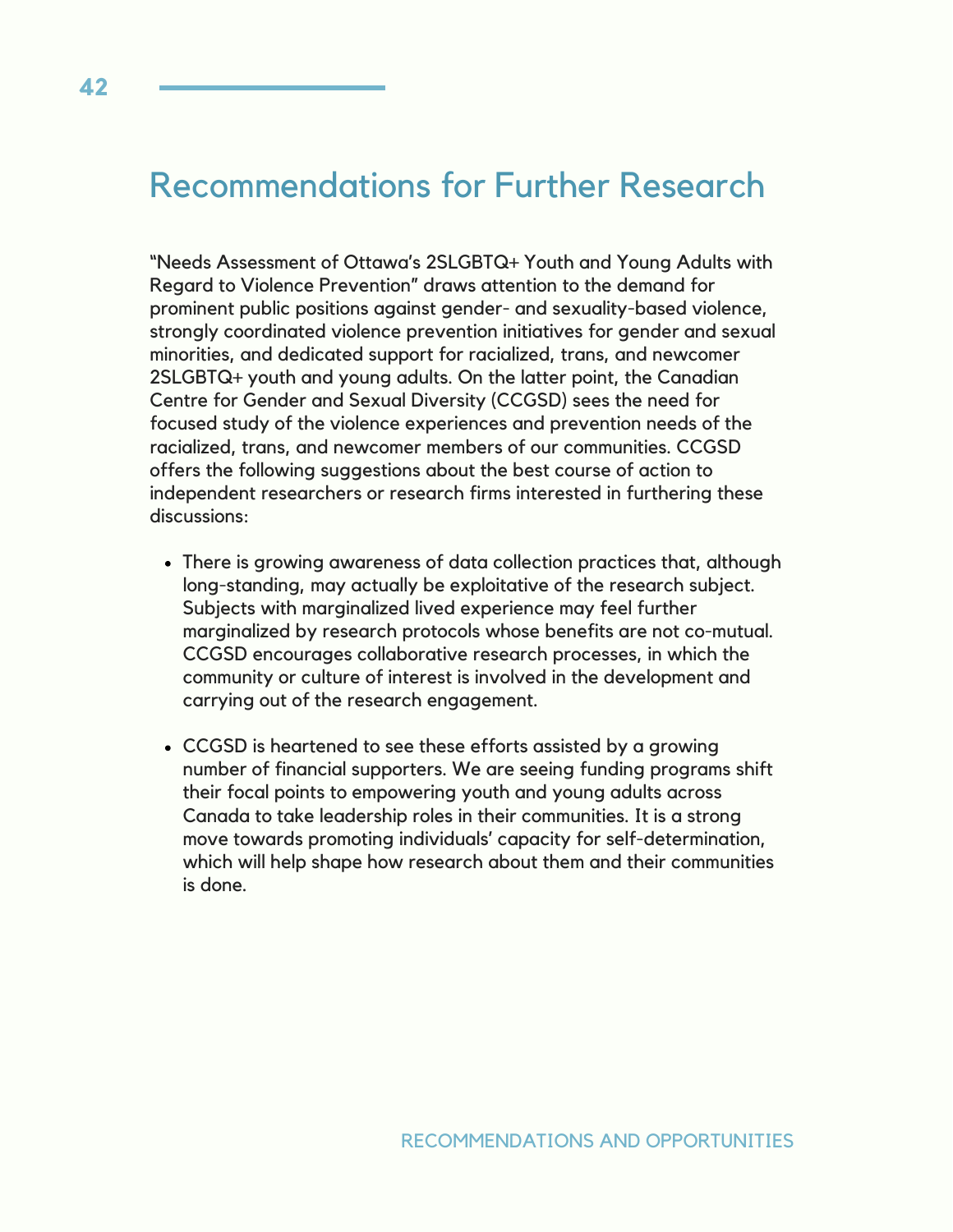# **Appendices**

# A. Informant Interview Questions

#### PART 1: LEAD-IN DISCUSSION

- Objective 1: To communicate a general understanding of the terminology and concepts
	- Gender and sexuality minorities (the 2SLGBTQ+ spectrum)
	- Intersectionality and the 2SLGBTQ+ communities
	- Societal aversions (i.e., ableism, ageism, homophobia, racism, and transphobia)
	- Forms of violence against and within the 2SLGBTQ+ communities (i.e., hate crime, partner assault, psychological harassment, sexual assault, and hate crime)
- Objective 2: To give context to the discussion
	- Crime Prevention Ottawa (CPO) has engaged the Canadian Centre for Gender and Sexual Diversity (CCGSD) to research and report on the needs of Ottawa's 2SLGBTQ+ communities with regard to violence prevention.
	- The CPO Gender-based Violence reference committee would like to better understand the needs of 2SLGBTQ+ communities with regards to violence and violence prevention.
	- The CPO Gender-based Violence reference committee is focused on understanding the prevalence of violence, including partner assault, sexual assault, and hate crime as well as exploring possible recommendations with regards to violence prevention strategies.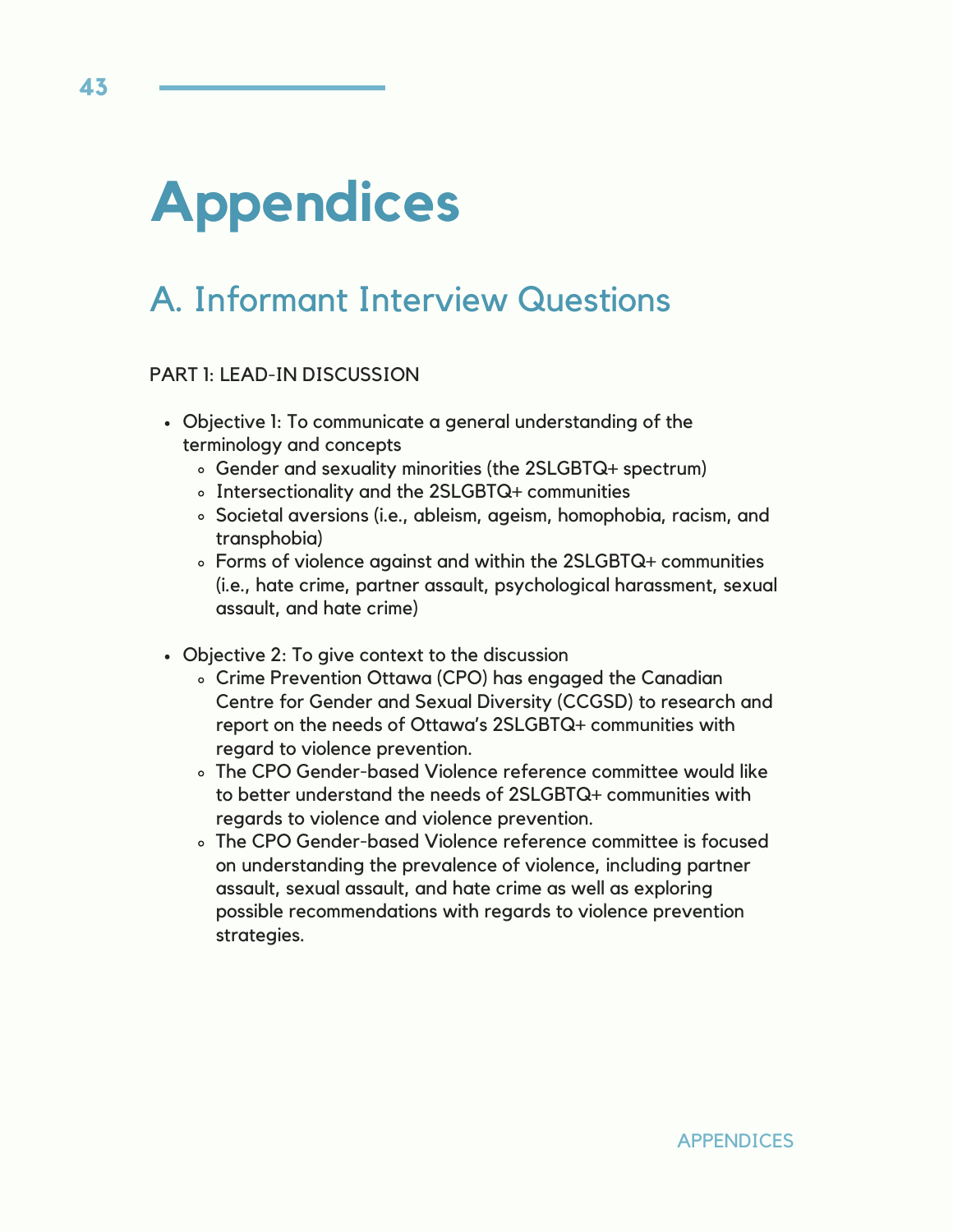- Objective 3: To get conversation going
	- What are some words to describe the 2SLGBTQ+ communities in Ottawa? If the individual seems to need a prompt: For example, is it visible, tightknit, diverse, welcoming, or the opposite?
	- Describe the relationship of Ottawa's network of violence prevention service providers with the 2SLGBTQ+ communities. How does each side view or behave toward the other?
	- Based on what you have heard from the 2SLGBTQ+ communities, does Ottawa's network of violence prevention service providers understand and give adequate assistance to individuals of intersectional identity?

#### PART 2: VIOLENCE

- Objective 1: To collect information on violence against Ottawa's 2SLGBTQ+ communities. Please also consider an intersectional lens.
	- Based on your knowledge and professional experience, how prevalent is violence against 2SLGBTQ+ communities in Ottawa?
	- Based on your knowledge and professional experience, how prevalent is violence within 2SLGBTQ+ communities in Ottawa?
	- What are the emotional, psychological and social impacts of violence committed against 2SLGBTQ+ people individually and as a community?
- Objective 2: To collect information on gaps in services for Ottawa's 2SLGBTQ+ communities as it relates to violence
	- Based on your knowledge and professional experience, what does Ottawa's network of violence prevention service providers do particularly well for 2SLGBTQ+ communities?
	- What are some gaps in violence prevention services with regard to ensuring the safety of 2SLGBTQ+ communities in Ottawa?
	- What are some of the barriers to accessing services in Ottawa that operate in support of 2SLGBTQ+ victims of violence?
	- Are members of 2SLGBTQ+ communities generally comfortable or reluctant to report violent crime to the Ottawa Police Service?
	- Overall, is Ottawa's network of service providers adequately trained to recognize and respond to violence against 2SLGBTQ+ communities?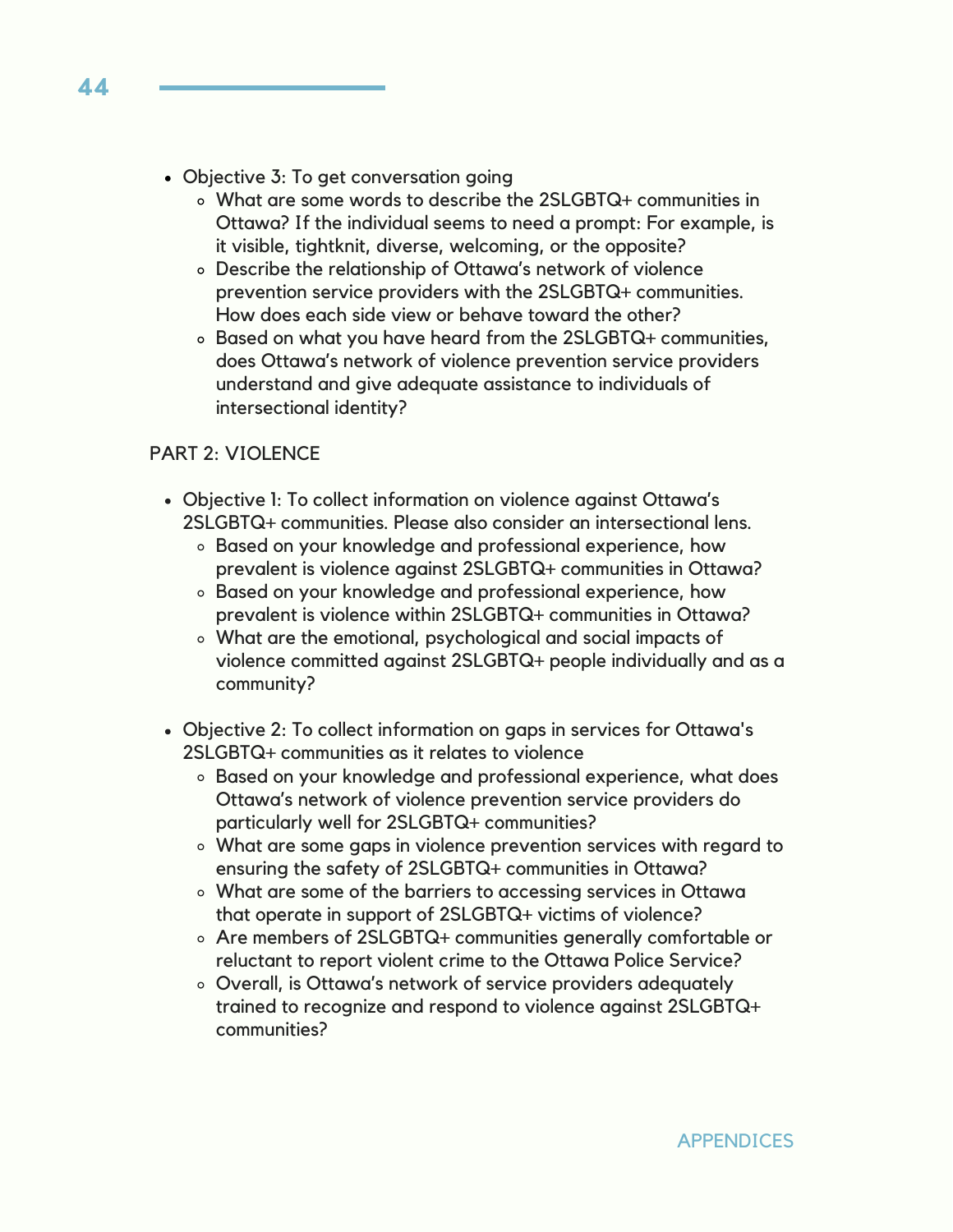#### PART 3: VIOLENCE PREVENTION

- Objective: To collect information on the needs of Ottawa's 2SLGBTQ+ communities with regards to violence prevention
	- Are service providers adequately communicating their violence prevention initiatives throughout Ottawa?
	- Is information reaching the intended audiences? Can you suggest ways of getting violence prevention information across to the intended audiences? Which forms of advertisement are particularly effective? In which locations might that information be most useful?
	- What additional messaging would you like to see toward reducing victimization against 2SLGBTQ+ communities in Ottawa? Are there forms of violence that need more or wider attention?
	- Between 2010 and 2017, 90% of persons accused of hate crimes targeting sexual orientation were male (Statistics Canada, 2019). What are your immediate thoughts upon hearing that statistic?
	- Are Ottawa's service providers adequately supported to offer or continue offering dedicated violence prevention to 2SLGBTQ+ communities? In which domains, if any, is support lacking (i.e., educational, financial, etc.)?
	- What can Ottawa's 2SLGBTQ+ communities and/or the city of Ottawa do help providers deliver dedicated violence prevention services?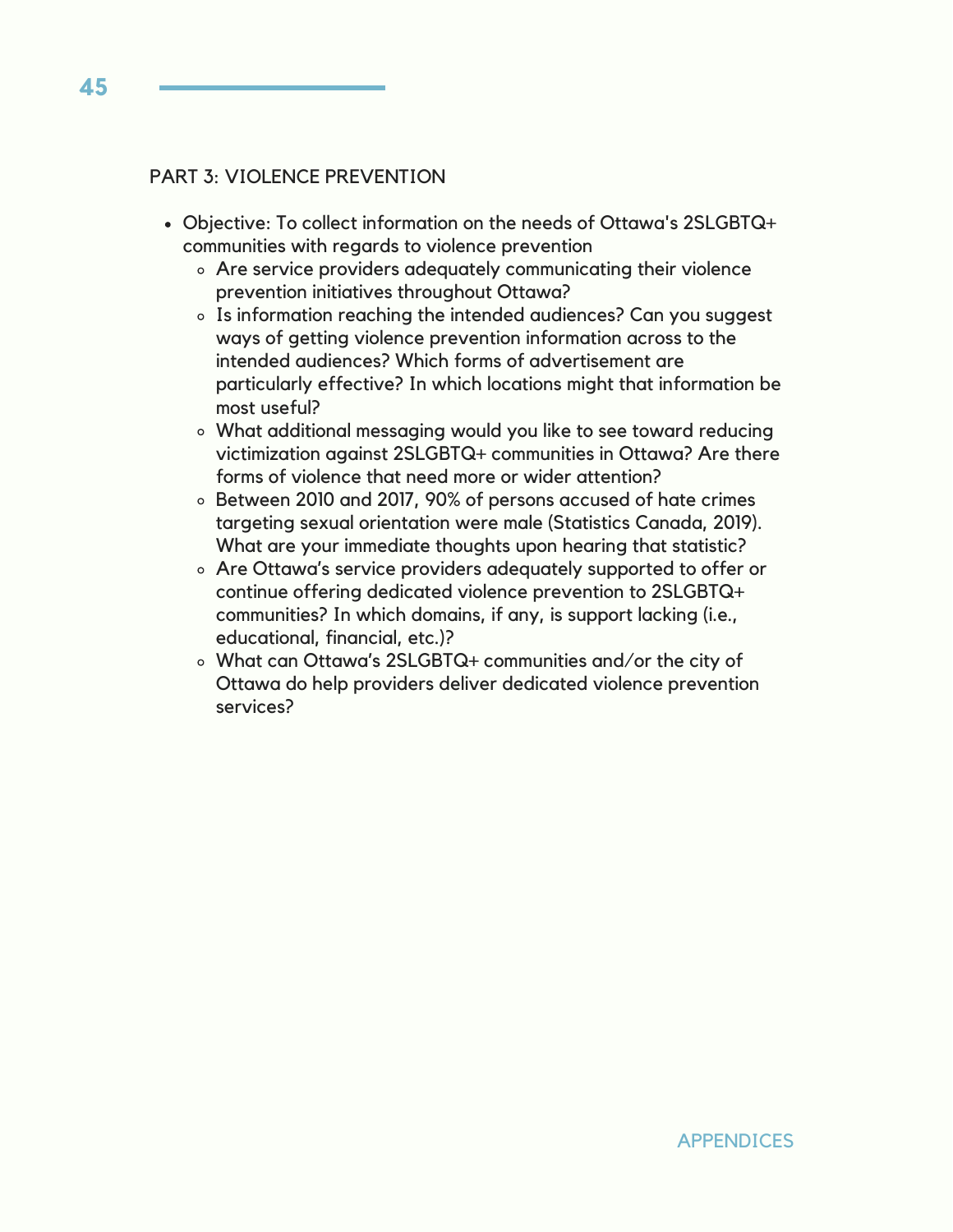# B. Online Survey

#### **Needs Assessment of Ottawa's 2SLGBTQ+ Youth and Young Adults with Regards to Violence Prevention**

#### **Introduction**

Crime Prevention Ottawa (CPO) has engaged the Canadian Centre for Gender and Sexual Diversity (CCGSD) to research and report on the needs of Ottawa's 2SLGBTQ+ communities with regard to violence prevention.

As part of the information-gathering stage of its research, CCGSD invites 2SLGBTQ+ youth and young adults, age 15 to 30 years, who live in the city of Ottawa to complete this survey so that we may give wider expression to your perspective on violence as it affects the 2SLGBTQ+ communities in Ottawa.

This survey will take approximately 10 minutes to complete.

Your participation is voluntary and anonymous.

In appreciation of your time and contribution, CCGSD is offering you the chance to win one of five \$50 Amazon gift cards. You will have the opportunity to enter the draw when you reach the end of the survey.

If you have questions about this survey or if you encounter technical difficulties, please contact the CCGSD Research and Evaluation Coordinator at jason@ccgsd-ccdgs.org.

#### Privacy Statement

The information in this survey is collected by CCGSD and is subject to the obligations of the Privacy Act and Personal Information Protection and Electronic Documents Act. Data collected through this survey will be stored on secure computer servers located in Canada.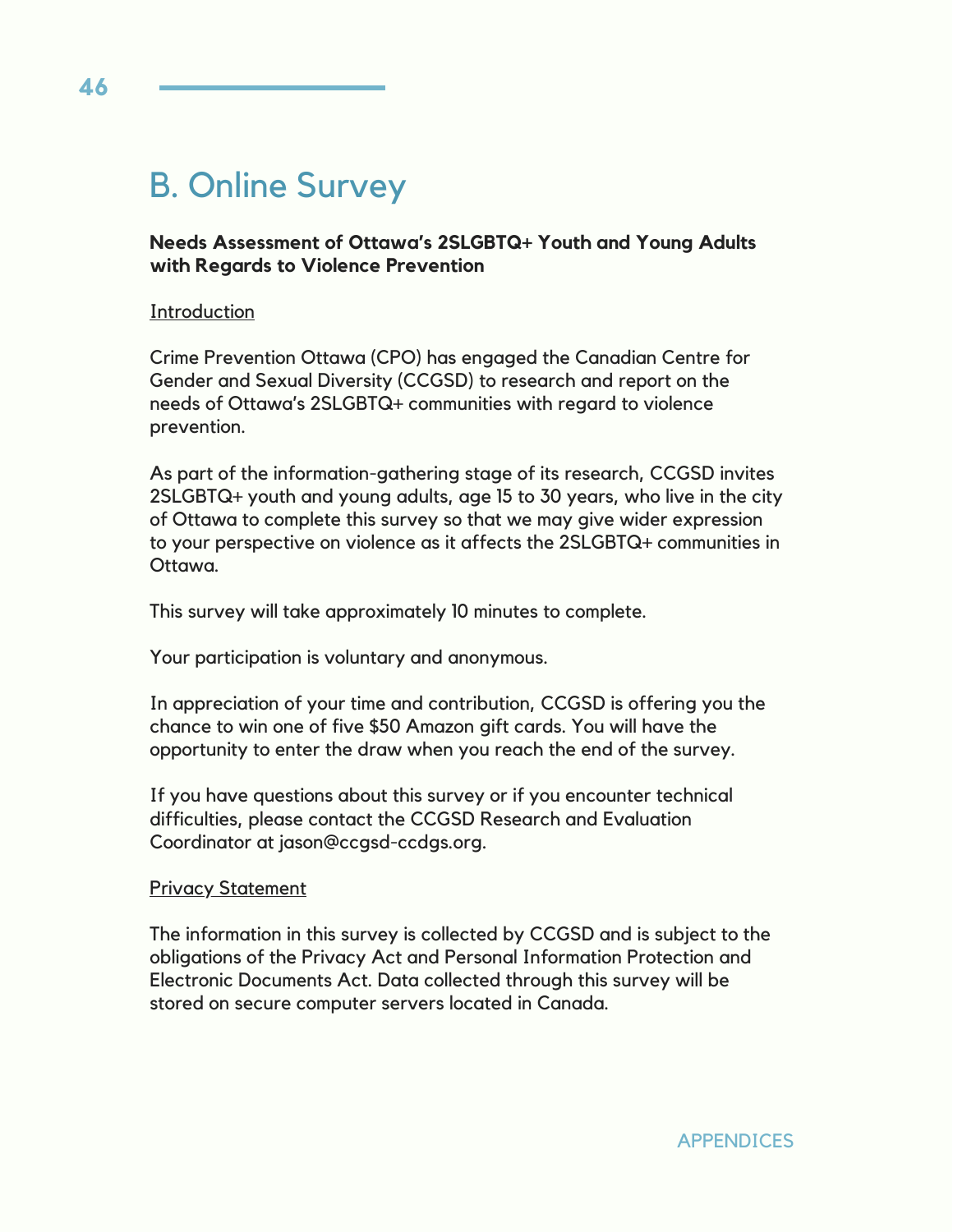The information in this survey is collected anonymously, insomuch as any directly identifying information is not requested. Incidental information that could identify the respondent will be removed from the dataset.

All results made available to CPO and other requestors will be provided in a manner that preserves and protects survey respondent confidentiality. CCGSD will not publish data where the count could, in the reasonable opinion of CCGSD, result in the disclosure of confidential information.

Thank you for participating in this survey To start, the Canadian Centre for Gender and Sexual Diversity (CCGSD) would like to know about you.

- 1. What is your age? List 15 to 30
- 2. Do you live in Ottawa? Yes No

3. In which neighbourhood of Ottawa do you live? If you're not sure, the Ottawa Neighbourhood Study website may be of assistance. Alternatively, you may choose to write, "I'm not sure" or "I prefer not to answer."

Short text answer

4. Please describe your gender identity in your own words. Short text answer

5. Please describe your romantic and/or sexual orientation in your own words.

Short text answer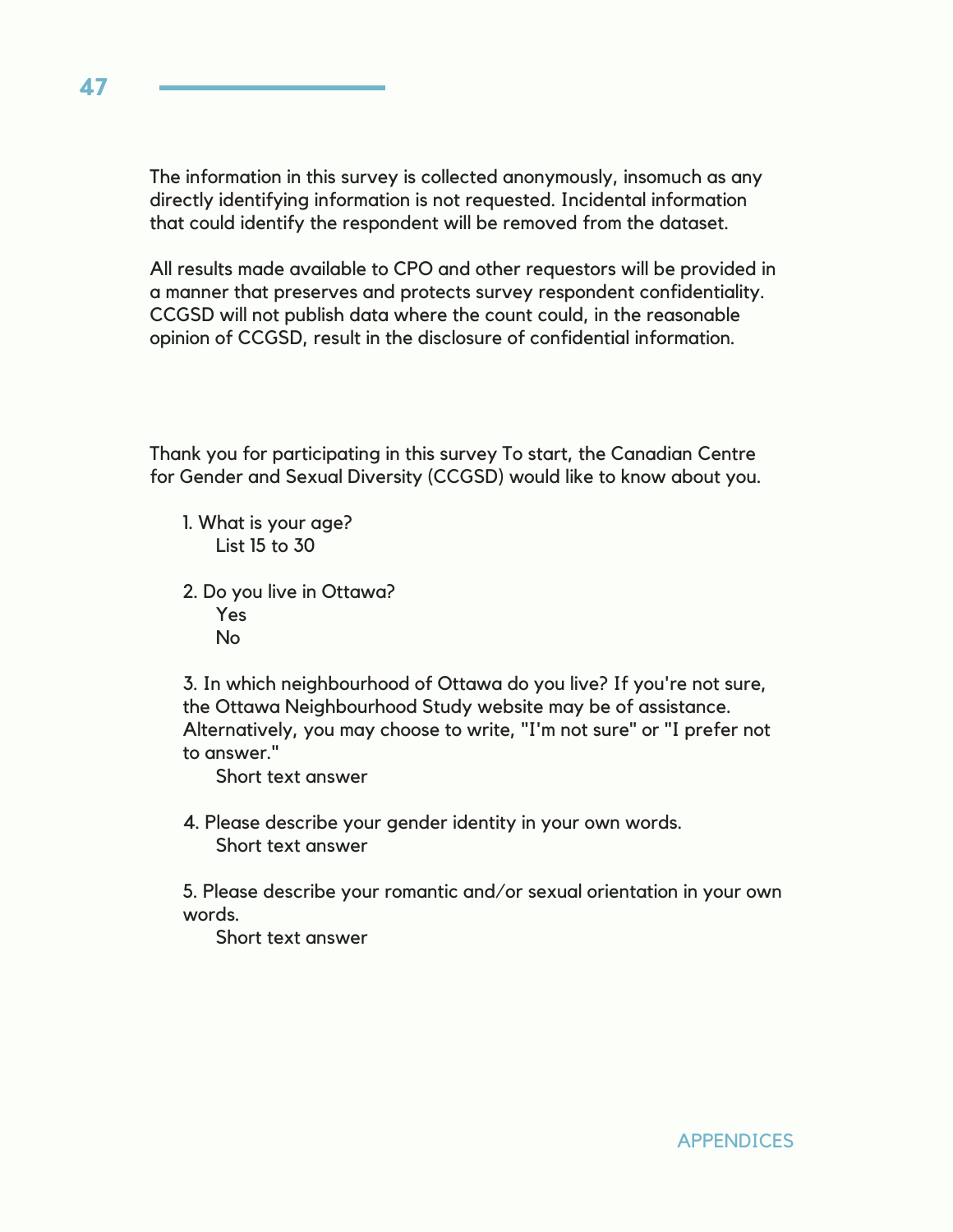6. Do you have trans-lived experience?

Yes No I prefer not to answer

- 7. How would you characterize your household income?
	- Low-income Medium-income High-income I'm not sure I prefer not to answer
- 8. Which language(s) do you speak most often at home? Short text answer

9. Are you a member of a religious or spiritual community? If yes, please describe your religious or spiritual affiliation in the space below. Alternatively, you may choose to write the answer, "No" or "I prefer not to answer."

Short text answer

10. Please describe your ethnic and/or racial identity in your own words.

Short text answer

11. Do you identify as an asylum seeker, immigrant or refugee?

- Yes No I'm not sure I prefer not to answer
- 12. Do you identify as a person with a disability? Yes No I'm not sure

I prefer not to answer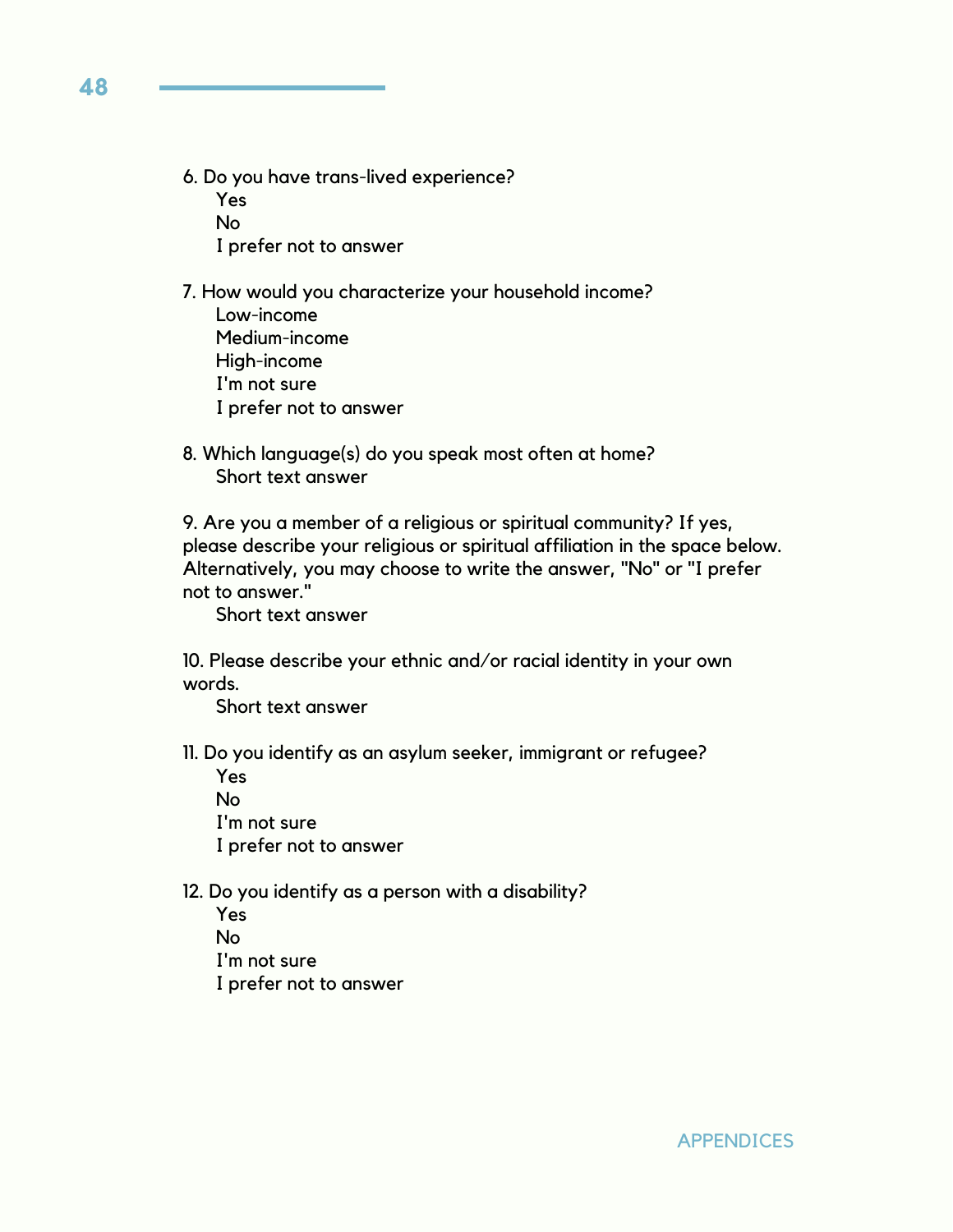The rest of the survey is focused on gaining your perspective on violence as it affects 2SLGBTQ+ youth and young adults in Ottawa.

13. How safe do you feel in your neighbourhood? Very safe Somewhat safe Neither safe nor unsafe Somewhat unsafe Very unsafe

14. Where in Ottawa do you feel most safe? Your answer may be as broad or precise as you choose. Short text answer

15. How would you describe the effect of dating apps on the violent crime experienced by 2SLGBTQ+ youth and young adults?

Dating apps expose users to increased risk of violence Dating apps assist in lessening the risk of violence I'm not sure I prefer not to answer

16. Are you aware of any services in Ottawa that provide support to 2SLGBTQ+ youth and young adults who have experienced violence?

Yes No I'm not sure I prefer not to answer

17. Do you perceive any barriers to accessing services that operate in support of 2SLGBTQ+ youth and young adults who have experienced violence?

Long text answer

18. Have you seen any violence prevention information anywhere in Ottawa that was 2SLGBTQ+ -specific?

Yes  $N<sub>0</sub>$ I'm not sure I prefer not to answer

**49**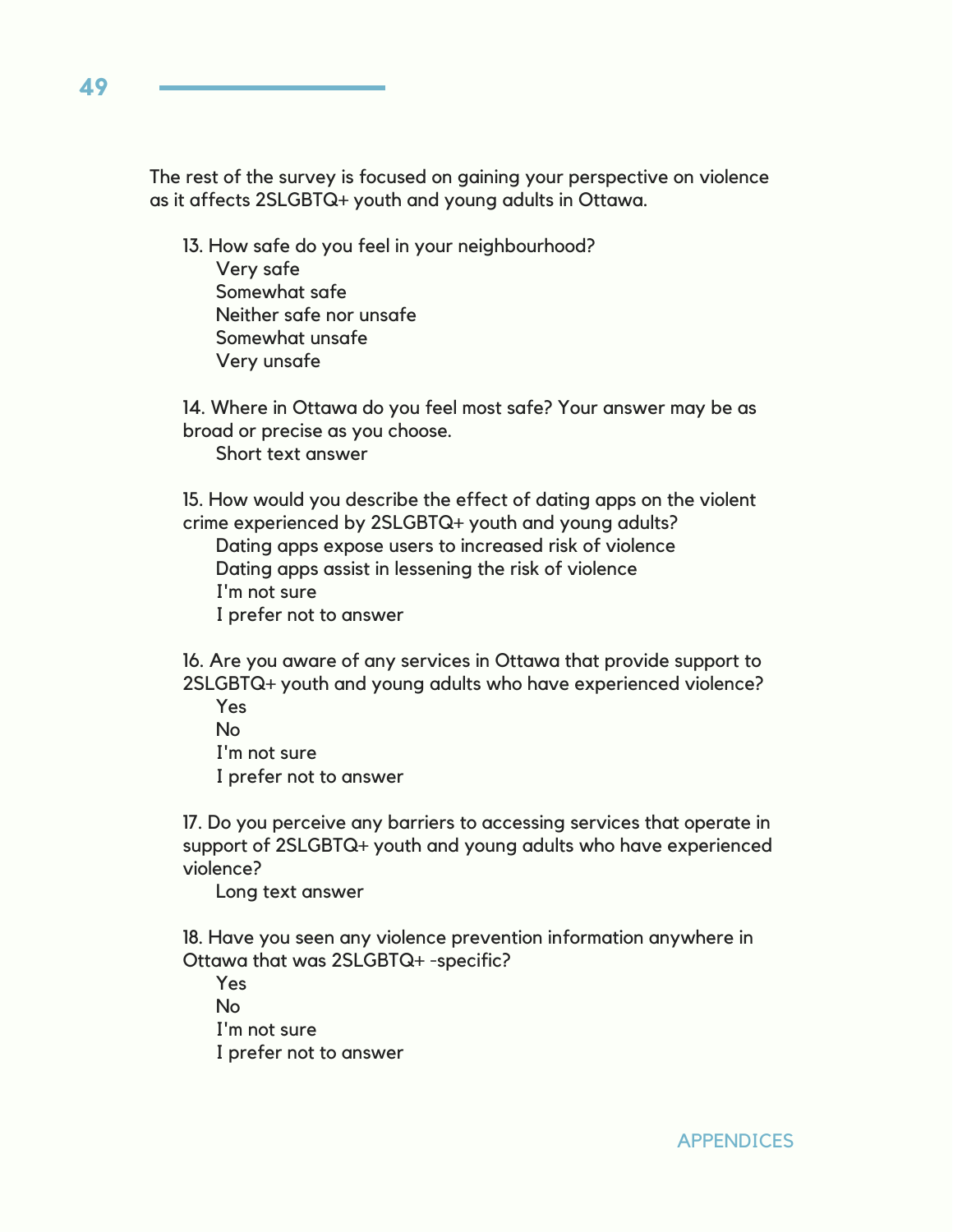19. Does violence against 2SLGBTQ+ youth and young adults in Ottawa need more or wider attention?

Yes No I'm not sure I prefer not to answer

20. How can 2SLGBTQ+ youth and young adults who are impacted by violence be better supported?

Long text answer

21. What types of programs or initiatives would like to see in Ottawa to address violence prevention against 2SLGBTQ+ youth and young adults?

Long text answer

Once again, thank you very much for participating in this survey. In appreciation of your time and contribution, CCGSD is offering you the chance to win one of five \$50 Amazon gift cards. To enter the draw, type your email address in the space below. Your email address will not be shared. It will be used only to notify you if you are a winner of the draw. Short text answer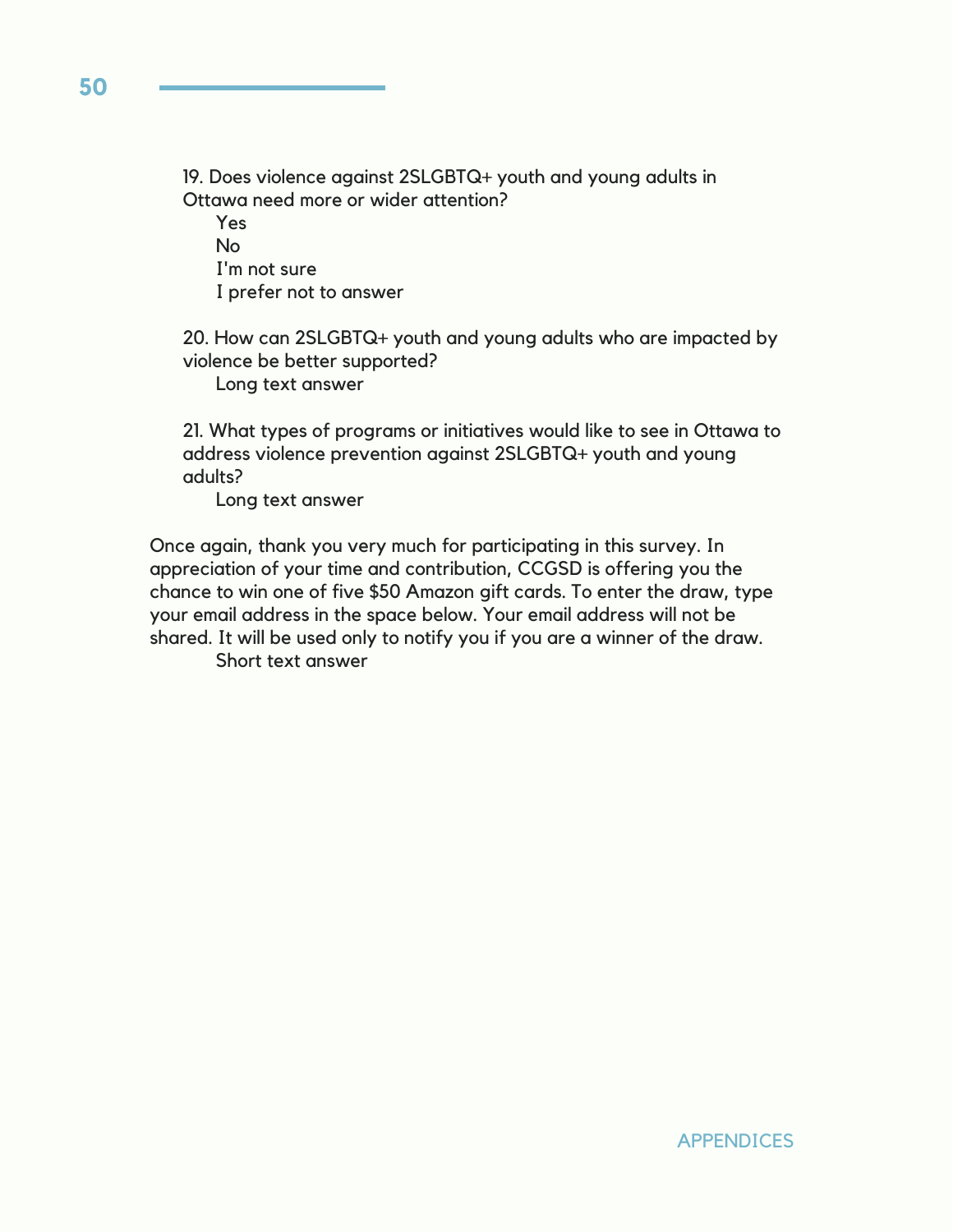# C. Glossary of Terms

## Cis(gender)

A term used to describe people for whom their gender identity and assigned sex match, and who fit the societal expectations surrounding their birth-assigned sex. It is the opposite of transgender.

### **Cisnormativity**

A societal bias, often unconscious, that privileges cisgender identities and gender norms, and ignores or underrepresents trans identities and/or gender diversity by assuming that all people are cisgender and will express their gender in a way that aligns with perceived gender norms.

#### Cissexism

Prejudice and discrimination against trans or gender diverse identities and/or expressions. This includes the presumption that being cisgender is the superior and more desirable identity.

## Gender-Based Violence (GBV)

Violence used against an individual based on their gender identity, gender expression or perceived gender identity and/or gender expression.

### Gender Identity

A person's individual experience of gender. It is their internal sense of being a man, a woman, or any other gender. Often, gender identity corresponds with an individual's assigned sex at birth, but sometimes it does not. Gender identity, which is internal and is not visible to others, is one of two aspects that make up gender as a whole.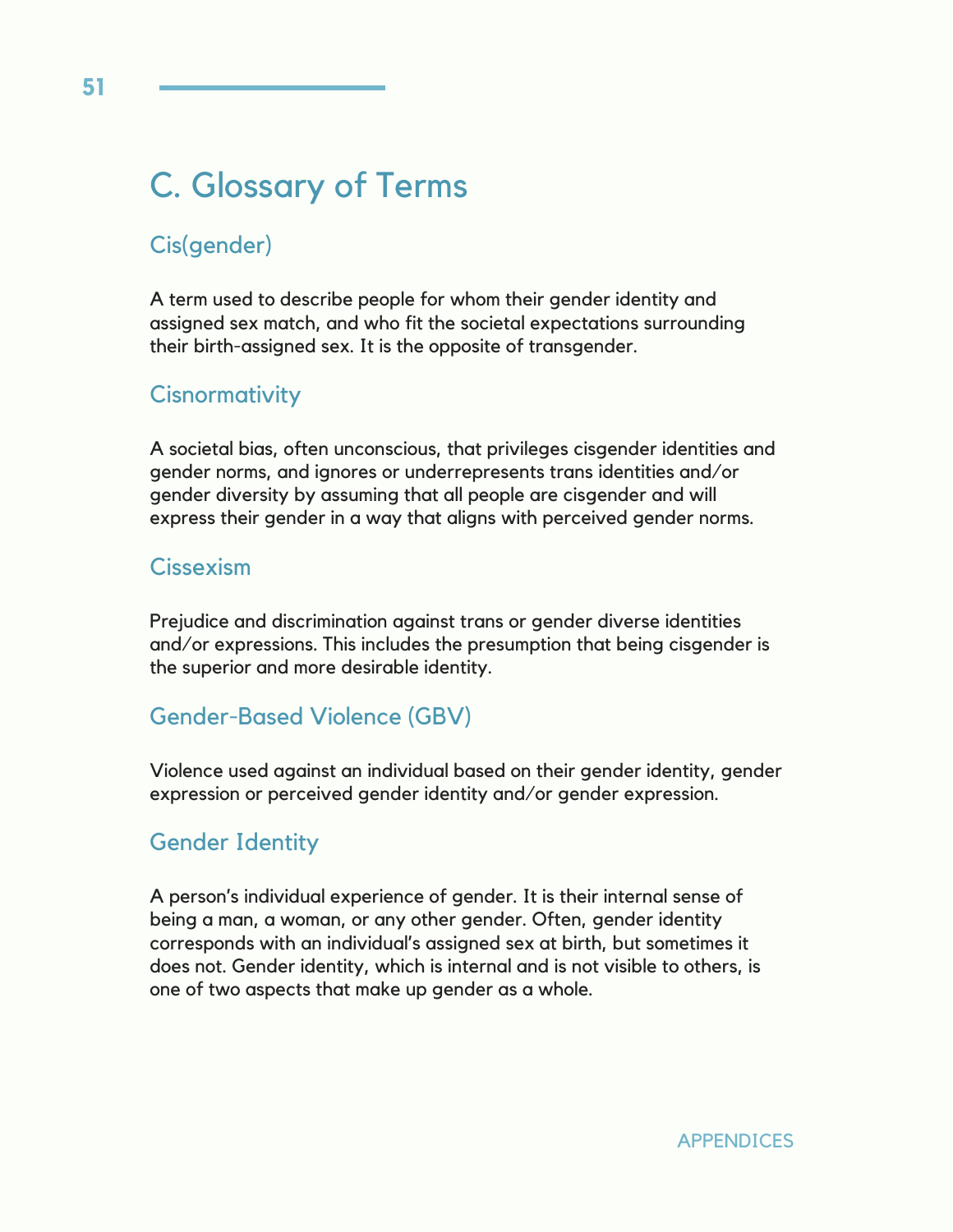### Gender Non-Conforming

A community-generated term to describe those who depart from the societally-sanctioned binary gender norms of masculine or feminine. It is often more commonly used to refer to youth, without placing the label transgender on anyone at a young age.

### **Heteronormativity**

A cultural and societal bias, often unconscious, that privileges heterosexuality, and ignores or underrepresents diversity in attraction and behaviour by assuming all people are heterosexual.

#### **Heterosexism**

Prejudice and discrimination in favour of heterosexuality. This includes the presumption of heterosexuality as the superior and more desirable form of attraction.

#### Homophobia

Hatred of homosexuality exhibited in ways such as prejudice, discrimination, or violence. Anyone who is not "straight" (or is assumed not to be) can be the target of homophobia.

#### Intimate Partner Violence (IPV)

Any form of psychological, physical, financial, or sexual violence committed by a current or former partner(s).

#### 2SLGBTQ+

An acronym used to refer to the rainbow community. It stands for twospirit, lesbian, gay, bisexual, trans(gender), and queer/questioning. The plus sign (+) acknowledges that the acronym does not include all members of the community, and recognizes other terms not represented in the acronym.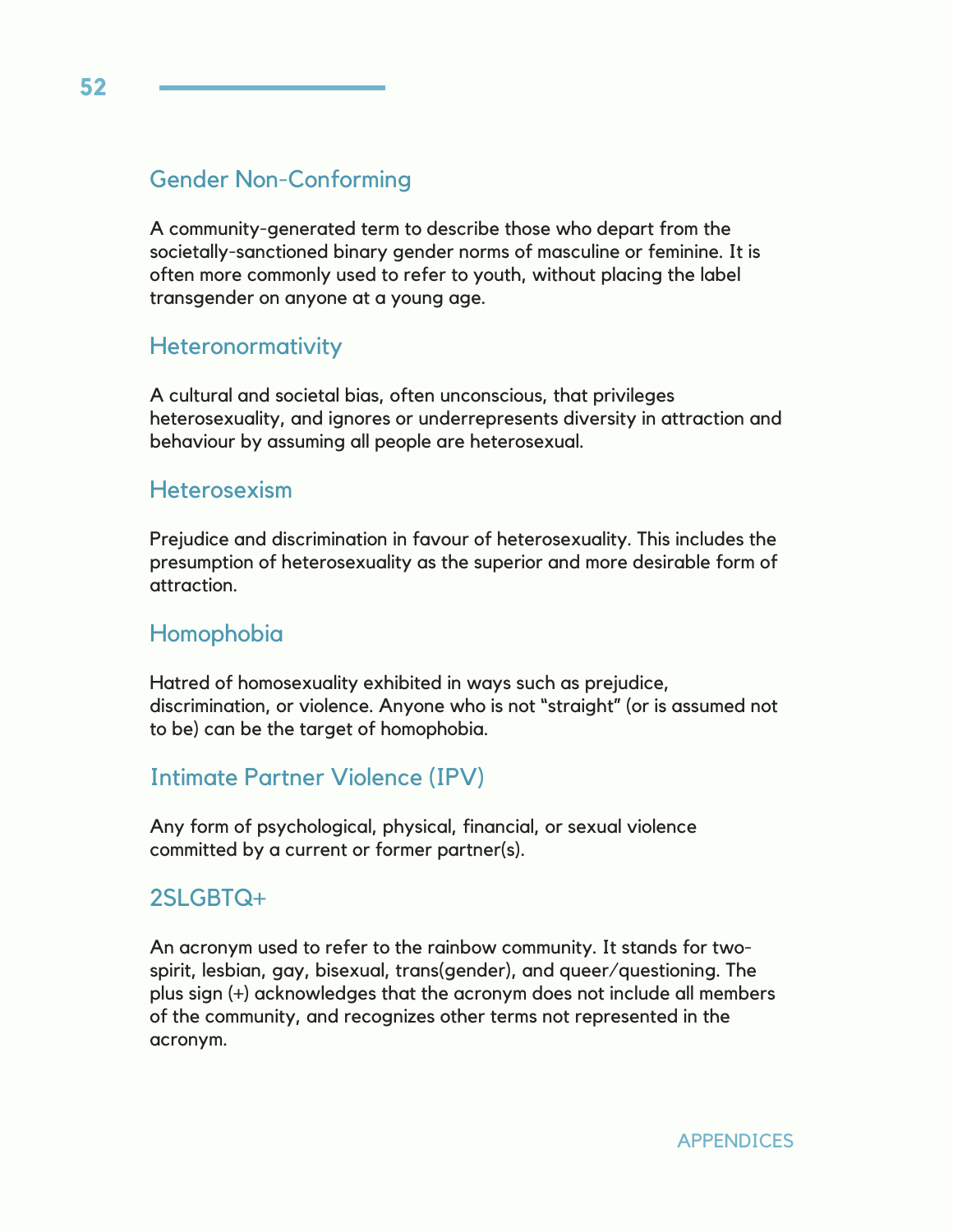### Non-Binary or Nonbinary

An umbrella term to describe gender identities that do not fit within the gender binary system of man/woman. It is important to note that some non-binary identities are culturally specific, and that some people may use the term itself as a specific identity. Identities that may fall under this umbrella include but are not limited to: agender, bigender, genderfluid, and genderqueer.

### QTBIPOC

An acronym that stands for Queer, Trans, Black, Indigenous, People of colour.

### Queer

An umbrella term for a social/intellectual/political movement that seeks to encompass a broad range of sexual identities, behaviours, and expressions. It has also been reclaimed as a personal identity for some, after its historical use as a homophobic and transphobic slur. However, not all individuals are comfortable with the reclamation of the word, and it should not be used to describe someone without their consent. It is sometimes used as a catch-all for the rainbow community, and may or may not be seen to include trans people.

## Trans(gender)

A person who identifies either fully or in part with a gender other than the gender associated with their birth-assigned sex--often used as an umbrella term to represent a wide range of gender identities and expressions. Transgender people, like cisgender people, can claim any identity in relation to their sexual/romantic orientation.

## **Transphobia**

Hatred of any perceived transgression of gender norms exhibited in ways such as prejudice, discrimination, or violence. Anyone who is not cisgender (or is assumed not to be) can be a victim of transphobia.

("CCGSD Queer Vocabulary")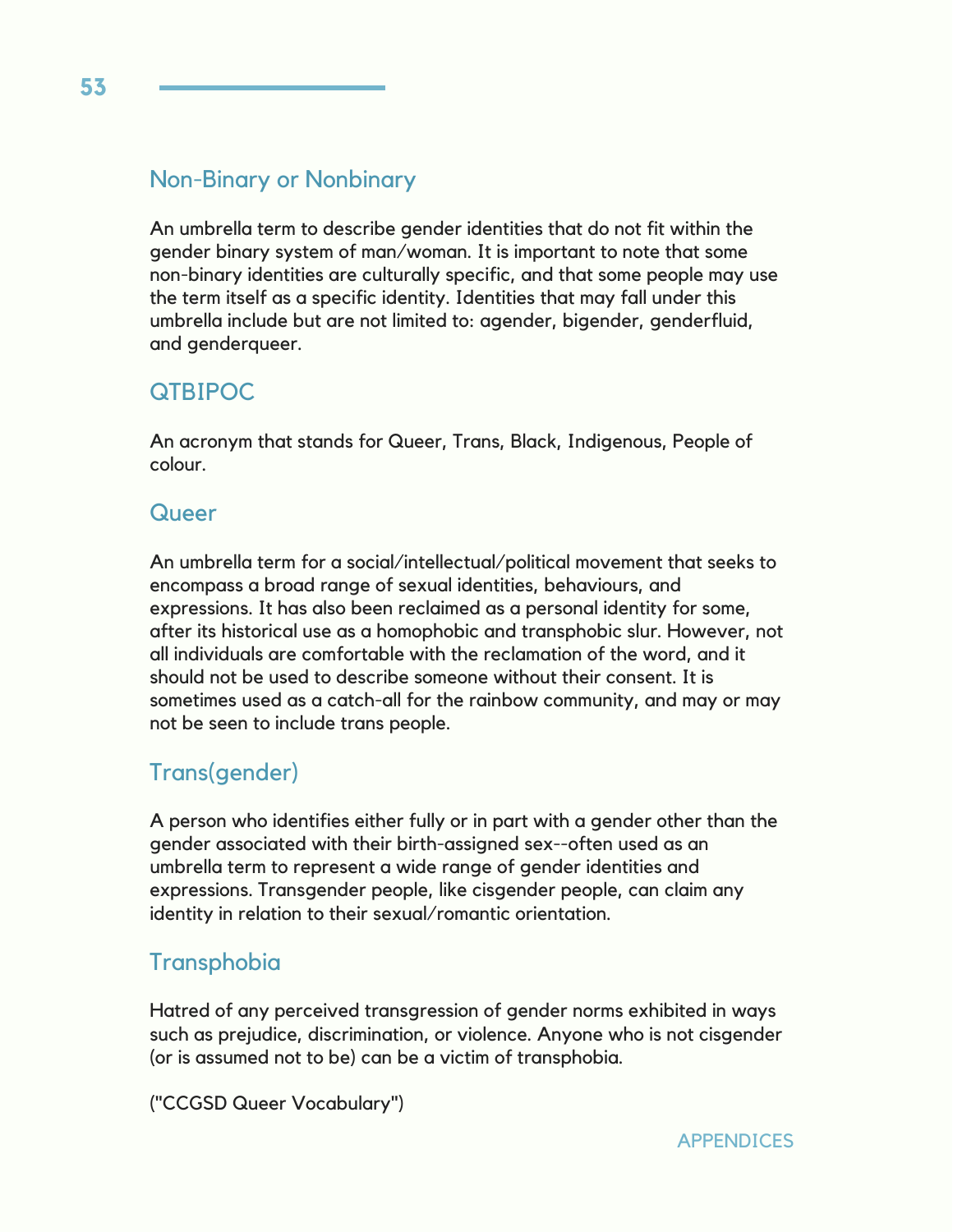# **References**

- Armstrong, A. (2019). Police-reported hate crime in Canada, 2017. Canadian Centre for Justice Statistics. Juristat. Statistics Canada Catalog no. 85-002-X.
- Bauer, G.R., & Scheim, A.I. (2015). Transgender People in Ontario, Canada: Statistics from the Trans PULSE Project to Inform Human Rights Policy. Canada. London, ON. 1 June 2015. Available at: http://transpulseproject.ca/wp-content/uploads/2015/06/Trans-PULSE-Statistics-Relevant -for-Human-Rights-Policy-June-2015.pdf.
- "Bringing in the Bystander." Canadian Best Practices Portal. Public Health Agency of Canada, https://cbpp-pcpe.phacaspc.gc.ca/ppractice/bringing-in-the-bystander/. Accessed 12 March 2020.
- "CCGSD Queer Vocabulary." Canadian Centre for Gender and Sexual Diversity, http://ccgsd-ccdgs.org/wpcontent/uploads/2018/08/CCGSD-Vocabulary.pdf. Accessed 12 March 2020.
- Giwa, S., & Greensmith, C. (2012). Race Relations and Racism in the LGBTQ Community of Toronto: Perceptions of Gay and Queer Social Service Providers of Color. Journal of Homosexuality, 59(2), 149–185.
- "Green Dot."Alteristic, https://alteristic.org/services/green-dot/. Accessed 12 March 2020.
- Leber, B. (2017). Police-reported hate crime in Canada, 2015. Canadian Centre for Justice Statistics. Juristat. Statistics Canada Catalog no. 85-002-X.
- Minerson, Todd, et al. Issue Brief: Engaging Men and Boys to Reduce and Prevent Gender-Based Violence. Status of Women Canada, 2011.